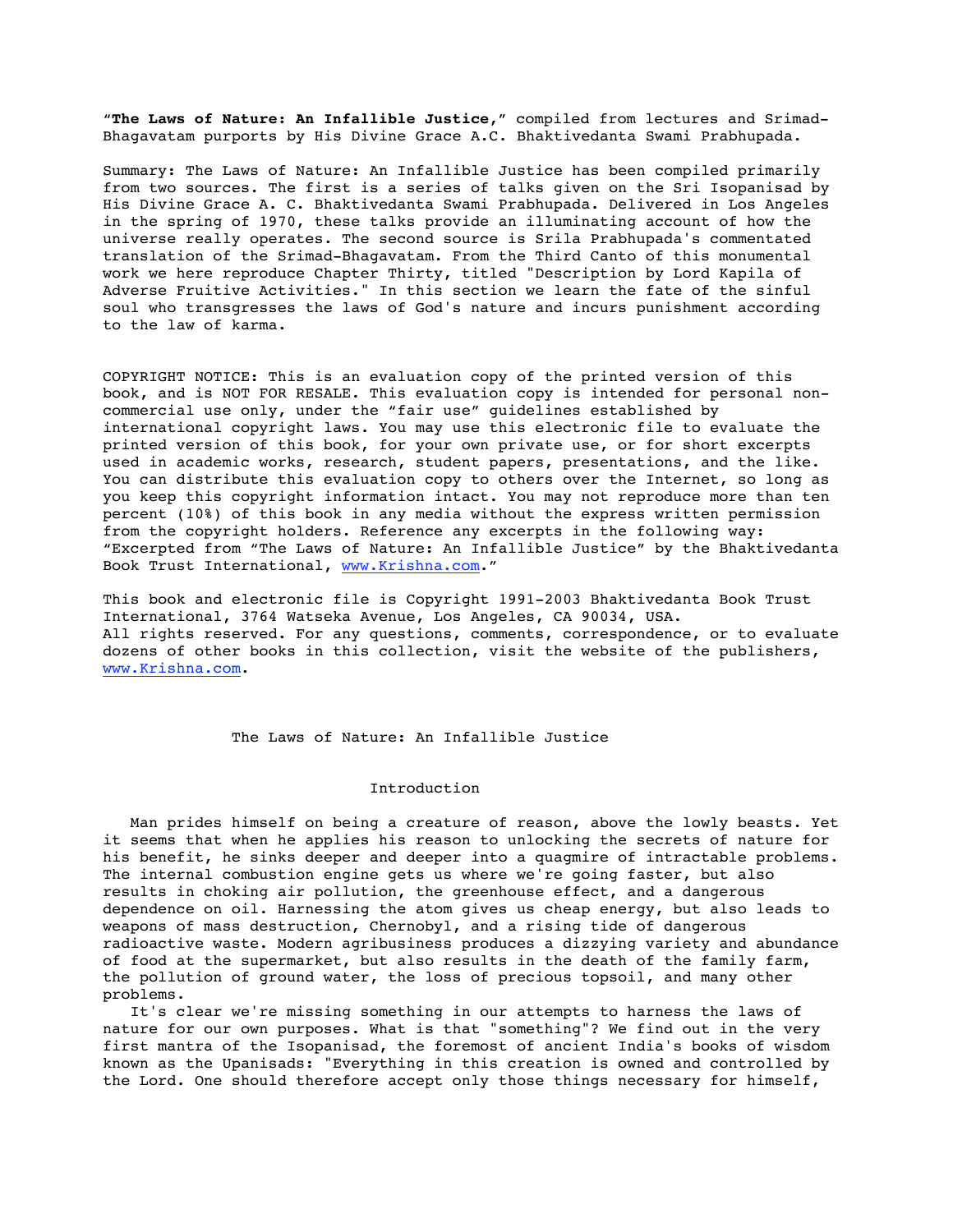which are set aside as his quota, and one should not accept other things, knowing well to whom they belong."

 In nature we see this principle at work. Nature's arrangement, set up by the Lord, maintains the birds and beasts: the elephant eats his fifty kilos per day, the ant his few grains. If man doesn't interfere, the natural balance sustains all creatures.

 Any agriculturalist will tell you the earth can produce enough food to feed ten times the present human population. Yet political intrigues and wars, unfair distribution of land, the production of cash crops like tobacco, tea, and coffee instead of food, and erosion due to misuse ensure that millions go hungry, even in wealthy countries like the United States.

 We must understand the laws of nature from the viewpoint of the Supreme Lord, who has created these laws. In His eyes all the earth's inhabitants--whether creatures of the land, water, or air--are His sons and daughters. Yet we, the human inhabitants, the "most advanced" of His creatures, treat these sons and daughters with great cruelty, from the practice of animal slaughter to destruction of the rain forests. Is it any wonder that we suffer an unending series of natural disasters, wars, epidemics, famines, and the like?

 The source of our problem is the desire for sense gratification beyond the consideration of anyone else's rights. These rights are the rights of the child in relation to the father. Every child has the right to share the wealth of his father. So creating a brotherhood of all creatures on earth depends on understanding the universal fatherhood of God.

 As we have seen, the Vedic literature declares that the Supreme Lord owns and controls the entire creation. Not a blade of grass moves without His sanction. He is the complete whole. Then what is our position? Just as a king is no king without subjects, God is no God without His servants. He is the supreme enjoyer, and we are meant to take part in His enjoyment through service to Him, not by trying to enjoy separately. He is omnipotent and thus completely independent. Our minute independence is a tiny reflection of His total independence. It is our misuse of that minute independence and our attempt to enjoy separate from Him that have resulted in our current predicament.

 Why do we misuse our independence? Because we are ignorant of our real nature. The first lesson of the Vedic wisdom is that we are not bodies but rather spirit souls--minute particles of consciousness dwelling within the body and animating it. Just as a car is a machine that allows a driver to travel from point A to point B, the body is a machine that allows the spirit soul to act and to experience sensations and thoughts within the Lord's material nature. When we understand our true identity as spiritual beings, part and parcel of the Supreme Spirit, God, we understand that we are meant to serve Him just as the hand or foot serves the whole body.

 Our problem, however, is that we forget our identity separate from the body and instead misidentify ourselves with it. If a person happens to be born in America he considers himself an American, if he is born in France he considers himself a Frenchman, and so on. We also identify ourselves according to our sex, race, creed, social status, etc. But all these qualities apply only to the body, not the soul. Therefore embracing them as our true identity causes us to forget the Lord and our relationship with Him, and to see ourselves as independent enjoyers of His material nature.

 The Vedic literature explains that human activity, when devoid of service to the Lord, is governed by a subtle law known as the law of karma. This is the familiar law of action and reaction as it pertains to what we do in this world and the enjoyment or suffering we experience as a result. If I cause pain to another living being, then as surely as the wheel of life turns, I will be forced to suffer similar pain. And if I bring happiness to another, a like pleasure awaits me. At every second, with every breath, our activities in this material world cause enjoyment and suffering. To facilitate these endless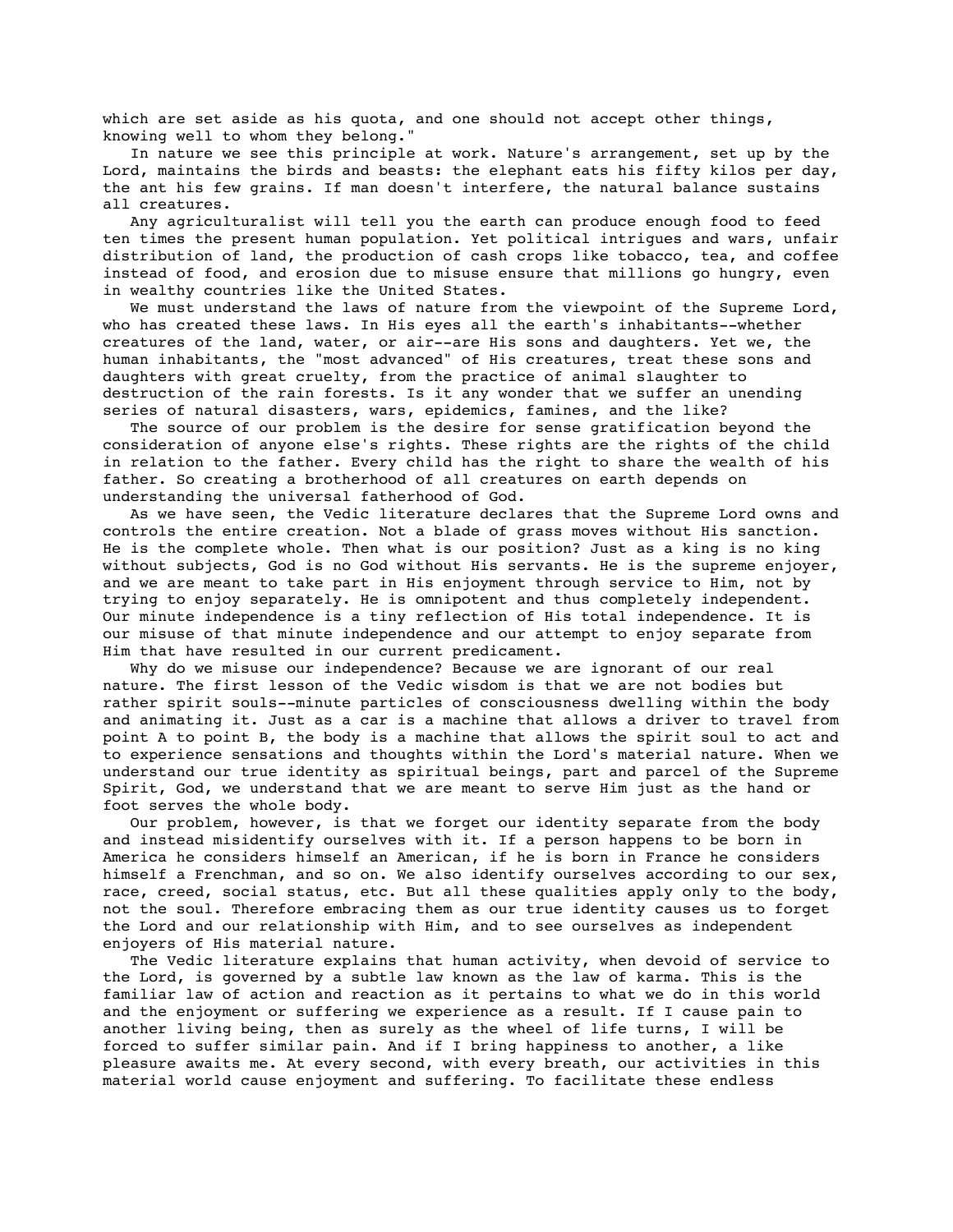actions and reactions, there has to be more than just one life. There has to be reincarnation.

 Until recently the idea of reincarnation, while universally accepted in India and other Eastern countries, had found few adherents in the West. The Church banned the philosophy of reincarnation centuries ago. This is a long story dating as far back as the history of the early Christian Church between 300 A.D. and 600 A.D. Recounting this controversy is not within the scope of this book, but the denial of this important concept has left a void in the world view of the Western peoples.

 However, in the last decade or so many thinkers in the West have begun to take the idea of reincarnation seriously. For example, Dr. Michael Sabom of Emory University Medical School has written a book entitled Recollections of Death: A Medical Investigation (1982), which details his studies confirming the out-of-body experiences reported by cardiac arrest patients. Sabom writes, "Could the mind which splits apart from the physical brain be, in essence, the soul, which continues to exist after the final bodily death, according to some religious doctrines?"

 And Dr. Ian Stevenson, a psychiatrist at the University of Virginia, in his book Twenty Cases Suggestive of Reincarnation (1966), has documented and verified past-life memories in young children. Other studies using such methods as hypnotic regression indicate that the idea of reincarnation may soon gain acceptance among mainstream scientists in the West.

 The Vedic literature makes reincarnation of the soul a central feature in its explanation of human destiny. And the logic is obvious when we consider a simple question like the following: Why is one child born to wealthy parents in the United States, while another is born to starving peasants in Ethiopia? Only the doctrine of karma and reincarnation--reward and punishment carried over many lifetimes--answers this question easily.The Laws of Nature: An Infallible Justice has been compiled primarily from two sources. The first is a series of talks given on the Sri Isopanisad by His Divine Grace A. C. Bhaktivedanta Swami Prabhupada (see "The Author," p. 84). Delivered in Los Angeles in the spring of 1970, these talks provide an illuminating account of how the universe really operates. The second source is Srila Prabhupada's commentated translation of the Srimad-Bhagavatam. From the Third Canto of this monumental work we here reproduce Chapter Thirty, titled "Description by Lord Kapila of Adverse Fruitive Activities." In this section we learn the fate of the sinful soul who transgresses the laws of God's nature and incurs punishment according to the law of karma.

 In one of his Isopanisad talks, Srila Prabhupada says, "If you do good work, you will have so-called enjoyment in your next life--but you will remain bound up in the cycle of birth and death. And if you do bad work, then you will have to suffer the sinful reactions and also remain bound up in birth and death. But if you work for Krsna, there are no such reactions, good or bad, and at the time of death you will return to Krsna. This is the only way to break the bonds of karma."

 And this is the only way for society as a whole to mitigate the sufferings mentioned earlier. While we are in this world there is no getting rid of suffering al-together, for, as the Vedic teachings recognize, this material world is by nature a place of suffering. Ultimately we are powerless in the midst of a vast array of natural forces. The hope, therefore, is to know and follow the will of the Supreme Lord, the master of nature. Only in this way can we transcend the laws of nature, end the cycle of reincarnation, and attain the perfection of life--love of God and a place in His kingdom.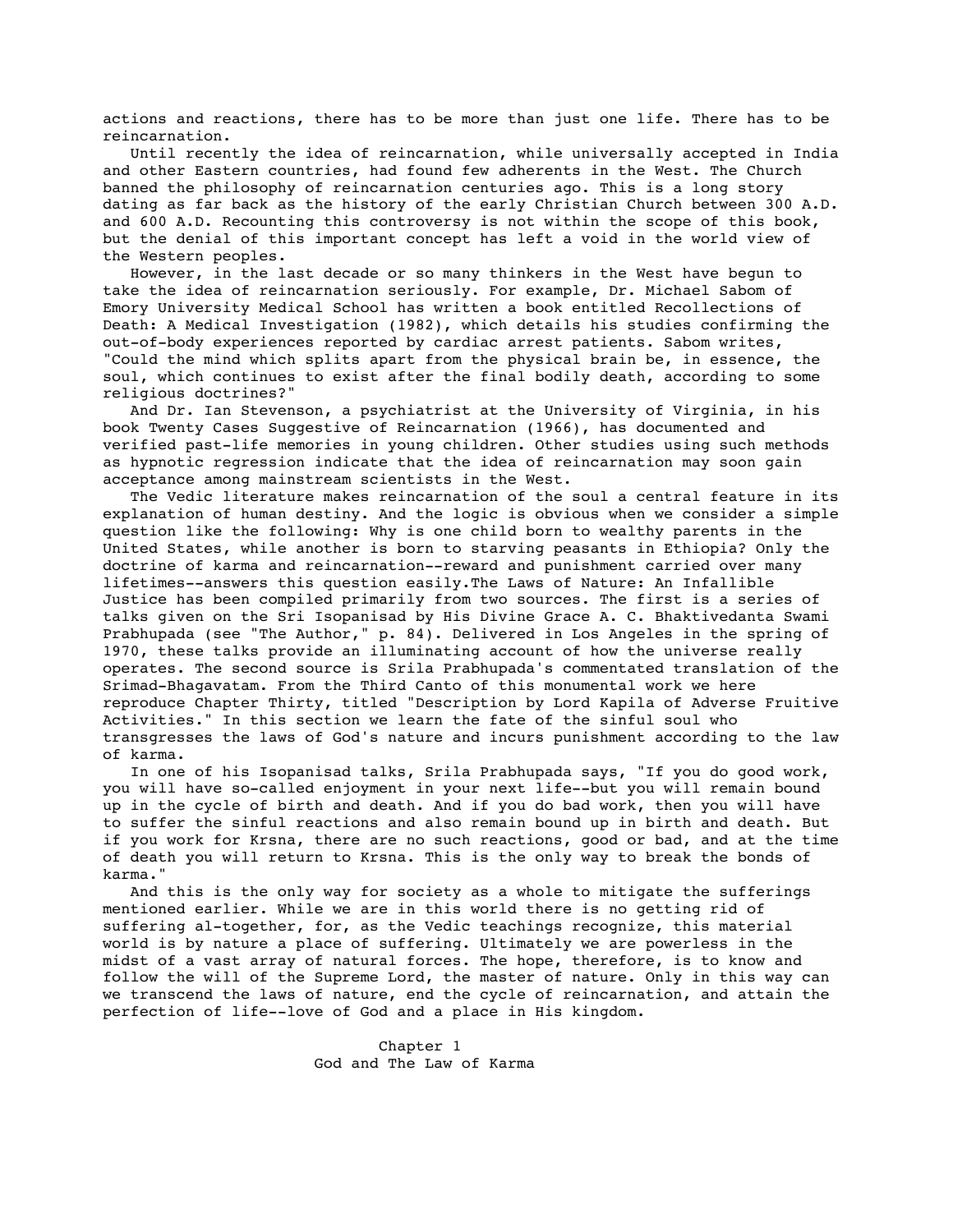Among the vast ancient Sanskrit writings known as the Vedas, the 108 Upanisads contain the philosophical essence. And among all the Upanisads, the Isopanisad is considered the foremost. In the following essay, based on talks Srila Prabhupada gave on the Isopanisad in 1968, we learn the truth about the Supreme Lord, the laws governing His material and spiritual energies, and how to break free of the bondage of karma.

 The Isopanisad states that the Supreme Personality of Godhead is "perfect and complete." Part of the Lord's complete arrangement for this material world is his process of creation, maintenance, and destruction. Every living being in this material world has a fixed schedule of six changes: birth, growth, maintenance, the production of by-products, diminution, and destruction. This is the law of material nature. A flower is born as a bud. It grows, remains fresh for two or three days, produces a seed, gradually withers, and then is finished. You cannot stop this by your so-called material science. To try to do so is avidya, ignorance.

 Sometimes people foolishly think that by scientific advancement man will become immortal. This is nonsense. You cannot stop the material laws. Therefore in the Bhagavad-gita (7.14) Lord Krsna says that the material energy is duratyaya, impossible to overcome by material means.

 Material nature consists of three modes, or gunas: sattva-guna, rajo-guna, and tamo-guna, or the modes of goodness, passion, and ignorance. Another meaning of guna is "rope." Rope is made by twisting fiber in a threefold process. First the fiber is twisted in three small strands, then three of them are twisted together, then again three of those are twisted together. In this way the rope becomes very strong. Similarly, the three modes of nature--goodness, passion, and ignorance--are mixed, after which they produce some by-product. Then they are mixed again, and then again. Thus they are "twisted together" innumerable times.

 In this way the material energy binds you more and more. By your own efforts you cannot get out of this bondage, which is known as pavarga. Pa-varga is the fifth set of letters in the Sanskrit Devanagari alphabet. It contains the letters pa, pha, ba, bha, and ma. Pa stands for parisrama, "hard labor." Every living entity in this world is struggling very hard to maintain himself and survive. This is called the hard struggle for existence. Pha stands for phena, "foam." When a horse works very hard, foam comes out of its mouth. Similarly, when we are tired from working very hard, our tongue may become dry and some foam forms in our mouth. Everyone is working very hard for sense gratification- so much so that foam is coming from their mouth. Ba represents bandha, "bondage." In spite of all our efforts, we remain bound up by the ropes of the material modes of nature. Bha stands for bhaya, "fear." In material life, one is always in a blazing fire of fear, since no one knows what will happen next. And ma represents mrtyu, "death." All our hopes and plans for happiness and security in this world are ended by death.

 So, Krsna consciousness nullifies this pavarga process. In other words, by taking to Krsna consciousness one attains apavarga, where there is no hard struggle for existence and no material bondage, fear, or death. Pavarga symptomizes this material world, but when you add the prefix "a" to pavarga, that means it is nullified. Our Krsna consciousness movement is the path of apavarga.

 Unfortunately, people do not know of these things, and therefore they are wasting their lives. This modern civilization is a soul-killing civilization; people are killing themselves because they do not know what real life is. They are simply living like animals. The animal does not know what life is, so he simply works under the laws of nature, undergoing gradual evolution. But when you get this human form of life, you have a responsibility to live in a different way. Here is a chance for you to become Krsna conscious and solve all problems. But if you don't--if you continue to act like animals--you will again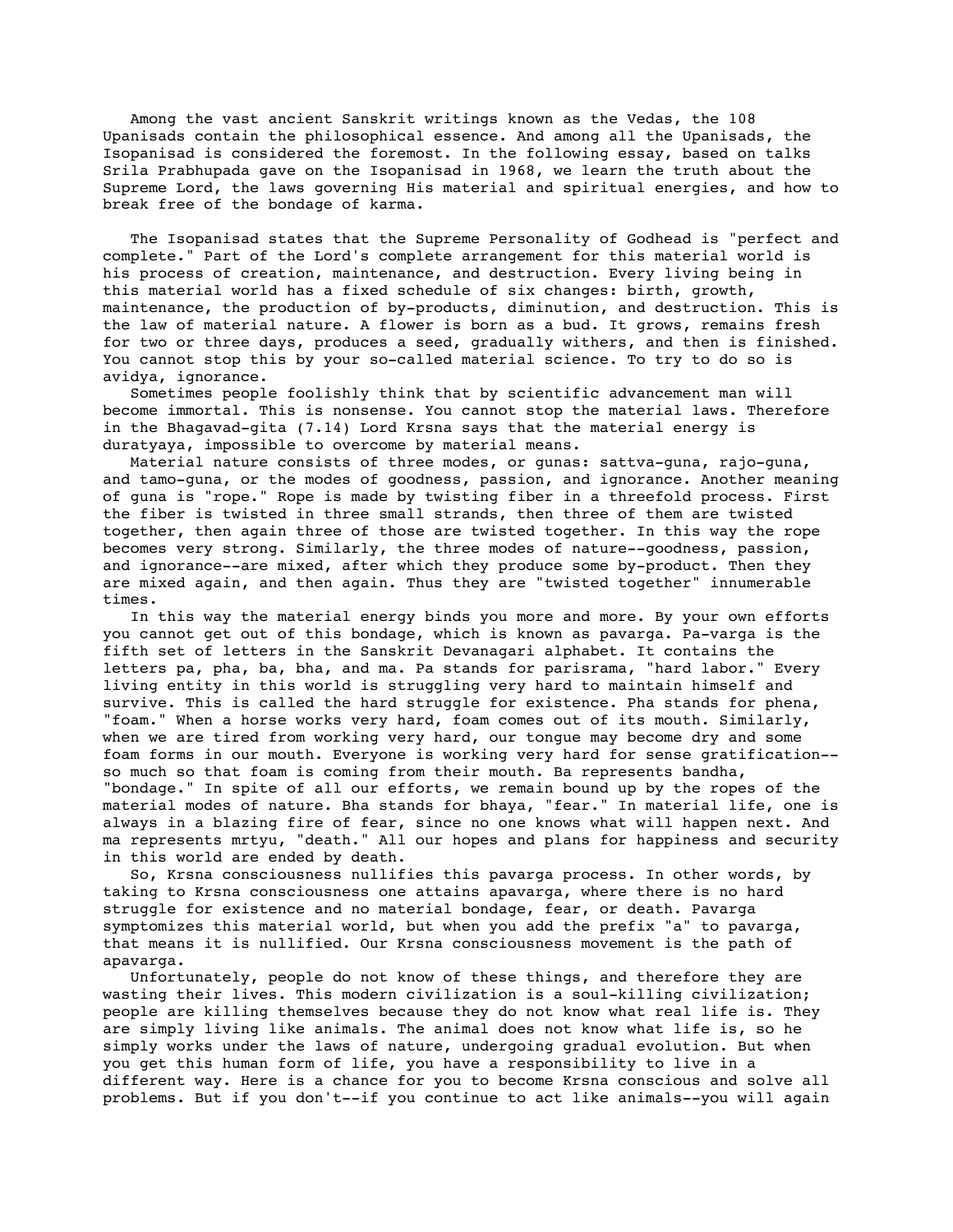have to enter the cycle of birth and death and transmigrate through 8,400,000 species of life. It will take many, many millions of years to come back to the human form of life. For example, the sunshine you are seeing now you will not see again until after twenty-four hours. Everything in nature moves in a cycle. So if you lose this opportunity of elevating yourself, then again you must enter the cycle of transmigration. Nature's law is very strong. Therefore we are opening so many centers so that people may take advantage of this International Society for Krishna Consciousness and elevate themselves.

 It is important to take to Krsna consciousness immediately, because we do not know how much time is left before death. When your time in this body expires, no one can stop your death. The arrangement of material nature is so strong. You cannot say, "Let me remain." Actually, people sometimes request like that. When I was in Allahabad, an old friend who was very rich was dying. At that time he begged the doctor, "Can't you give me at least four more years to live? I have some plans which I could not finish." You see. This is foolishness. Everyone thinks, "Oh, I have to do this. I have to do that." No. Neither the doctors nor the scientists can check death: "Oh, no, sir. Not four years, not even four minutes. You have to go immediately." This is the law. So before that moment comes, one should be very careful to become realized in Krsna consciousness. You should realize Krsna consciousness very quickly. Before your next death comes, you must finish your business. That is intelligence. Otherwise you will suffer defeat.

 The Isopanisad states that whatever emanates from the complete whole--the Supreme Lord--is also complete in itself. Therefore if you want to take advantage of your life and become Krsna conscious, there is complete facility. But you have to come to the point of taking up the practice. Krsna consciousness is not theoretical; it is practical. All experiments have already been performed. So, as indicated in the Isopanisad, there is a complete facility for the small complete units--ourselves--to realize the supreme complete, Krsna. We are complete units, but we are small. For example, in a big machine there is a small screw, and the perfection of that small screw is to be fitted in its proper place. Then it has value. But if it becomes unscrewed from the machine and falls down on the floor, it has no value. Similarly, we are perfect as long as we are attached to Krsna; otherwise we are useless.

 To realize the complete means to realize what our relationship with the complete is. And all forms of incompleteness are experienced only on account of incomplete knowledge of the complete. We are thinking, "I am equal to God. I am God." This is incomplete knowledge. But if you know, "I am part and parcel of God, and therefore I am equal to God in quality," that is complete knowledge. The human form of life is a chance to revive the complete manifestation of the consciousness of the living being. You can revive this complete consciousness by the process of Krsna consciousness. But if you don't take advantage of this complete facility, you are killing yourself, committing suicide. As it is said in the Isopanisad, "The killer of the soul, whoever he may be, must enter into the planets known as the worlds of the faithless, full of darkness and ignorance. " So don't be the killer of your soul. Utilize the complete facility of your human life to become Krsna conscious. That is your only business.

#### Breaking the Bonds of Karma

 In conditioned life we are committing sins at every step, even without knowing it. The reason we are sinning unknowingly is that we have been in ignorance from our very birth. This ignorance is prominent despite so many educational institutions. Why? Because despite so many big, big universities, none of them is teaching atma-tattva, the science of the soul. Therefore people remain in ignorance, and they continue to sin and suffer the reactions. That is stated in the Srimad-Bhagavatam (5.5.3): parabhavas tavad abodha-jato yavan na jijnasata atma-tattvam. This foolishness will continue until one comes to the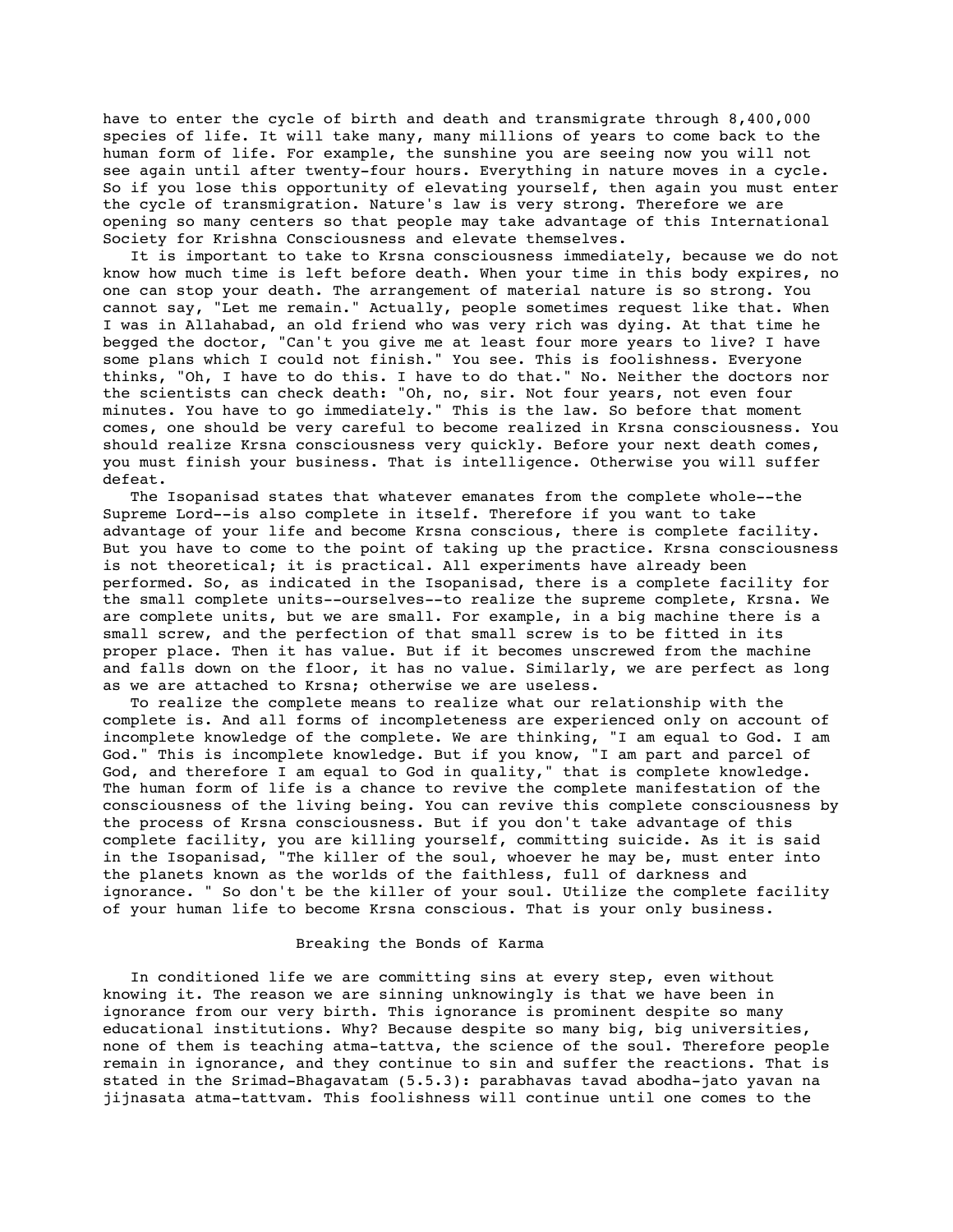platform of understanding self-realization. Otherwise, all these universities and institutions for imparting knowledge are a continuation of that same ignorance and foolishness. Unless one comes to the point of asking "What am I? What is God? What is this world? What is my relationship with God and this world?" and finds proper answers, one continues to be foolish like an animal and is subjected to transmigration from one body to another in different species of life. This is the result of ignorance.

 So, the modern civilization is very risky. One may feel comfortable as a successful businessman or politician, or one may think oneself comfortable because of being born in a rich nation like America, but these statuses of life are temporary. They will have to change, and we do not know what kind of miseries we will have to suffer in our next life because of our sinful activities. So if one does not begin cultivating transcendental knowledge, then one's life is very risky. Suppose a healthy man is living in a contaminated place. Is his life not at risk? He may become infected by disease at any moment. Therefore we should work to dissipate our ignorance through cultivation of transcendental knowledge.

 A good example of how we commit sins unknowingly is cooking. In the Bhagavadgita (3.13) Krsna says that His devotees are freed from sin because they eat only the remnants of food that has been offered to Him. But, He says, those who cook for themselves eat only sin. The difference between cooking here in this temple and cooking in some ordinary house is that our cooking and eating are relieving us from sin, while the cooking and eating of a nondevotee are simply entangling him more and more in sin. The cooking appears to be the same, but this cooking and that cooking are different. Here there is no sin because the food is being cooked for Krsna.

 Anything you do outside the field of Krsna conscious activities entangles you in the modes of nature. Generally, you are being implicated in sinful activities. Those who are a little more cautious avoid sinful activities and perform pious activities. But one who performs pious activities is also entangled. If a man is pious, he may take birth in a family that is very rich or aristocratic, or he may be very beautiful or get the opportunity to become very learned. These are the results of pious activities. But whether you are pious or impious, you have to enter into the womb of some mother. And that tribulation is very severe. That we have forgotten. Whether you take birth in a very rich and aristocratic family or from an animal womb, the pangs of birth, old age, disease, and death continue.

 The Krsna consciousness movement is meant to give you an opportunity to solve these four problems--birth, old age, disease, and death. But if you continue to act sinfully and eat sinfully, then these miseries will continue. Otherwise, you can nullify your sinful reactions by surrendering to Krsna, as He states in the Bhagavad-gita (18.66): "Just give up all your so-called religious practices and surrender unto Me. I shall protect you from all your sinful reactions." Part of surrendering to Krsna is being careful not to eat anything that has not been offered to Him. That should be our determination. Even if we have committed some sin, by eating prasadam, food offered to Krsna, we will counteract it. If we surrender to Krsna in this way, He will protect us from sinful reactions. That is His promise.

 And where does a surrendered devotee go at the time of death? Is he finished, as the voidists say? No. Krsna says, mam eti: "He comes to Me." And what is the benefit of going there? Mam upetya punar janma duhkhalayam asasvatam napnuvanti: "One who comes back to Me does not have to return to this miserable material world." That is the highest perfection.

 The Isopanisad states, "The killer of the soul, whoever he may be, must enter into the planets known as the worlds of the faithless, full of darkness and ignorance." Krsna is a lion to the demons and a lamb to the devotees. The atheists say, "We have not seen Krsna." Yes, you will see Krsna--you will see Him as the lion of death when He ultimately comes to capture you: "Ow!" The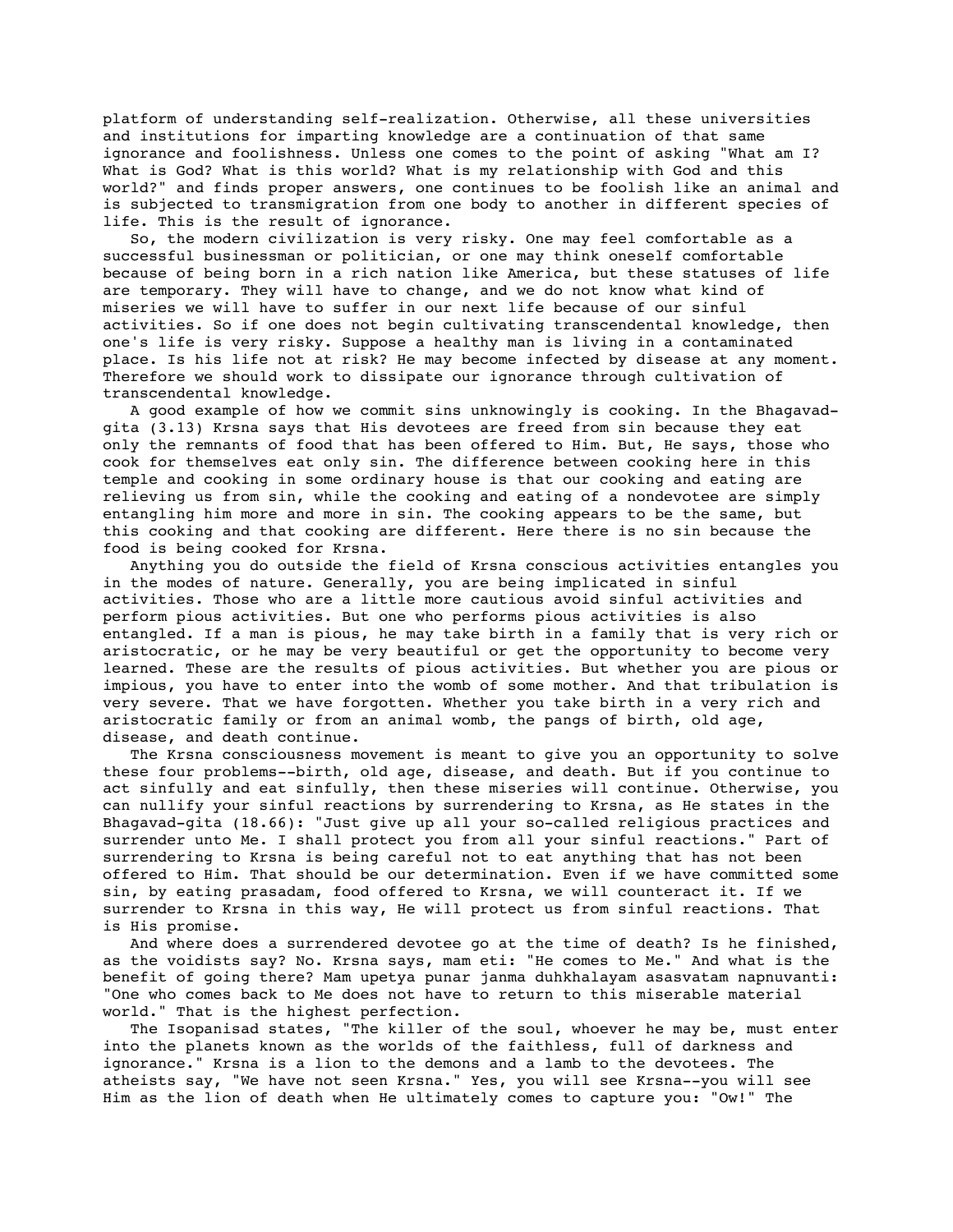atheist sees Krsna as death. And the theist, or devotee, sees Krsna as his lover, as gentle as a lamb.

 Actually, everyone is engaged in Krsna's service, either out of love or by force. One who is entangled in material life is engaged in Krsna's service because he is forced to serve Krsna's external, material energy. It is just like what we see with the citizens of the state: whether one is a law-abiding citizen or a criminal, one is subservient to the state. The criminal may say he doesn't care for the state, but then the police will force him to accept the authority of the state by putting him in prison.

 Therefore, whether one accepts or rejects Caitanya Mahaprabhu's philosophy that every living entity is eternally the servant of Krsna, one remains His servant. The only difference is that the atheist is being forced to accept Krsna as his master, and the devotee is voluntarily offering Him service. This Krsna consciousness movement is teaching people that they are eternal servants of God and should voluntarily offer Him service: "Don't falsely claim that you are God. Oh, you don't care for God? You have to care." The great demon Hiranya-kasipu also didn't care for God, and so God came and killed him. God is seen by the atheist as death, but by the theist as a lover. That is the difference.

 If you are a devotee and understand this philosophy of spiritual life, you can live for a moment or you can live for a hundred years--it doesn't matter. Otherwise, what is the use of living? Some trees live for five hundred or five thousand years, but what is the use of such a life, devoid of higher consciousness?

 If you know that you are Krsna's servant and that everything belongs to Krsna, you can live for hundreds of years doing your duties and there will be no karmic reaction. This is confirmed in the Bhagavad-gita (3.9): yajnarthat karmano 'nyatra loko 'yam karma-bandhanah. "Except work for Krsna, any work, whether good or bad, will bind you to this material world." If you do good work, you will have so-called enjoyment in your next life--but you will still remain bound up in the cycle of birth and death. And if you do bad work, then you will have to suffer the sinful reactions and also remain bound up in birth and death. But if you work for Krsna, there are no such reactions, good or bad, and at the time of death you will return to Krsna. This is the only way to break the bonds of karma.

#### Krsna, the Controller and Owner of All

 In the Isopanisad, the word isa is used to describe the Supreme Personality of Godhead. Isa means "controller." Do you think you are controlled or not? Is there any person anywhere within this universe who is not controlled? Can anyone say, "I am not controlled"? Nobody can say that. So if you are controlled, then why do you declare, "I am not controlled, I am independent, I am God"? Why this nonsense? Mayavadi impersonalists claim, "I am God, you are God, everyone is God." But if they are controlled, how can they be God? Does this make any sense? God is never controlled; He is the supreme controller. So if somebody is controlled, immediately we should know that he is not God.

 Of course, some rascals claim that they are not controlled. I know one such rascal who has a society and is preaching, "I am God." But one day I saw him with a toothache; he was moaning, "Ohhh!" So I asked him, "You claim that you are God, the supreme controller, but now you are under the control of a toothache. What kind of God are you?" So if you see someone who claims that he is God or that everyone is God, you should immediately know such a person is a number-one rascal.

 Now, this is not to say that the living entities are not controllers to some extent. In the Bhagavad-gita Lord Krsna says that the living entities are His superior energy. Why are the living entities superior energy? Because they are conscious, whereas the material energy is not. Therefore the living entities can control the material energy to some extent. For example, all the paraphernalia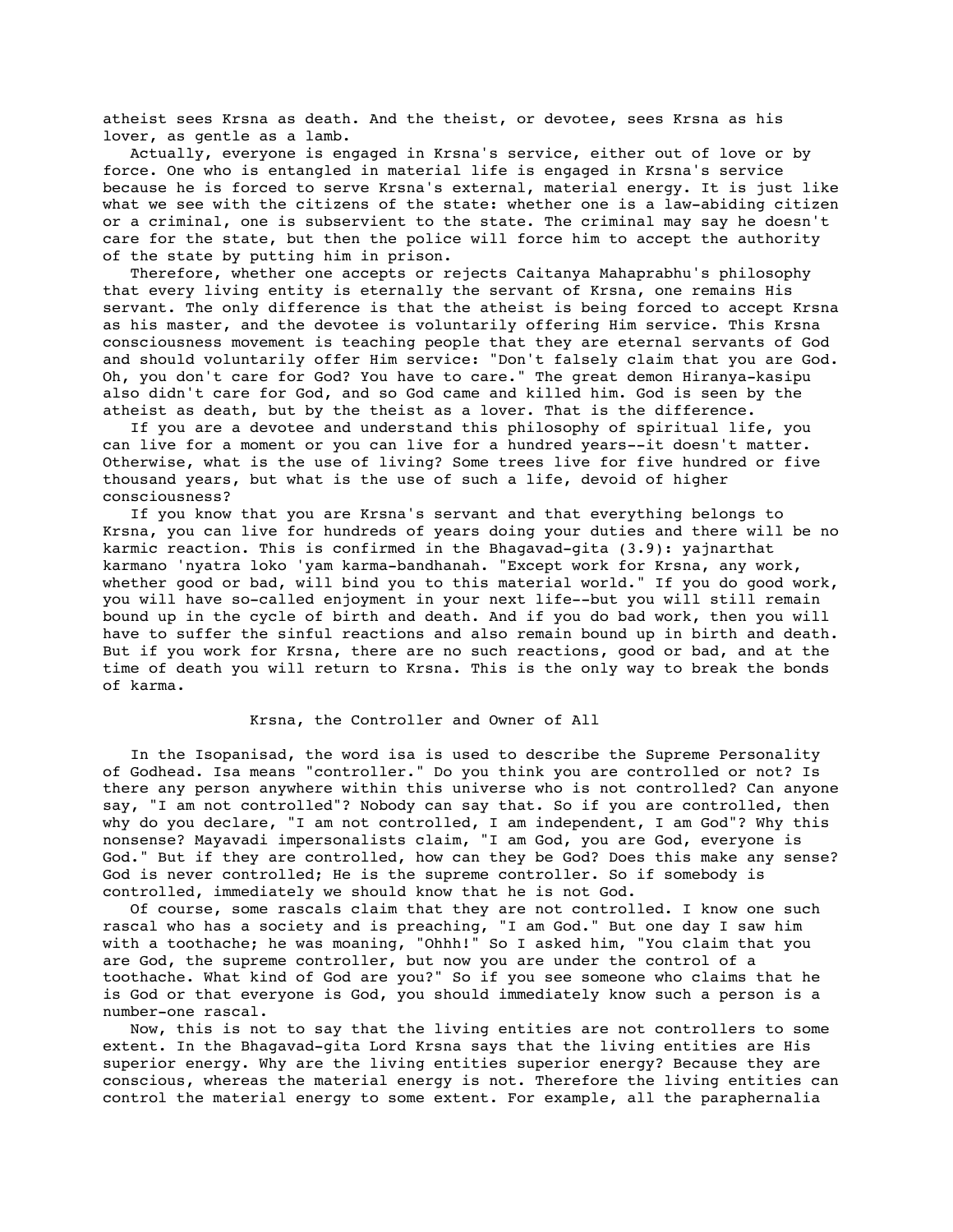in this temple has been made from matter: earth, water, fire, and air. But it was a living entity who molded the material energy into this paraphernalia for the purpose of worshiping Krsna. Another example: before people came from Europe, this land of America was mostly vacant. The people who lived here before that did not fully exploit it. But the Europeans came and developed it into a country with great industries and roads.

 So the superior energy, the living entities, can have some control over the material energy. That Krsna explains in the Bhagavad-gita (7.5): yayedam dharyate jagat. The importance of this material world is due to the living entities. A big city like Los Angeles, New York, or London is valuable as long as the living entities are there. Similarly, the body is valuable as long as the living entity--the soul--is there. Therefore the soul is superior to matter. But that superiority is being misused to exploit matter for sense gratification. That is conditioned life. We have forgotten that, although we are superior to matter, we are still subordinate to God.

 The people of the modern civilization do not care for God because they are intoxicated with their superiority over matter. They are simply trying to exploit matter in different ways. But they are forgetting that all people-- American, Russian, Chinese, Indian--are subordinate to God. They have forgotten Krsna and want to enjoy this material world. That is their disease.

 So, the duty of the devotee of the Lord is to invoke the people's Krsna consciousness. The devotee explains to them: "You are superior to matter, but you are subordinate to Krsna. Therefore you should not try to enjoy matter but rather use it for His enjoyment." For example, we have decorated this temple not for our sense gratification but for Krsna's pleasure. What is the difference between us and ordinary people? They are decorating their apartment very nicely, and we are decorating our place very nicely--but the purpose is different. We are doing it for Krsna, and they are doing it for themselves. Whether you decorate your personal apartment or Krsna's temple, your superiority over matter remains, since you are utilizing matter for your purposes. But when you apply your intelligence toward utilizing matter for Krsna's pleasure, your life is successful, whereas when you apply the same intelligence for your sense gratification, you become entangled in material nature and feel anxiety. Then you have to change bodies, one after another.

 Krsna is the supreme controller of both the inferior energy, matter, and the superior energy, the jivatma--ourselves. We are Krsna's superior energy because we can control the material world, but that control is also conditional. We have only limited control over this material world. But Krsna has control over us; therefore, whatever control we have, He has sanctioned. For example, a human being has manufactured this nice microphone using his intelligence. That means he has been able to control matter to a certain degree to fulfill his desires. But where has his intelligence come from? Krsna has given man his superior intelligence. In the Bhagavad-gita (15.15) Krsna says, sarvasya caham hrdi sannivisto mattah smrtir jnanam apohanam ca: "I am seated in everyone's heart, and from Me come remembrance, knowledge, and forgetfulness." Therefore the supreme controller is giving intelligence to the superior energy in the human form of body: "Do this. Now do that..." This direction is not whimsical. The person wanted to do something in his past life, but in his present life he forgets, and so Krsna reminds him: "You wanted to do this. Here is an opportunity." So although you have superior intelligence, that is also controlled by Krsna. If Krsna gives you the intelligence, you can manufacture this nice microphone. Otherwise, you cannot. Therefore in every sphere of life we are controlled by Krsna.

 We can also see Krsna's control on the universal level. For example, there are so many huge planets; this earth planet is only a small one. Still, on this planet there are big oceans like the Atlantic and Pacific, as well as big mountains and skyscraper buildings. Yet despite all this load, the earth is floating in the air just like a swab of cotton. Who is floating it? Can you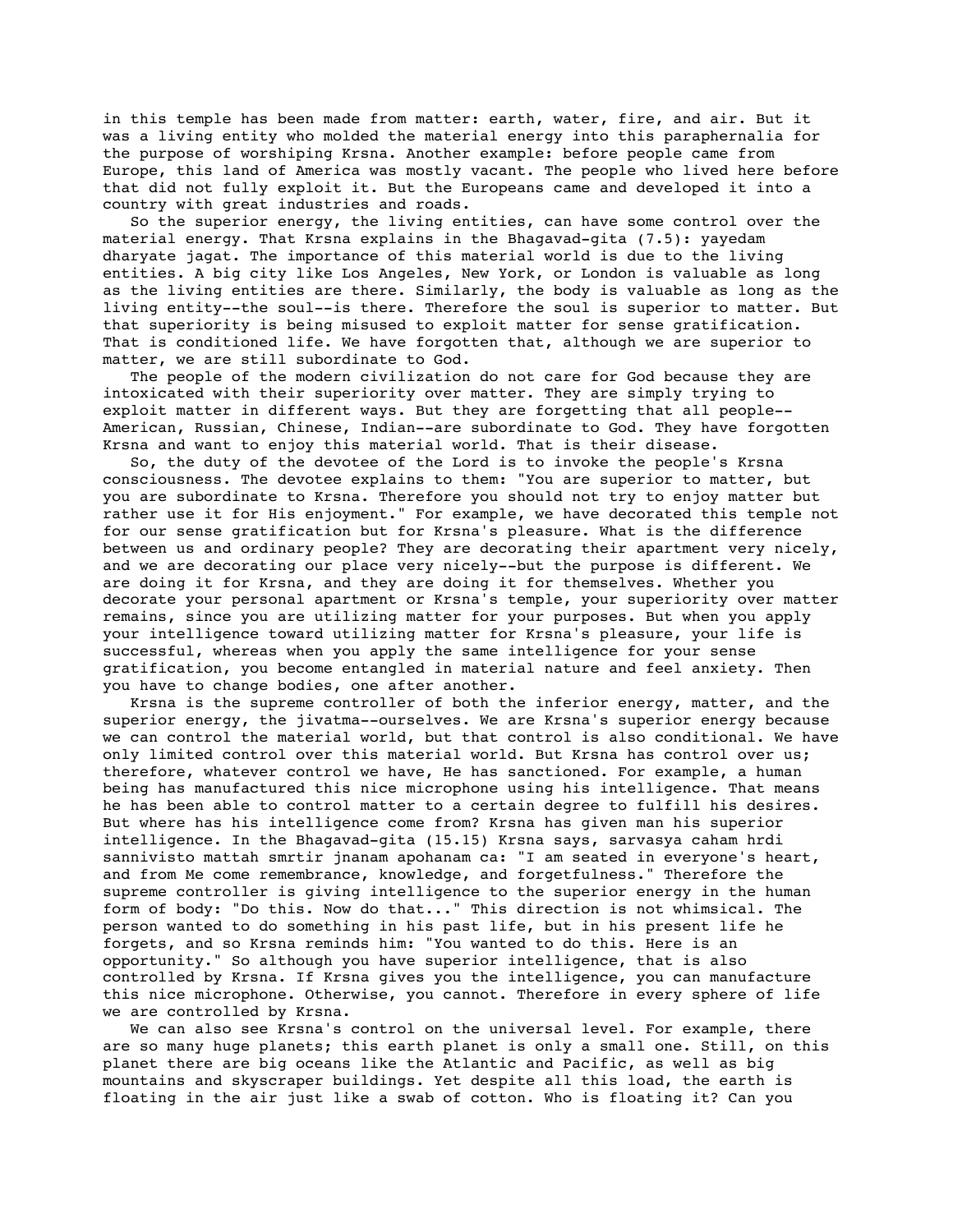float even a grain of sand in the air? You may talk about the law of gravity and so many other things, but you cannot control it. Your airplane is flying in the air, but as soon as the petrol is finished, it will immediately fall. So if it takes so many scientists to build an airplane that can float only temporarily in the air, is it possible that this huge earth is floating of its own accord? No. Lord Krsna declares in the Bhagavad-gita (15.13), "I enter into the material planets and keep them aloft." Just as to keep an airplane aloft a pilot has to enter it, so to keep this earth aloft Krsna has entered it. This is the simple truth.

 We have to take knowledge from Krsna. We shouldn't accept any process of gaining knowledge except hearing from Krsna or His representative. Then we will have first-class knowledge. If you find an authority who is representing Krsna and who can speak on the subject matter, and if you accept the knowledge he gives, then your knowledge is perfect. Of all the processes for receiving knowledge, the least reliable is direct sense perception. Suppose someone asks, "Can you show me God?" That means he wants to experience everything directly. But this is a second-class process for gaining knowledge, because our senses are imperfect and we are prone to make mistakes. Suppose you need some gold but you don't know where to purchase it. So you go to a proprietor of a hardware store and ask, "Do you have any gold in stock?" He will immediately understand that you are a first-class fool because you have come to purchase gold in a hardware store. Therefore he will try to cheat you. He will give you a piece of iron and say, "Here is gold." Then what will you say? Will you accept that iron as gold? Because you do not know what gold is and have gone to a hardware store to purchase it, you will get a piece of iron and be cheated. Similarly, rascals who demand that they be shown God do not know what God is, and therefore they are being cheated by so many bogus spiritual leaders who claim that they are God. That is happening.

 If you want to purchase gold, you must have at least some preliminary knowledge of what gold is. Similarly, if you want to see God, the first requirement is that you must know some of the basic characteristics of God. Otherwise, if you go to some rascal and he claims to be God and you accept him as God, you will be cheated.

Another question we should ask when someone says "I want to see God" is, "What qualification do you have to see God?" God is not so cheap that He can be seen by anybody and everybody. No, the Krsna consciousness movement does not present any nonsense or cheap thing. If you want to see God face to face, then you must follow the rules and regulations. You must chant Hare Krsna and purify yourself. Then gradually the time will come when you are purified and you will see God.

 Still, even though in your present contaminated condition you are not qualified to see God, He is so kind that He allows you to see Him in His Deity form in the temple. In that form He agrees to be seen by everyone, whether or not one knows He is God. The Deity is not an idol; it is not imagination. The knowledge of how to construct the Deity and install Him on the altar is received from the scripture and the superior acaryas, or spiritual masters. Therefore the authorized Deity in the temple is Krsna Himself and can fully reciprocate your love and service.

 With your present blunt material senses, however, you cannot immediately perceive God's spiritual form, name, qualities, pastimes, and paraphernalia. And because people in the present civilization have no power to understand God, nor are they guided by some person who can help them understand God, they have become godless. But if you read Vedic scriptures like the Isopanisad and Bhagavad-gita under superior guidance and follow the rules and regulations, eventually God will be revealed to you. You cannot see God or understand God by your own endeavor. You have to surrender to the process by which God can be known. Then He will reveal Himself. He is the supreme controller; you are being controlled. So how can you control God? "O God, come here. I want to see You."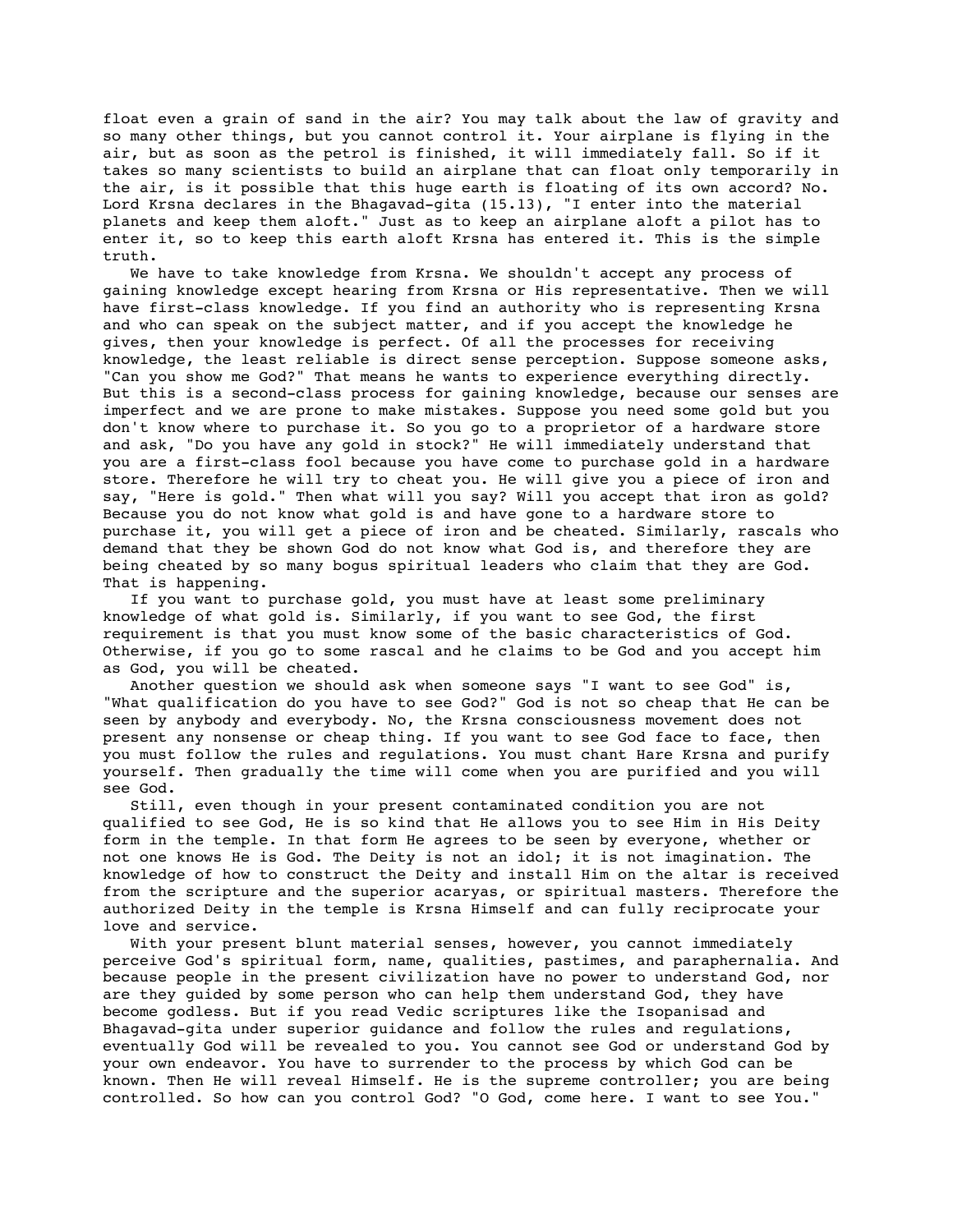God is not so cheap that by your order He will come and be seen by you. No, that is not possible. You must always remember, "God is the supreme controller and I am controlled. So if I can please God by my service, then He will reveal Himself to me." That is the process of knowing God.

 Ultimately, this process leads to love of God. That is real religion. It doesn't matter whether you follow the Hindu, Muslim, or Christian religion: if you are developing love of God, then you are perfect in your religion. And what kind of love should we develop for God? It must be without any selfish motivation--"O Lord, I love you because You supply me so many nice things. You are my order supplier." No, we should not have this sort of love for God. It should not depend on any exchange.

 Lord Caitanya Mahaprabhu taught, "O Lord! Whether You trample me under Your feet or embrace me or leave me brokenhearted by not being present before me, that does not matter. You are completely free to do anything, for You are my worshipable Lord unconditionally." That is love. We should think, "God may do whatever He likes, yet I will still love Him. I don't want anything in exchange." That is the sort of love Krsna wants. That is why He is so fond of the gopis. In the gopis' love there is no question of business ex-changes--"Give me this, then I will love You." Their love was pure, unalloyed, without any impediment. If you try to love God in this way, nothing in the whole world can check you. You only have to develop your eagerness--"Krsna! I want You." That's all. Then there is no question of being stopped. In any condition your love will increase. If you attain that state, you will feel fully satisfied. It is not that God wants you to love Him for His benefit. It is for your benefit. If you do otherwise, you will never be happy.

### God and His energies

The Isopanisad explains that whatever we see, whether animate or inanimate, is controlled by the Supreme Lord. Lord Krsna says the same thing in the Bhagavad-gita (9.10)--that His energies are managing everything. And the Visnu Purana confirms, eka-desa-sthitasyagner jyotsna vistarini yatha: "As heat and light are distributed all around by a fire situated in one place, so the whole creation is a manifestation of energies expanded from the Supreme Lord." For example, the sun is in one place, but it is distributing its heat and light all over the universe. Similarly, the Supreme Lord is distributing His material and spiritual energies all over the creation.

 The spiritual energy is present in this temporary material world, but it is covered by the material energy. For example, the sun is always shining in the sky--no one can stop the sun from shining--but it is sometimes covered by a cloud. When this happens, the sunshine on the ground is dim. The more the sun is covered, the dimmer the sunlight. But this covering of the sun is partial. All the sunshine cannot be covered; that is not possible. An insignificant portion of the sunshine may be covered by a cloud. Similarly, this material world is an insignificant portion of the spiritual world that is covered by the material energy.

 And what is the material energy? The material energy is just another form of the spiritual energy. It manifests when there is an absence of spiritual activity. Again the analogy of the sun and the cloud: What is a cloud? It is an effect of the sunshine. The sunshine evaporates water from the sea, and a cloud is formed. So the sun is the cause of the cloud. Similarly, the Supreme Lord is the cause of this material energy, which covers our vision of Him.

 In this way, two energies are working in this material world: the spiritual energy and the material energy. The material energy consists of eight material elements: earth, water, fire, air, ether, mind, intelligence, and false ego. These are arranged from the grosser to the finer. Water is finer than earth, fire is finer than water, etc.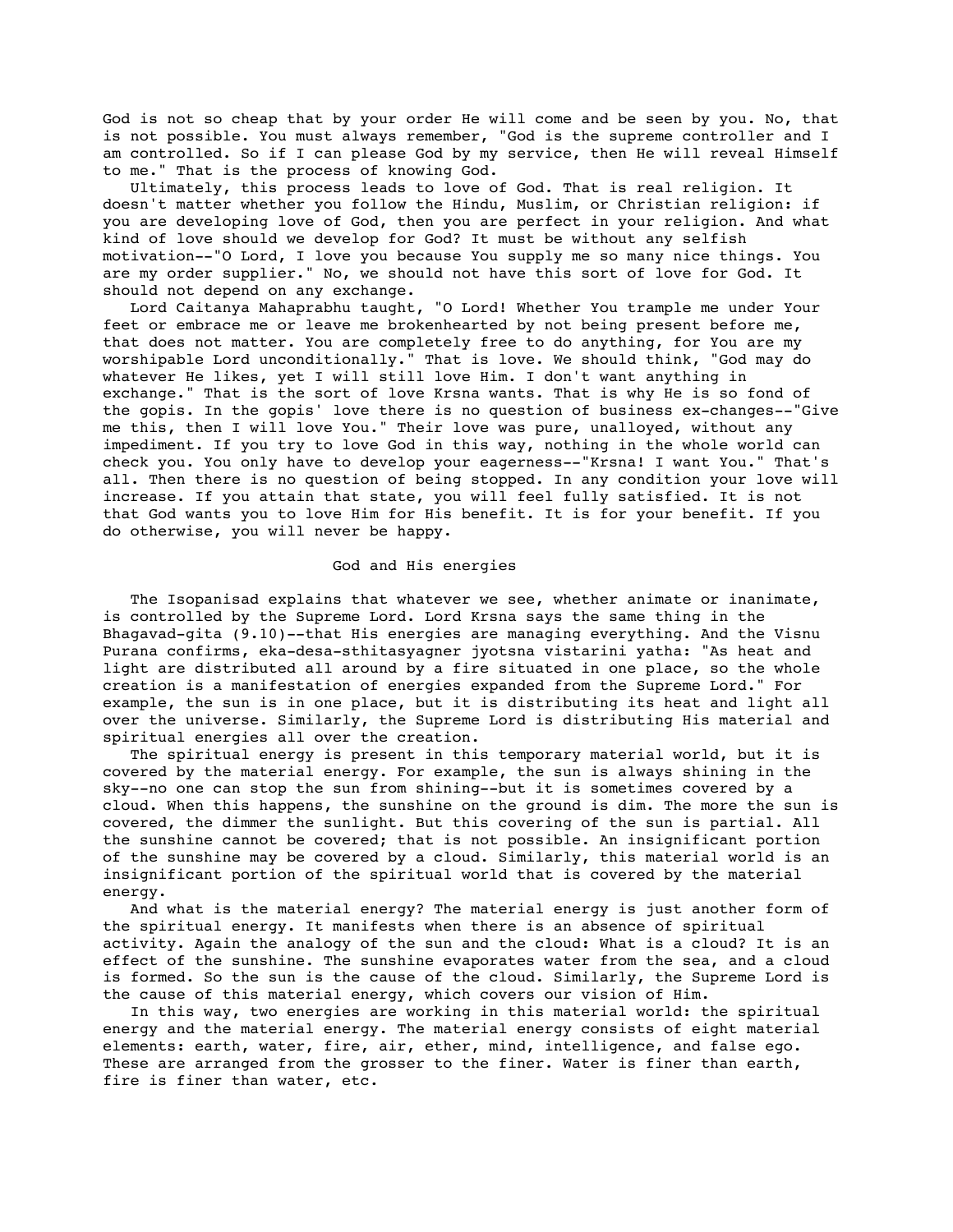So, the finer the element, the more powerful it is. For example, at the speed of the mind you can go many thousands of miles within a second. But even more powerful than the mind is the intelligence, and even more powerful than the intelligence is spiritual energy. What is spiritual energy? That is stated by Krsna in the Bhagavad-gita (7.5): apareyam itas tv anyam prakrtim viddhi me param jiva-bhutam. "Beyond My inferior, material energy is another energy, which is spiritual. It comprises the living entities."

 We living entities are also energy, but superior energy. How are we superior? Because we can control the inferior energy, matter. Matter has no power to act on its own. The big airplane can fly so nicely in the sky, but unless the spiritual energy--the pilot--is there, it is useless. The jet plane will sit in the airport for thousands of years; it will not fly unless the small particle of spiritual energy, the pilot, comes and touches it. So what is the difficulty in understanding God? If there are so many huge machines that cannot move without the touch of the spiritual energy, a living being, then how can you argue that this whole material energy works automatically, without any control? Who would put forward such a foolish argument? Therefore, those who cannot understand how this material energy is being controlled by the Supreme Lord are less intelligent. The godless men who believe that this material energy is working automatically are fools.

 The statement of the Isopanisad is that "Everything animate or inanimate is controlled and owned by the Supreme Personality of Godhead." Because He is the supreme controller, He is also the supreme proprietor. In our practical experience we see that the man who controls a business establishment is the proprietor. Similarly, since God is the controller of this material world, He is also its proprietor. This means that as far as possible we should engage everything in the Lord's service.

 Then what about our own needs? That is explained in the Isopanisad: "One should accept only those things necessary for himself, which are set aside as his quota, and one should not accept other things, knowing well to whom they belong." Krsna consciousness means to understand things as they are. So if we simply understand these principles, we will be well situated in Krsna consciousness.

### The Position of Krsna

 The Isopanisad states, "Although fixed in His abode, the Personality of Godhead is swifter than the mind and can overcome all others running. The powerful demigods cannot approach Him. Although in one place, He controls those who supply the air and rain. He surpasses all in excellence." The Brahma-samhita says something similar: goloka eva nivasaty akhilatma-bhutah. Although Krsna is always in Goloka Vrndavana, He is simultaneously in the hearts of all living beings.

 Krsna has no duties to perform in Goloka. He is simply enjoying in the company of His associates--the gopis, the cowherd boys, His mother and father, His cows and calves, etc. He is completely free. And His associates are even freer than He is, because when they seem to be in danger, Krsna feels some anxiety about how to save them. But His associates feel no anxiety. They simply think, "Oh, Krsna is here. He will protect us." When Krsna enacted His pastimes five thousand years ago in Vrndavana, India, He would go every day with His cowherd boyfriends and their calves and cows to play in the forest on the bank of the Yamuna River. And often Kamsa would send some demon to try to kill Krsna and His friends. Yet the cowherd boys would continue enjoying their pastimes without anxiety because they were so confident of Krsna's protection. That is spiritual life, which begins with surrendering to Krsna.

 Surrendering to Krsna means having the strong faith that Krsna will save us in any dangerous condition. The first step in surrendering is that we should accept whatever is favorable for devotional service. Then we should reject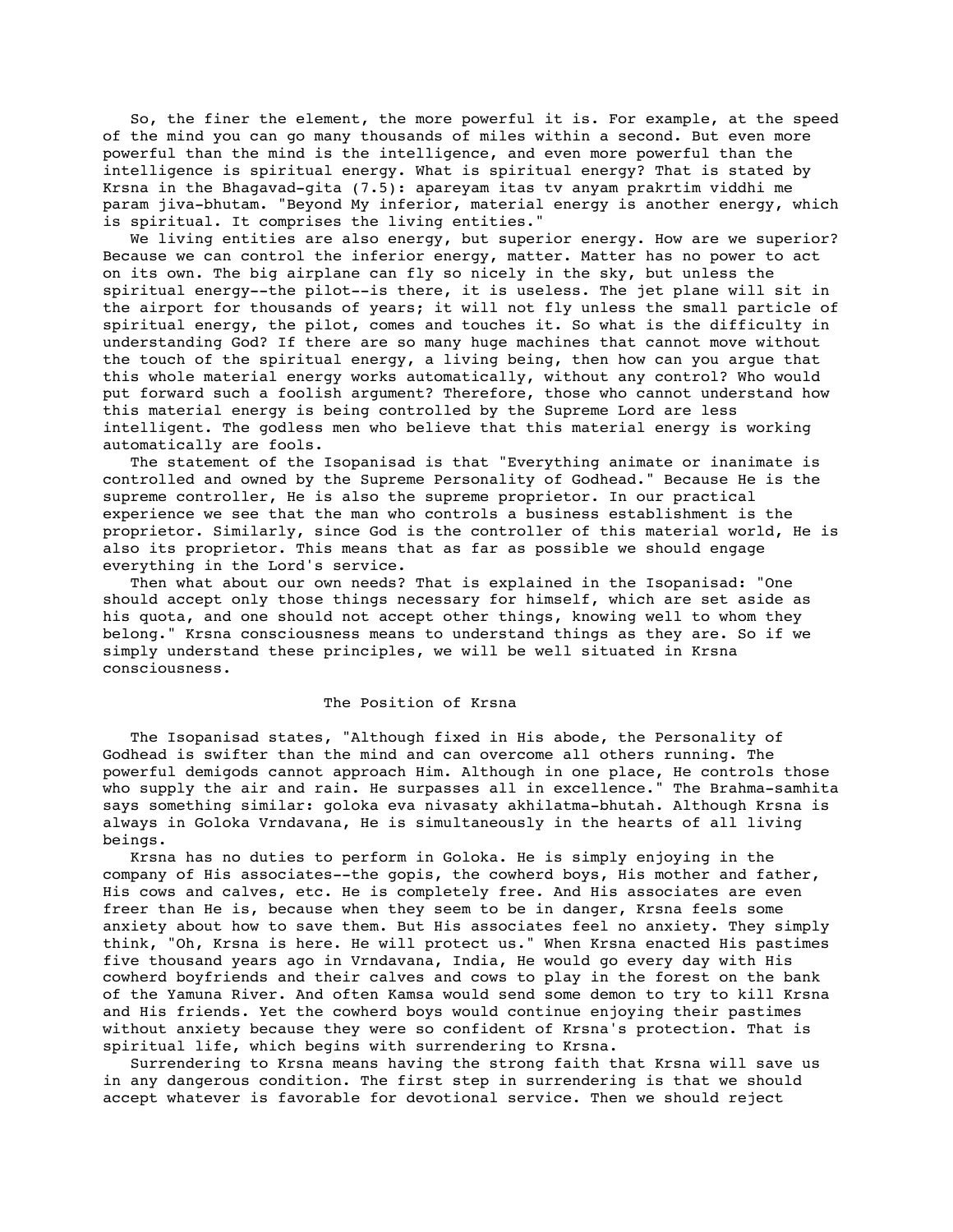anything that is unfavorable for devotional service. The next stage is the confidence that in any situation Krsna will protect us and maintain us. Actually, He is already giving protection and maintenance to everyone. That is a fact. But in maya (illusion) we think that we are protecting ourselves, or that we are feeding ourselves.

 For the devotees, Krsna personally takes charge of their protection and maintenance. And for the ordinary living entities, Maya-devi--Krsna's external energy--takes charge. Maya-devi is Krsna's agent for punishing the conditioned souls. The situation is like what we see in the state: good citizens are taken care of by the government directly, while criminals are taken care of by the government through the prison department. In the prison house the government takes care that the prisoners get sufficient food, and that they get hospital treatment if they become diseased. The government cares for them--but under punishment.

 Similarly, in this material world Krsna has certainly arranged for our care, but also for our punishment. If you commit this sin, then slap. If you commit that sin, then kick. This is going on under the heading of the threefold miseries--those caused by our own body and mind, those caused by other living entities, and those caused by natural calamities under the supervision of the demigods. Unfortunately, instead of understanding that we are being punished for sinful activities, under the spell of maya we are thinking that this kicking, slapping, and thrashing are accidental. This is illusion.

 As soon as you take up Krsna consciousness, Krsna begins personally taking care of you. As He promises in the Bhagavad-gita (18.66), "I will take care of you. I will save you from all sinful reactions. Do not worry." Because we have had so many lives in this material world, we are suffering under heaps of sinful reactions. But as soon as you surrender to Krsna, He immediately takes care of you and nullifies all your sinful reactions. Krsna says, "Don't hesitate." Don't think, "Oh, I have committed so many sins. How can Krsna save me?" No. Krsna is all-powerful. He can save you. Your duty is to surrender to Him and without any reservation dedicate your life to His service. Then Krsna will save you without a doubt.

#### Krsna: A Seeming Paradox

 The Isopanisad states, "The Supreme Lord walks and does not walk. He is far away, but He is very near as well. He is within everything, and yet He is outside of everything." How can Krsna walk and also not walk? As a crude example, consider how the sun at noontime shines on your head. Now, if you begin walking, you will see that the sun is accompanying you. About forty years ago, when I was a householder, I was once walking with my second son in the evening. He was four years old. All of a sudden he said, "O father, why is the moon following us?" You see? The moon and the sun are fixed in the sky, yet they seem to be moving with us. Similarly, if you are going on an airplane or a train, you will see that the moon or the sun is going with you. So if this is possible for the sun and the moon, why can't Krsna also walk with you? "Although He is situated far away, He is very near as well." In other words, although Krsna is in Goloka Vrndavana enjoying pastimes with His associates, He is simultaneously everywhere in this material world. In this way the Supreme Lord "walks and does not walk."

 If Krsna were not present here as well as in Goloka, how could He accept the food the devotees offer Him? Don't think that Krsna does not accept the devotees' offerings. He can stretch His hand immediately if one offers Him something with devotion. In the Bhagavad-gita (9.26) Krsna says, tad aham bhakty-upahrtam asnami: "Whenever someone offers Me something with faith and love, I accept it." People may ask, "Oh, Krsna is far away in Goloka Vrndavana. How can He eat your offering?" Yes, He accepts it. Yes, He eats it--provided it is offered with love.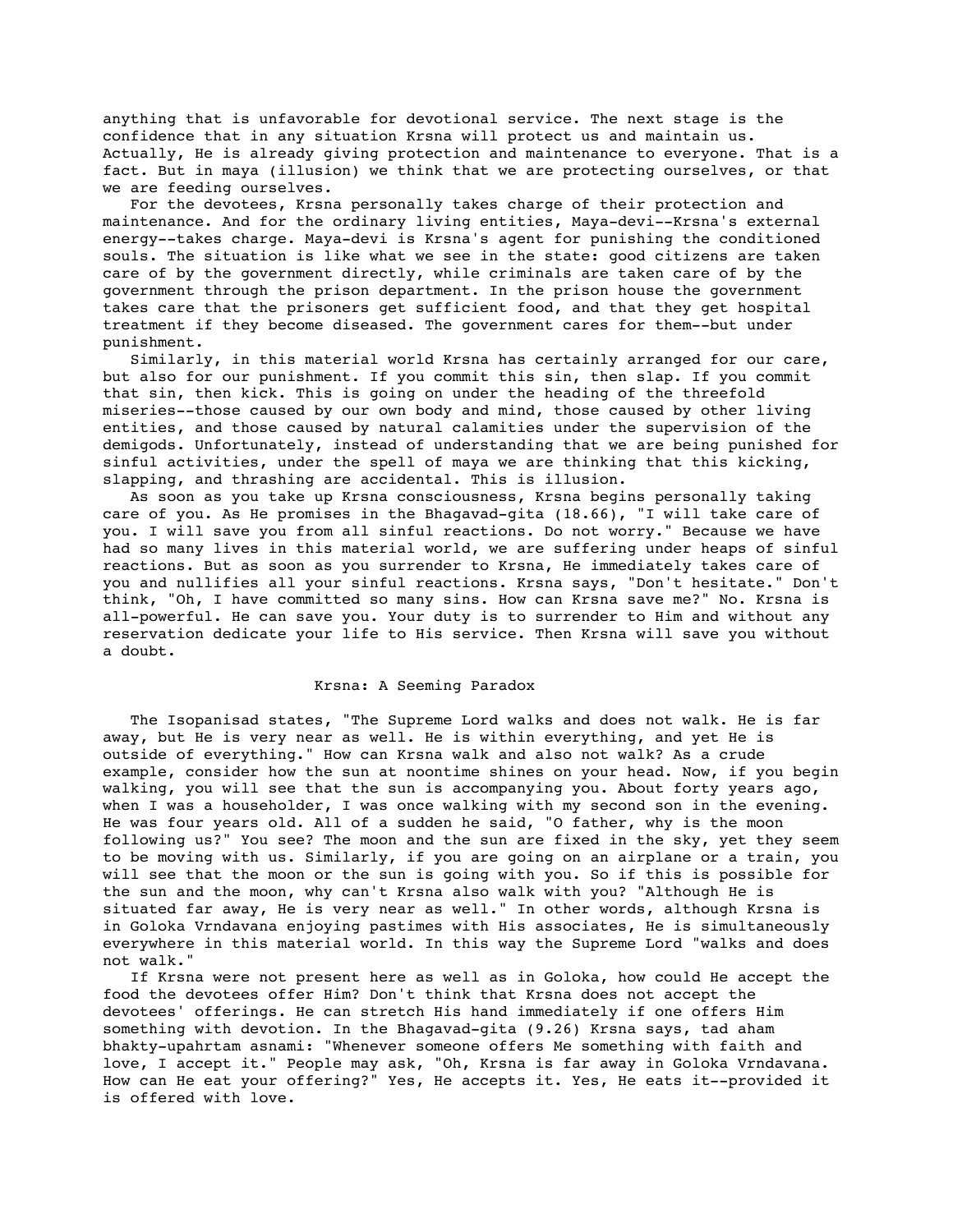So, Krsna is present everywhere, and He can manifest Himself anywhere immediately, but you must have the qualification to call Him. If you are actually a devotee, Krsna will immediately come to protect you. The demon Hiranyakasipu challenged his son, the devotee Prahlada: "Where is your God? You say He is everywhere. Then is He in this column of my palace? You think your God is there? All right. Then I will kill Him." Hiranyakasipu immediately broke the column. Then Krsna came out of the column in His form as Nrsimhadeva--half man and half lion--and killed the demon. That is Krsna.

 So Krsna can manifest Himself anywhere because He is present everywhere. That is explained in the Isopanisad: tad antarasya sarvasya tad u sarvasyasya bahyatah. "The Supreme Lord is within everything, and yet He is outside of everything as well." This Vedic mantra is proof that the Lord is everywhere. Whatever is said in the Vedas is a fact. Unless you accept the Vedas as axiomatic truth, you cannot make progress in Krsna consciousness. In mathematics there are also many axiomatic truths--a point has no length or breadth, things equal to the same thing are equal to one another, etc. These are axiomatic truths, and we have to accept them if we want to learn mathematics. Similarly, the Vedas contain axiomatic truths, and we have to accept the Vedas as axiomatic if we want to make spiritual progress.

 Sometimes the Vedas seem to contradict themselves, but still we have to accept all the Vedic injunctions. For example, according to Vedic injunction, if you touch the bone of an animal you immediately become impure and must take a bath. Now, a conchshell is the bone of an animal, but the conchshell is used in the Deity room, where everything must be spotlessly pure. You cannot argue, "Oh, you said that a bone is impure, and that as soon as you touch it you become impure. Still you are putting a conchshell in the Deity room?" No. There is no room for such an argument. You have to accept that while bones are impure, the conchshell is so pure that it can be used in the Deity room.

 Similarly, you have to accept the spiritual master's order as axiomatic. There can be no argument. In this way you can make progress. You cannot argue about things that are inconceivable to you. You will only fail. You have to accept the Vedic injunctions and the orders of the spiritual master as axiomatic truth. This is not dogmatic, because our predecessor spiritual masters accepted this principle. If you argue with your spiritual master, you will never reach a conclusion. The argument will go on perpetually: you put some argument, I put some argument... That is not the process.

 As the Mahabharata says, tarko 'pratisthah srutayo vibhinna: Mere logic and argument can never come to a firm conclusion, and due to different countries and different circumstances, one scripture is different from another. Then nasav rsir yasya matam na bhinnam: As far as philosophical speculation is concerned, one philosopher puts forward some theory, then another philosopher puts forward another theory, and the theories always contradict each other. Unless you defeat another philosopher, you cannot be a famous philosopher. That is the way of philosophy. Then how can one learn the conclusive philosophical truth? That is stated: dharmasya tattvam nihitam guhayam. The secret of the religious process is lying within the hearts of the self-realized souls. Then how do you realize it? Mahajano yena gatah sa panthah: You have to follow in the footsteps of great spiritual personalities. Therefore we are trying to follow Lord Krsna and Lord Caitanya. That is perfection. You have to accept the injunctions of the Vedas, and you have to follow the instructions of the bona fide spiritual master. Then success is sure.

"**The Laws of Nature: An Infallible Justice,**" compiled from lectures and Srimad-Bhagavatam purports by His Divine Grace A.C. Bhaktivedanta Swami Prabhupada.

COPYRIGHT NOTICE: This is an evaluation copy of the printed version of this book, and is NOT FOR RESALE. This evaluation copy is intended for personal noncommercial use only, under the "fair use" guidelines established by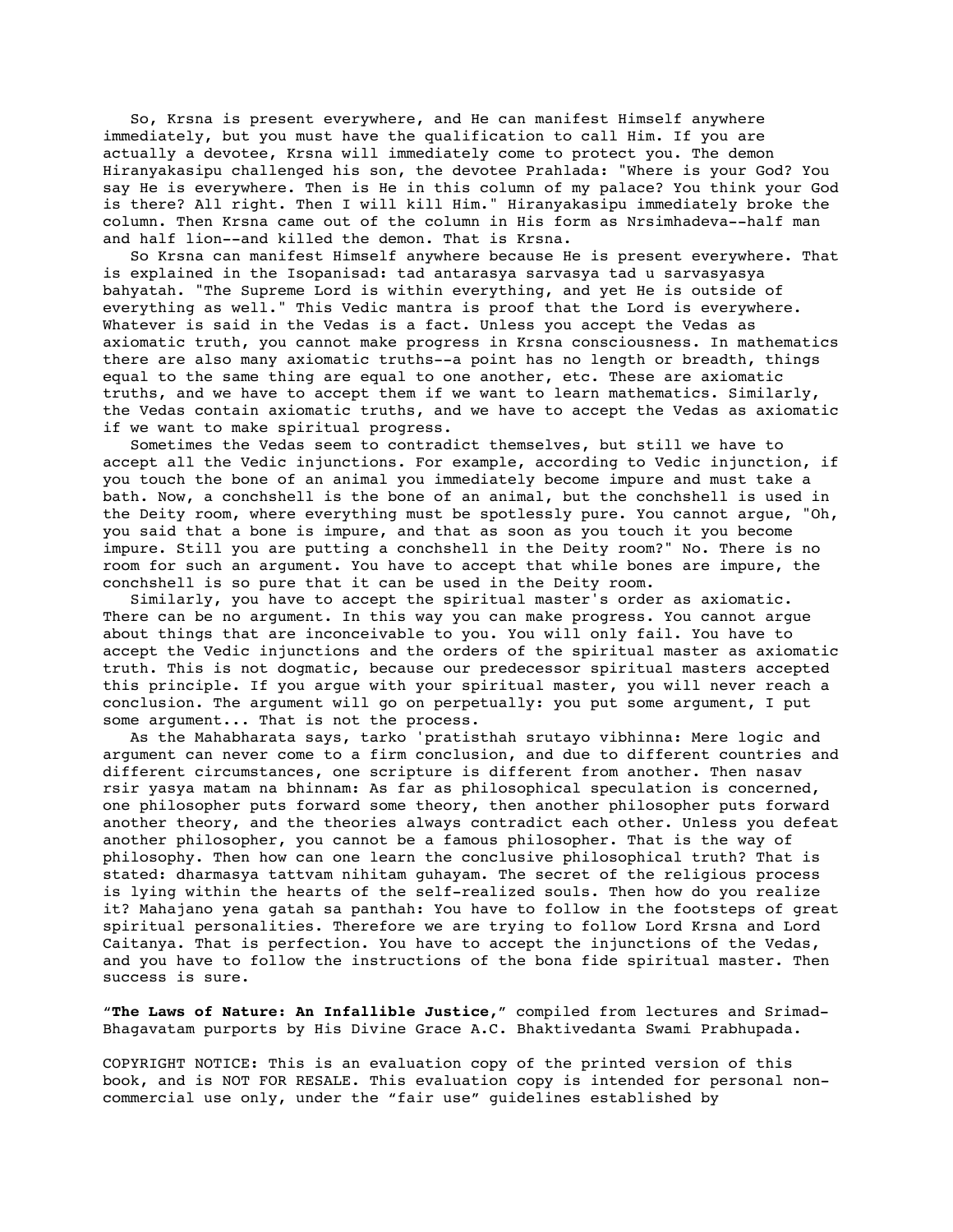international copyright laws. You may use this electronic file to evaluate the printed version of this book, for your own private use, or for short excerpts used in academic works, research, student papers, presentations, and the like. You can distribute this evaluation copy to others over the Internet, so long as you keep this copyright information intact. You may not reproduce more than ten percent (10%) of this book in any media without the express written permission from the copyright holders. Reference any excerpts in the following way: "Excerpted from "The Laws of Nature: An Infallible Justice" by the Bhaktivedanta Book Trust International, www.Krishna.com."

This book and electronic file is Copyright 1991-2003 Bhaktivedanta Book Trust International, 3764 Watseka Avenue, Los Angeles, CA 90034, USA. All rights reserved. For any questions, comments, correspondence, or to evaluate dozens of other books in this collection, visit the website of the publishers, www.Krishna.com.

### The Lord and His Energy--One and Different

 The Isopanisad states, "One who always sees all living entities as spiritual sparks, in quality one with the Lord, becomes a true knower of things. What, then, can cause him illusion or anxiety?" This realization is Krsna consciousness. There are different kinds of realization, but the devotee of Krsna realizes the truth--that we are qualitatively one with the Lord but quantitatively different from Him. The impersonalists think that we are a hundred percent one with the Lord, or the Supreme Absolute Truth. But that is not a fact. If we were a hundred percent one with the Supreme Lord, then how have we come under the control of maya (illusion)? The impersonalists cannot answer this question.

 The real nature of our identity with the Supreme is described in the Vedic literature with the analogy of the sparks and the fire. The sparks of a fire have the same quality as the fire, yet they are different in quantity. But when the small spark leaves the fire and falls down in water, its fiery quality is lost. Similarly, when the infinitesimal soul leaves the association of the Lord and contacts the mode of ignorance, his spiritual quality becomes almost extinct. When a spark falls on the land instead of in the water, then the spark retains some heat. Similarly, when the living entity is in the quality of passion, there is some hope that he can revive his Krsna consciousness. And if the spark drops onto dry grass, it can ignite another fire and regain all its fiery qualities. Similarly, a person who is in the mode of goodness can take full advantage of spiritual association and easily revive his Krsna consciousness. Therefore one has to come to the platform of goodness in this material world.

 Again, the analogy of the fire can help us understand the simultaneous oneness and difference of the Lord and His diverse energies. Fire has two main energies, heat and light. Wherever there is fire, there is heat and light. Now, the heat is not different from the fire, nor is the light--but still, heat and light are not fire. Similarly, the whole universe can be understood in this way. The universe is simply made up of Krsna's energies, and therefore nothing is different from Krsna. But still, Krsna is separate from everything in the material universe.

 So, whatever we see within the material or spiritual worlds is but an expansion of Krsna's multifarious energies. This material world is an expansion of Krsna's external energy (bahiranga sakti), the spiritual world is an expansion of His internal energy (antaranga sakti), and we living entities are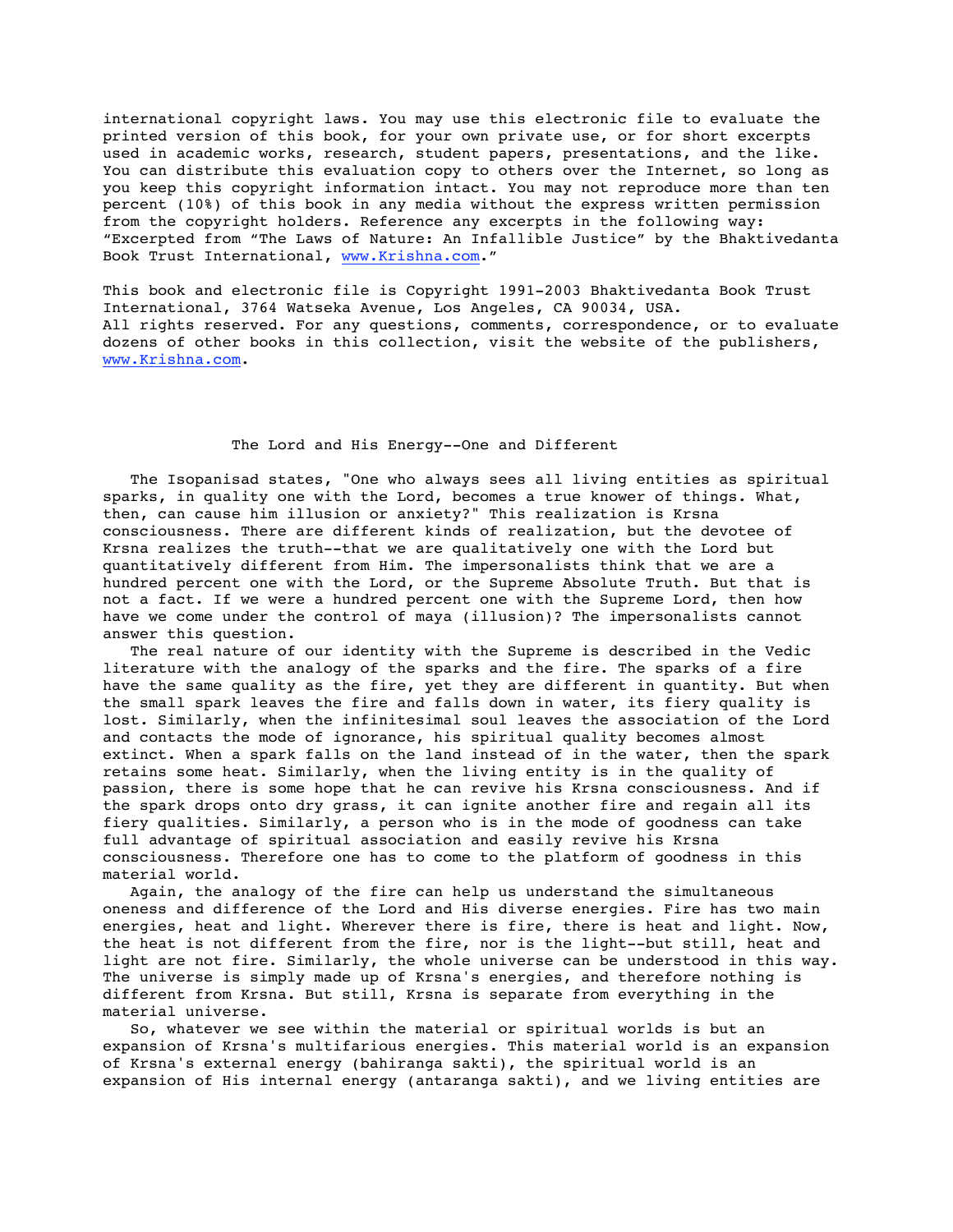an expansion of His marginal energy (tatastha sakti). We are sakti, energy. We are not the energetic.

 The Mayavadi philosophers say that because the energies are not outside of Brahman, the energetic, they are all identical with Brahman. This is monism. Our Vaisnava philosophy is that the energy is simultaneously one with and different from the energetic. Again the analogy of the heat and fire: When you perceive heat, you understand that there is fire nearby. But this does not mean that because you feel some heat, you are in the fire. So the heat and the fire, the energy and the energetic, are one yet different.

 So the Mayavada philosophy of oneness and our Vaisnava philosophy of oneness are different. The Maya-vadis say Brahman is real but that the energy emanating from Brahman is false. We say that because Brahman is real, His energy must also be real. That is the difference between Mayavada philosophy and Vaisnava philosophy. One cannot claim that this material energy is false, although it is certainly temporary. Suppose we have some trouble. There are so many kinds of trouble pertaining to the body and mind and external affairs. That trouble comes and goes, but when we are undergoing it, it is certainly real. We feel the consequence. We cannot say it is false. The Mayavadi philosophers say that it is false. But then why do they become so disturbed when they have some trouble? No, none of Krsna's energies is false.

 The Isopanisad uses the word vijanatah--"one who knows"--to describe a person who understands the oneness and difference of the Lord and His energies. If one is not vijanatah, one will remain in illusion and suffer. But for one who knows, there is no illusion, no lamentation. When you are perfectly convinced that there is nothing except Krsna and Krsna's energies, then there is no illusion or lamentation for you. This is known as the brahma-bhuta stage, as explained in the Bhagavad-gita (18.54): brahma-bhutah prasannatma na socati na kanksati. "One who is transcendentally situated in Brahman realization becomes fully joyful, and he never laments or desires to have anything."

 For our sense gratification we are very eager to get things we do not have. That is hankering. And when we lose something, we lament. But if we know that Krsna is the source and proprietor of the entire material energy, we understand that everything belongs to Him and that anything gained is given by Him for His service. Thus we do not hanker for the things of this world. Furthermore, if something is taken away by Krsna, then what is the need for lamentation? We should think, "Krsna wanted to take it away from me. Therefore, why should I lament? The Supreme Lord is the cause of all causes. He takes away, He also gives." When one is thus in full knowledge, there is no more lamentation and no more hankering. That is the spiritual platform. Then you can see everyone as a spiritual spark, as part and parcel of Krsna, and as His eternal servant.

## Krsna, the Supreme Pure

 The Isopanisad states that the Lord is "the greatest of all, unembodied, omniscient, beyond reproach, without veins, pure and uncontaminated." No sin can pollute Krsna. Sometimes less intelligent persons criticize Krsna: "Why did Krsna engage in the rasa dance, enjoying with other men's wives in the middle of the night?" Krsna is God. He can do whatever He likes. Your laws cannot restrict Krsna. For you there are so many restrictive laws, but for Krsna there is no restrictive law. He can surpass all regulations.

 Pariksit Maharaja asked this same question of Sukadeva Gosvami: "Krsna came to establish the principles of morality and religion. Then why did He enjoy the company of so many young girls who were the wives of others? This seems to be very sinful." Sukadeva Gosvami answered that Krsna cannot be contaminated by sin; rather, whoever comes in contact with Krsna, even with a contaminated mind, becomes purified. The sun is a good analogy: the sun cannot be contaminated; rather, if something contaminated is placed in the sunshine, it becomes purified. Similarly, you may approach Krsna with any material desire and you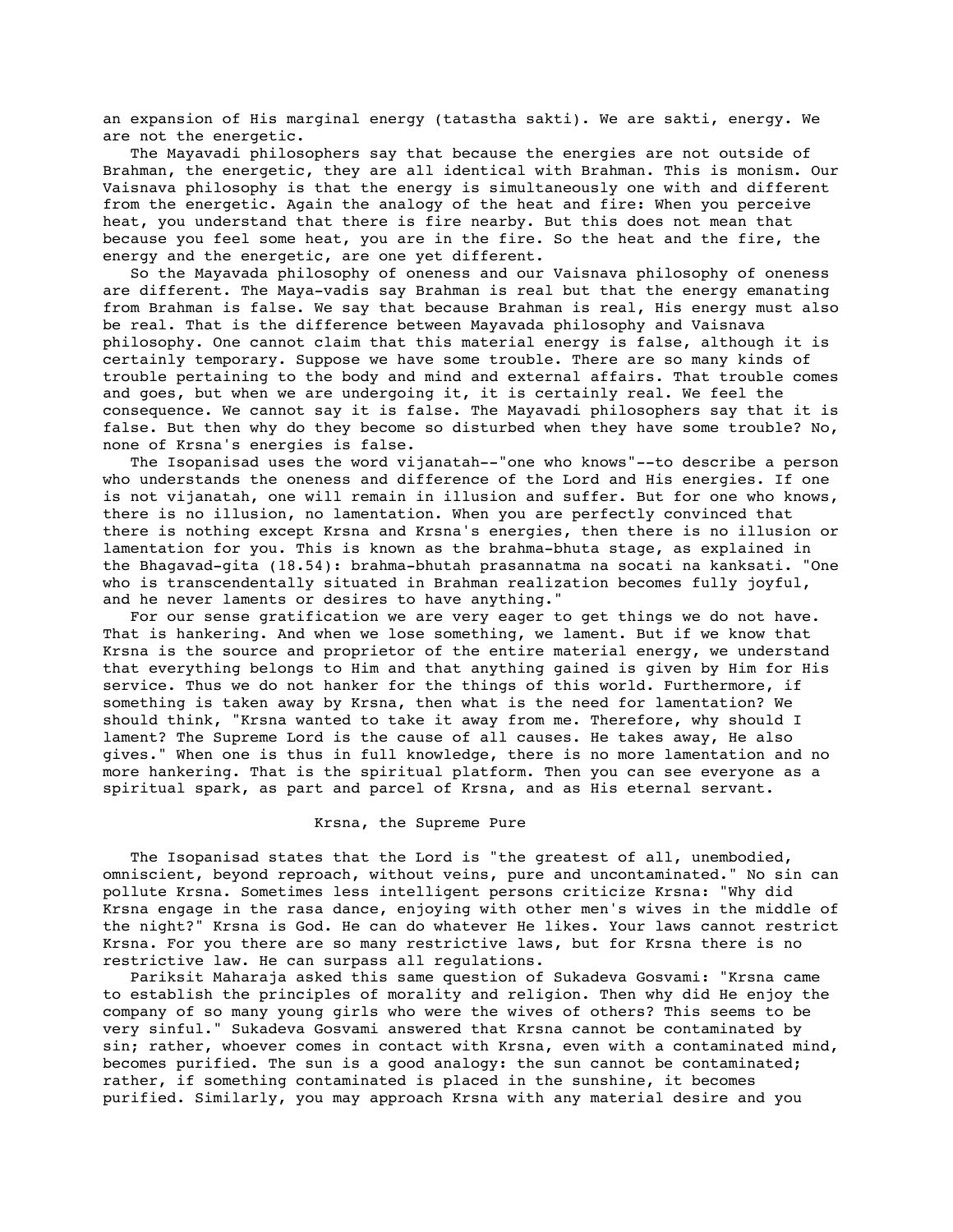will become purified. Of course, the gopis' feelings toward Krsna are not at all material. Still, as young girls they were captivated by His beauty. They approached Krsna with the desire to have Him as their paramour. But actually, they became purified. Even demons can become purified by coming in contact with Krsna. The demon Kamsa, for example, thought of Krsna as his enemy. But he was also Krsna conscious, always thinking, "Oh, how will I find Krsna? I will kill Him." That was his demoniac mentality. But he also became purified. He got salvation.

 The conclusion is that if we can somehow or other develop our Krsna consciousness, we will immediately become purified of all sinful desires. Krsna gives this chance to everyone.

## Beyond the Limits of the Body

 When the Isopanisad describes the Supreme Lord as "He who is the greatest of all, who is unembodied and omniscient," this shows the distinction between God and ourselves. We are embodied. Therefore my body is different from me. When I leave this body, it becomes dust. As the Bible says, "Dust thou art, and unto dust shalt thou return." But I am not dust; I am a spirit soul. Therefore thou means "the body."

 Krsna, however, is not embodied. This means there is no difference between His body and His soul. In other words, His body is pure spirit. Therefore He does not change His body. And because He does not change His body, He is omniscient--He remembers everything. Because we do change our material bodies, however, we forget what happened in our last birth. We have forgotten who we were, just as when we sleep we forget our body and our surroundings. The body becomes tired and rests; it becomes inactive. In contrast, in a dreamland I work, I go somewhere, I fly, I create another body, another environment. This we experience every night. It is not difficult to understand.

 Similarly, in every life we create a different environment. In this life I may think I am an Indian. In my next life, however, I may not be an Indian--I may be an American. But even if I become an American, I may not be a man. I may be a cow or a bull. Then I would be sent to the slaughterhouse. Do you see the difficulty?

 The problem is that we are always changing bodies, life after life. It is a serious problem. We have no fixed position; we do not know where we will be placed within the 8,400,000 species of life. But there is a solution: If somehow or other a person develops pure Krsna consciousness, he will go to Krsna at the time of death, and then he does not have to accept a material body again. He gets a spiritual body similar to Krsna's, full of eternity, knowledge, and bliss.

 Therefore we should take up the practice of Krsna consciousness and execute it very seriously, without any deviation. We should not think that Krsna consciousness is some kind of fashion. No, it is the most important function of every human being. Human life is simply meant for developing Krsna consciousness. One has no other business.

 Unfortunately, the people of the modern civilization have created so many other engagements that they are forgetting Krsna consciousness. This is called maya, or illusion. They are forgetting their real business. And the rascal, blind leaders are leading everyone to hell. They are simply misleaders. People do not like to accept any authority. Still, they have accepted these rascals as leaders and are being misled. In this way both the rascal leaders and their unfortunate followers remain bound up by the stringent laws of material nature.

 So, if somehow or other one comes in contact with Krsna, one should seriously take up the process of Krsna consciousness and catch hold of His lotus feet very tightly. If you hold on to Krsna's lotus feet very tightly, maya will not be able to harm you.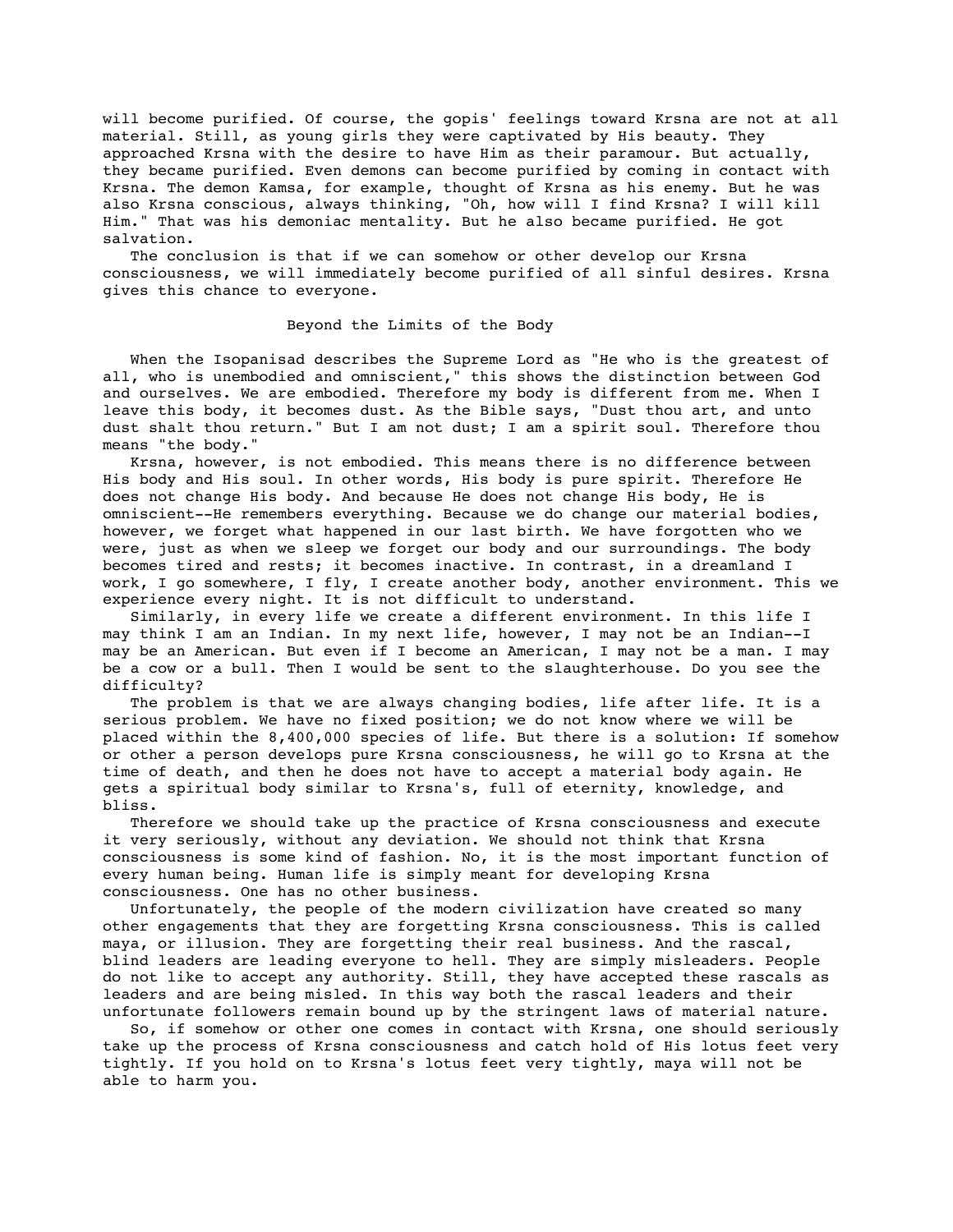#### Spiritual and Material Education

 The Isopanisad states, "Those who are engaged in the culture of nescience shall enter into the darkest region of ignorance. " There are two kinds of education, material and spiritual. Material education is called jada-vidya. Jada means "that which cannot move," or matter. Spirit can move. Our body is a combination of spirit and matter. As long as the spirit is there, the body is moving. For example, a man's coat and pants move as long as the man wears them. It appears that the coat and pants are moving on their own, but actually it is the body that is moving them. Similarly, this body is moving because the spirit soul is moving it. Another example is the motorcar. The motorcar is moving because the driver is moving it. Only a fool thinks the motorcar is moving on its own. In spite of a wonderful mechanical arrangement, the motorcar cannot move on its own.

 Since they are given only jada-vidya, a materialistic education, people think that this material nature is working, moving, and manifesting so many wonderful things automatically. When we are at the seaside, we see the waves moving. But the waves are not moving automatically. The air is moving them. And something else is moving the air. In this way, if you go all the way back to the ultimate cause, you will find Krsna, the cause of all causes. That is real education, to search out the ultimate cause.

 So the Isopanisad says that those who are captivated by the external movements of the material energy are worshiping nescience. In the modern civilization there are big, big institutions for understanding technology, how a motorcar or an airplane moves. They are studying how to manufacture so much machinery. But there is no educational institution for investigating how the spirit soul is moving. The actual mover is not being studied. Instead they are studying the external movements of matter.

 When I lectured at the Massachusetts Institute of Technology, I asked the students, "Where is the technology to study the soul, the mover of the body?" They had no such technology. They could not answer satisfactorily because their education was simply jada-vidya. The Isopanisad says that those who engage in the advancement of such materialistic education will go to the darkest region of existence. Therefore the present civilization is in a very dangerous position because there is no arrangement anywhere in the world for genuine spiritual education. In this way human society is being pushed to the darkest region of existence.

 In a song, Srila Bhaktivinoda Thakura has declared that materialistic education is simply an expansion of maya. The more we advance in this materialistic education, the more our ability to understand God will be hampered. And at last we will declare, "God is dead." This is all ignorance and darkness.

 So, the materialists are certainly being pushed into darkness. But there is another class--the so-called philosophers, mental speculators, religionists, and yogis--who are going into still greater darkness because they are defying Krsna. They are pretending to cultivate spiritual knowledge, but because they have no information of Krsna, or God, their teachings are even more dangerous than those of the outright materialists. Why? Because they are misleading people into thinking they are giving real spiritual knowledge. The so-called yoga system they are teaching is misleading people: "Simply meditate, and you will understand that you are God." Krsna never meditated to become God. He was God from His very birth. When He was a three-month-old baby, the Putana demon attacked Him--and Krsna sucked out her life air along with her breast milk. So Krsna was God from the very beginning. That is God.

 The nonsense so-called yogis teach, "You become still and silent, and you will become God." How can I become silent? Is there any possibility of becoming silent? No, there is no such possibility. "Become desireless and you will become God." How can I become desireless? These are all bluffs. We cannot be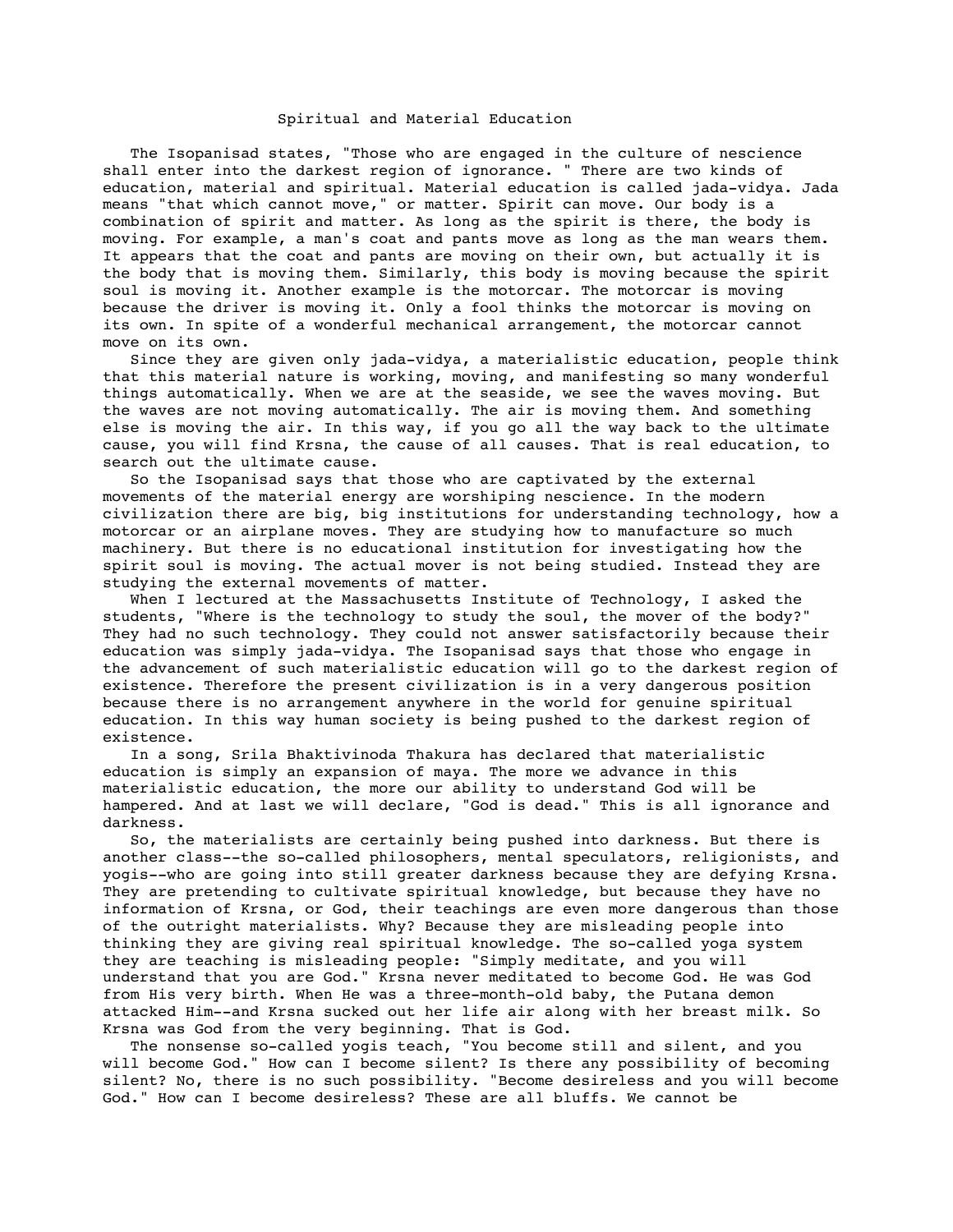desireless. We cannot be silent. But our desires and our activities can be purified. That is real knowledge. We should desire only to serve Krsna. That is purification of desire. Instead of trying to be still and silent, we should dovetail our activities in Krsna's service. As living entities, we have activities, desires, and a loving propensity, but they are being misdirected. If we direct them into Krsna's service, that is the perfection of education.

 We don't say that you should not become advanced in material education. You may, but at the same time you should become Krsna conscious. That is our message. We don't say that you shouldn't manufacture motorcars. No. We say, "All right, you have manufactured these motorcars. Now employ them in Krsna's service." That is our proposal.

 So education is required, but if it is simply materialistic--if it is devoid of Krsna consciousness--it is very, very dangerous. That is the teaching of the Isopanisad.

### Knowledge vs. Nescience

 The Isopanisad says, "The wise have explained that one result is derived from the culture of knowledge and that a different result is obtained from the culture of nescience." As explained above, the real culture of knowledge is the advancement of spiritual knowledge. And advancement of knowledge in the matter of bodily comforts or to protect the body is the culture of nescience, because however you may try to protect this body, it will follow its natural course. What is that? Repeated birth and death, and while the body is manifested, disease and old age. People are very busy cultivating knowledge of this body, although they see that at every moment the body is decaying. The death of the body was fixed when it was born. That is a fact. So you cannot stop the natural course of this body--namely birth, old age, disease, and death.

 The Srimad-Bhagavatam (10.84.13) says that this body is nothing but a bag containing three primary elements--mucus, bile, and air--and that one who accepts this combination of mucus, bile, and air as himself is an ass. Even great philosophers and scientists take themselves to be this combination of mucus, bile, and air. This is their mistake. Actually, the philosophers and scientists are spirit souls, and according to their karma they are exhibiting their talent. They do not understand the law of karma.

 Why do we find so many different personalities? If human beings are nothing but combinations of mucus, bile, and air, why are they not identical? One man is born a millionaire; another is unable to have two full meals a day, despite struggling very hard. Why this difference? Because of the law of karma, action and reaction. One who understands this mystery is in knowledge.

 Human life is meant for understanding the mystery of life. And one who fails to utilize this human form for this purpose is a krpana, a miser. This is stated in the Garga Upanisad. If you get one million dollars and do not use it, thinking, "Oh, I will simply keep this bank balance of one million dollars," you are a krpana. You do not know how to use your money. On the other hand, one who uses his million dollars to make another million dollars is intelligent. Similarly, this human body is invaluable. One who uses it for cultivating spiritual knowledge is a brahmana, a wise man, and one who cultivates materialistic knowledge is a krpana, a miser. That is the difference between brahmana and krpana.

 One who uses this body the way cats and dogs do--for sense gratification--is a miser. He does not know how to use his "million dollars." Therefore it is the duty of the father, the mother, the state, and the teachers to provide spiritual education for their dependents from the very beginning of their lives. Indeed, the Srimad-Bhagavatam says that one should not become a father, a mother, a teacher, or a governmental head unless one is able to elevate one's dependents to the platform of spiritual knowledge, which can save them from repeated birth and death.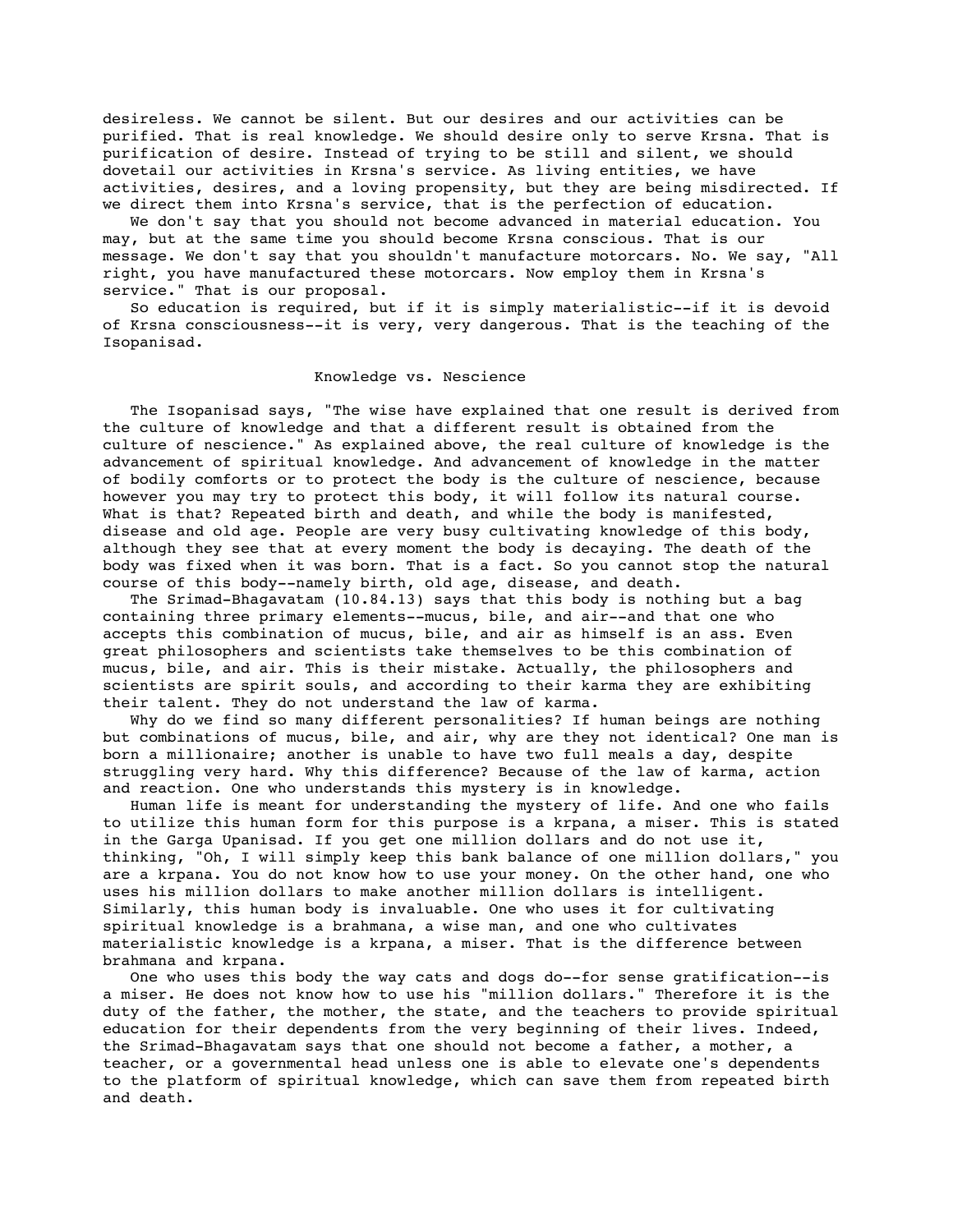#### The Way of Knowing God

 In the Vedic disciplic succession, the spiritual masters always base their statements on what they have heard from authoritative sources, never on personal experience. Trying to understand things by one's own direct experience is the material process of gaining knowledge, technically called pratyaksa. The Vedic method is different. It is called sruti, which means "to hear from authoritative sources." That is the secret of Vedic understanding.

 With your imperfect senses you should not try to understand things that are beyond your experimental powers. That is not possible. Suppose you want to know who your father is. Can you find out by experimenting? Is it possible? No. Then how can you know who your father is? By hearing from the proper authority, your mother. This is common sense. And if you cannot know your material father by the experimental process, how can you know the Supreme Father by the experimental process? Krsna is the original father. He is the father of the father of the father, all the way down to you. So if you cannot understand your immediate father, the previous generation, by the experimental process, how can you know God, or Krsna, in this way?

 People search for God by the experimental process, but after much searching they fail. Then they say, "Oh, there is no God. I am God." But the Isopanisad says that one should try to learn about God not by the experimental process but by hearing. From whom should one hear? From a shopkeeper? From fanatics? No. One should hear from those who are dhira. Dhira means "one whose senses are not agitated by material influence."

 There are different kinds of agitation--agitations of the mind, the power of speech, and anger, and agitations of the tongue, belly, and genitals. When we become angry, we forget everything and can do any nonsense and speak so much nonsense. For the agitation of the tongue there are so many advertisements: "Here is liquor, here is chicken, here is beef." Will we die without liquor, chicken, or beef? No. For the human beings Krsna has given so many nice things to eat--grains, fruits, milk, and so on.

 The cow produces milk abundantly, not for herself but for human beings. That is proper human food. God says, "Mrs. Cow, although you are producing milk, you cannot drink it. It is for the human beings, who are more advanced than animals." Of course, in the infant stage animals live off their mother's milk, so the calves drink some of the cow's milk. But the cow gives excess milk, and that excess is specifically meant for us.

 We should accept whatever God has ordained as our proper food. But no, because of the agitation of the tongue, we think, "Why should I be satisfied eating grains, milk products, vegetables, and fruits? Let me maintain a slaughterhouse and kill these cows. After drinking their milk, just as I drank my mother's milk, let me kill them to satisfy my tongue." You shouldn't think such nonsense but should hear from the dhiras, or svamis, who have controlled their senses. A svami, or gosvami, is one who has control over the six agitations: the speech, the mind, anger, the tongue, the belly, and the genitals.

 There is a nice poem by Kalidasa called Kumara-sambhava describing how Lord Siva is dhira. When Lord Siva's wife, Sati, heard Siva being blasphemed at a sacrifice performed by her father, she committed suicide. Upon hearing about his wife's suicide, Lord Siva became very angry and left this planet to meditate elsewhere. During that time there was a war between the demons and the demigods. The demigods needed a good general. They concluded that if Lord Siva were to beget a son, the son would be able to lead them in the fight against the demons. Lord Siva was completely naked while meditating. So Parvati, the reincarnation of Sati, was sent to agitate his genitals for sex. But he was not agitated. He remained silent. At this point Kalidasa remarks, "Here is a dhira. He is naked, and a young girl is touching his genitals, but still he is not agitated."Dhira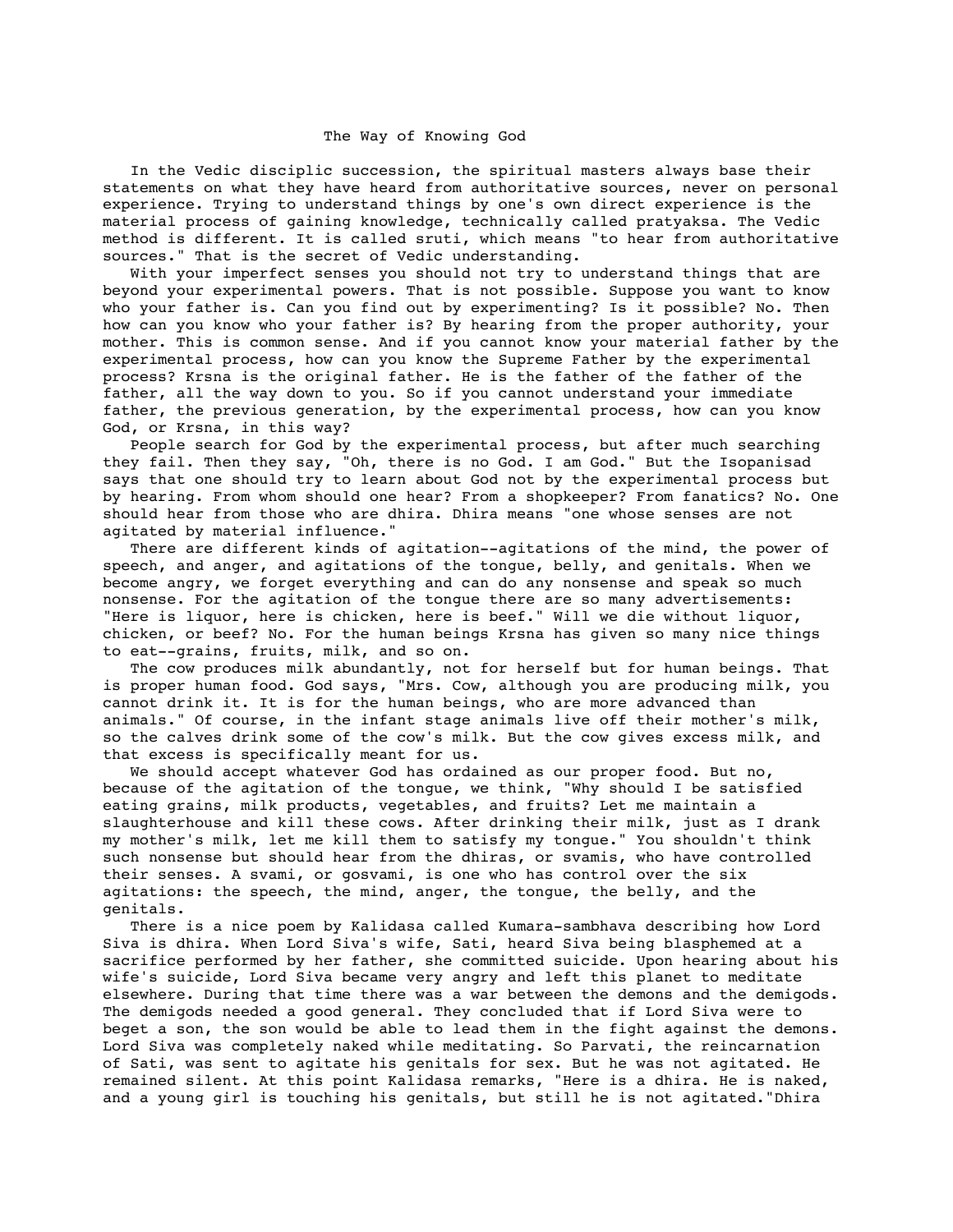means that even if there is some cause for agitation, one will not be agitated. If there is some very nice food, my tongue should not be agitated to taste it. If there is a very nice girl or boy, still I should not be agitated sexually. In this way one who is dhira is able to control the six agitating forces mentioned above. It is not that Lord Siva was impotent: he was dhira. Similarly, Krsna danced with so many girls, but there was no sex appetite.

 So, you have to hear from a person who is dhira. If you hear from the adhira, from those who are not self-controlled, then whatever knowledge you learn will be useless. In the Isopanisad, a student has approached his spiritual master to inquire from him, and the spiritual master is saying, "This is what I have heard from authoritative sources." The spiritual master is not inventing something from his own experience. He is presenting exactly what he has heard.

 So we have nothing to research. Everything is there. We simply have to hear from a person who is dhira, who is not agitated by the six urges. That is the Vedic process of gaining knowledge. And if we try to use some other process, we will remain covered by nescience.

 The Isopanisad states, "Only one who can learn the process of nescience and that of transcendental knowledge side by side can transcend the influence of repeated birth and death and enjoy the full blessings of immortality." People do not understand what immortality is. They think it is a mythological idea. They are proud of their advancement of knowledge, but there are many things they do not know, nor can they ever know them by their modern system of experimentation.

 So if you want real knowledge, you should take knowledge from the literature known as the Vedas. (The word veda means "knowledge.") Part of the Vedas are the 108 Upanisads, out of which eleven are very important. Of those eleven, the Isopanisad stands first. In the word upanisad, upa means "near." So the knowledge in the Isopanisad will take you nearer to Krsna.

 In learned society the Vedas are accepted as sruti, or primary evidence. The Vedas are not knowledge established by the research work of contaminated, conditioned souls. Such people have imperfect senses, and so they cannot see things as they are. They simply theorize, "It may be like this. It may be like that." That is not knowledge. Knowledge is definite, without any doubt or mistake. Conditioned souls commit mistakes, become illusioned, and cheat. How do they cheat? When one who does not understand the Bhagavad-gita writes a commentary on it, he is cheating the innocent public. Someone has a title as a scholar, so he takes advantage of the popularity of the Bhagavad-gita and writes a commentary. Such so-called scholars claim that anyone can give his own opinion. But in the Bhagavad-gita Krsna says that only His devotee can understand the Gita. So these so-called scholars are cheating.

 The conclusion is that if you want genuine spiritual knowledge you have to approach a bona fide spiritual master who has realized the Absolute Truth. Otherwise you will remain in darkness. You cannot think, "Oh, I may or may not accept a spiritual master. In any case, there are books that I can learn from." No, the Vedic injunction is tad-vijnanartham sa gurum evabhigacchet. The word gacchet means "one must go," not that one may or may not go. To understand transcendental knowledge, one must go to a spiritual master. That is the Vedic injunction.

 You must know two things: what is maya (illusion) and what is Krsna. Then your knowledge is perfect. Of course, Krsna is so nice that if you somehow or other fully surrender to Him, all your searching for knowledge will be finished: not only will you know what Krsna is, but you will automatically learn what maya is. Krsna will give you intelligence from within.

 So, by the mercy of both the spiritual master and Krsna, one takes up devotional service. How is that? Their mercy runs on parallel lines. If you have not yet found a spiritual master but are sincere, Krsna will direct you to a bona fide spiritual master. And if you get a bona fide spiritual master, he will take you to Krsna. Krsna is always sitting in your heart as the caitya-guru, the spiritual master within. It is that caitya-guru who manifests Himself externally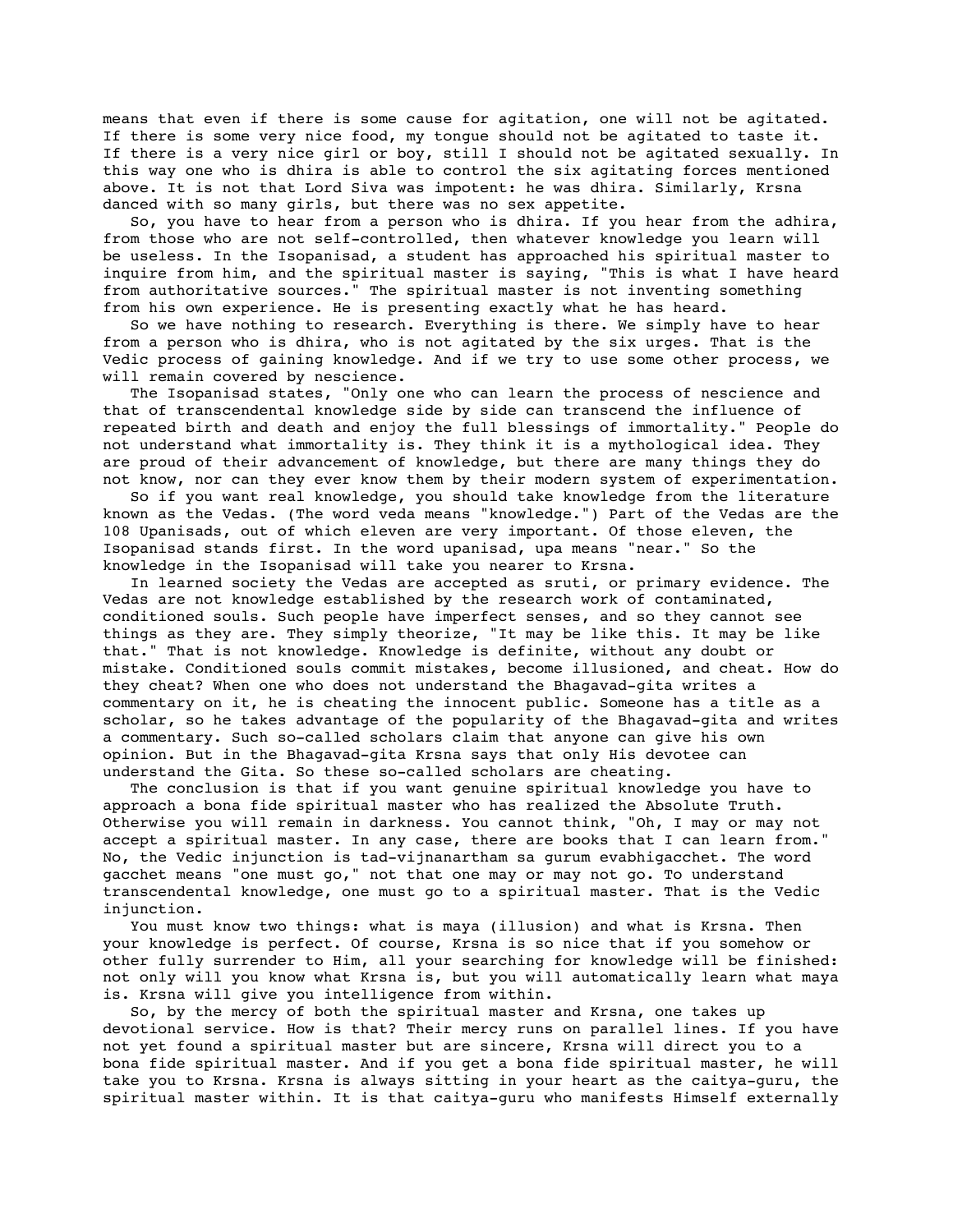as the spiritual master. Therefore the spiritual master is the direct representative of Krsna.

 The Isopanisad says we should learn what vidya and avidya are. Avidya is ignorance under the guise of materialistic knowledge. Srila Bhaktivinoda Thakura writes in one of his songs that "advancement of material knowledge is simply the advancement of maya's jurisdiction." The more you become implicated in material knowledge, the less you can understand Krsna consciousness. Those who are advanced in material knowledge think, "What use is this Krsna consciousness movement?" They have no attraction for spiritual knowledge; they are too absorbed in avidya.

 Some Indian boys reject the spiritual culture of India and come to the West to learn technology. When they see that I have introduced in the West the things they rejected in India, they are surprised. One reason I came to the West is that modern India has rejected spiritual knowledge. Today Indians think that if they can imitate Western technology, they will be happy. This is maya. They do not see that those who are three hundred times more technologically advanced than the Indians are not happy. India will not be able to equal American or European technology for at least three hundred years because the Western countries have been developing technology for a very long time. But since the time of creation Indian culture has been a spiritual culture.Vidya, or genuine spiritual knowledge, does not depend on technology. Srila Vyasadeva is the original guru of Vedic knowledge. How was he living? In a cottage in Badarikasrama. But just see his knowledge! He wrote so many Puranas, including the Srimad-Bhagavatam. He also wrote the Vedanta-sutra and the Mahabharata. If you studied every single verse written by Vyasadeva, it would take your whole life. The Srimad-Bhagavatam alone has no less than eighteen thousand verses. And each verse is so full of meaning that it would take a whole lifetime to fully understand it. This is Vedic culture.

 There is no knowledge comparable to that contained in the Vedic literature- not only spiritual knowledge, but material knowledge also. The Vedas discuss astronomy, mathematics, and many other subjects. It is not that in ancient times there were no airplanes. They are mentioned in the Puranas. These airplanes were so strong and swift that they could easily reach other planets. It is not that there was no advancement of material knowledge in the Vedic age. It was there. But the people then did not consider it so important. They were interested in spiritual knowledge.

 So, one should know what knowledge is, and what nescience is. If we advance in nescience, or material knowledge, we will have to undergo repeated birth and death. Moreover, there is no guarantee what your next birth will be. That is not in your hands. Now you are happy being an American, but after quitting this body you cannot dictate, "Please give me an American body again." Yes, you may get an American body, but it may be an American cow's body. Then you are destined for the slaughterhouse.

 So, cultivating material knowledge--nationalism, socialism, this "ism," that "ism"--is simply a dangerous waste of time. Better to cultivate real knowledge, Vedic knowledge, which leads one to surrender to Krsna. As Krsna says in the Bhagavad-gita (7.19), bahunam janmanam ante jnanavan mam prapadyate. After many, many births, one who is in genuine knowledge comes to Krsna and surrenders to Him, realizing, "O Krsna, You are everything." This is the culmination of all cultivation of knowledge.

#### Beyond the White Light of Brahman

 The Isopanisad states, "One should know perfectly the Personality of Godhead and His transcendental name, as well as the temporary material creation with its temporary demigods, men, and animals. When one knows these, he surpasses death and the ephemeral cosmic manifestation with it, and in the eternal kingdom of God he enjoys his eternal life of bliss and knowledge. O my Lord, sustainer of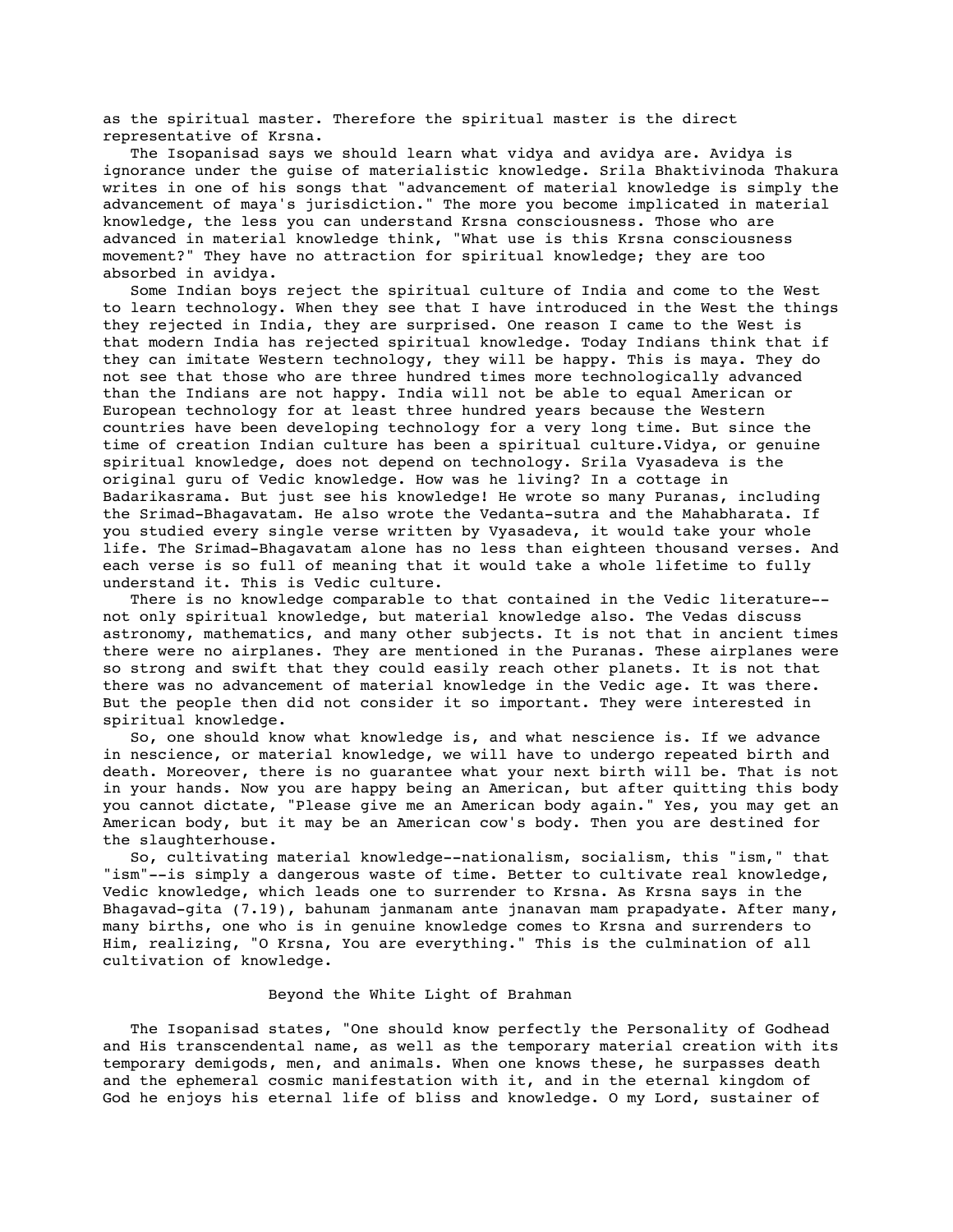all that lives, Your real face is covered by Your dazzling effulgence. Kindly remove that covering and exhibit Yourself to Your pure devotee."

 Here the Isopanisad mentions the kingdom of God. Every planet, both spiritual and material, has a predominating deity. In the sun, for example, the predominating deity is Vivasvan. We get this information from the Bhagavad-gita. So, there are millions and trillions of universes within the material sky, and within each universe are millions and trillions of planets, and in every planet there is a predominating deity.

 Beyond the material sky is the brahmajyoti, or spiritual sky, where there are innumerable Vaikuntha planets. Each Vaikuntha planet is predominated by the Supreme Lord in His Narayana form, and each Narayana has a different name-- Pradyumna, Ani-ruddha, Sankarsana, etc. One cannot see these planets because they are covered by the spiritual brahmajyoti effulgence, just as one cannot see the sun globe on account of the dazzling sunshine. The effulgence in the spiritual sky is coming out of Krsna's planet, Goloka Vrndavana, which is above even Vaikuntha and where Krsna alone is the predominator.

 The planet of the Absolute Truth, Krsna, is covered by the Brahman effulgence. One has to penetrate that effulgence in order to see the Lord. Therefore in the Isopanisad the devotee prays, "Kindly remove Your effulgence so I can see You." The Mayavadi philosophers do not know that there is something beyond the brahmajyoti. But here in the Isopanisad is the Vedic evidence that the brahmajyoti is simply a golden effulgence covering the real face of the Supreme Lord.

 The idea is that Krsna's planet and the Vaikuntha planets are beyond the Brahman effulgence and that only devotees can enter those spiritual planets. The jnanis, the mental speculators, practice severe austerities to enter the Brahman effulgence. But the demons who are killed by Krsna are immediately transferred to that Brahman effulgence. So just consider: Is the place that is given to the enemies of Krsna very covetable? If my enemy comes to my house, I may give him some place to stay, but if my intimate friend comes, I give him a much nicer place to stay. So this Brahman effulgence is not at all covetable.

 Srila Prabodhananda Sarasvati has composed a nice verse in which he says that for the devotee, for one who has attained the mercy of the Lord, the Brahman effulgence is just like hell. Then what about heaven? The karmis, or fruitive workers, are very eager to go to the heavenly planets, where the demigods reside. But for the devotees heaven is just a will-o'-the-wisp. They are not at all attracted to go there. And then there are the mystic yogis, who try very strenuously to control the senses in order to attain special powers. The senses are like venomous serpents because as soon as you indulge in sense gratification--as soon as the senses "bite" you--you become degraded. But the devotee says, "I do not fear the poisonous serpents of the senses." Why? "Because I have extracted their fangs." In other words, by engaging his senses in Krsna's service, the devotee is no longer tempted to indulge in sense gratification, and thus his senses cannot drag him down to a hellish condition of life.

 In this way, the devotees are above the karmis, jnanis, and yogis. The devotees' place is the highest because only by devotion can one understand God. Krsna does not say you can understand Him by fruitive work. He does not say you can understand Him by speculation. He does not say you can understand Him by mystic yoga. He clearly says (Bg. 18.55), bhaktya mam abhi-janati yavan yas casmi tattvatah: "Only by devotional service can one truly understand Me as I am."

 Except for devotional service, there is no possibility of understanding the Absolute Truth. Any other process is imperfect because it is based on speculation. For example, the scientists may speculate on what the sun planet is, but because they have no access there, they cannot actually know what the sun planet is. They can only speculate. That's all. Once three blind men came upon an elephant. They began feeling the elephant and speculating on what it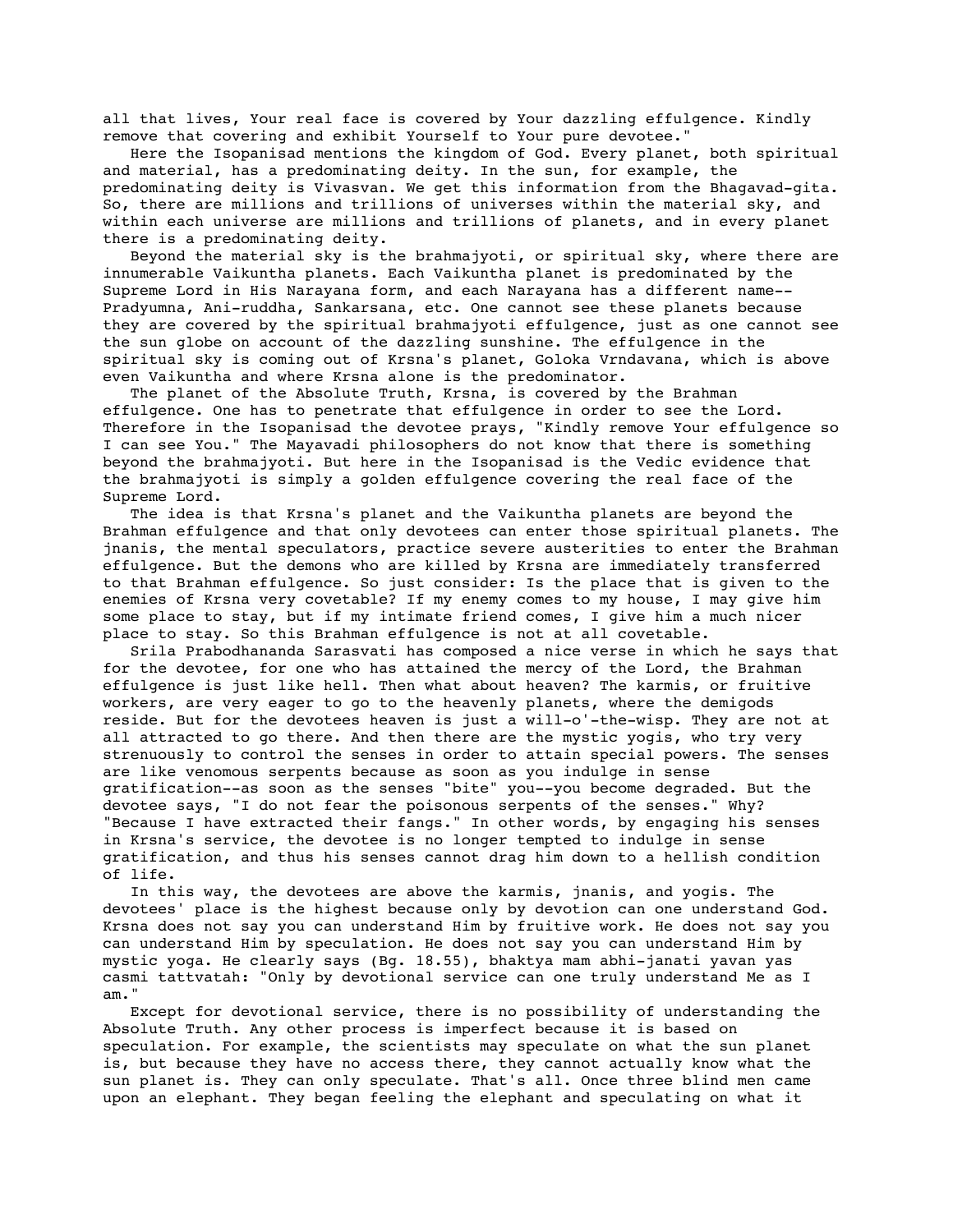was. One felt its big legs and concluded, "Oh, the elephant is just like a pillar." The second man felt the trunk and concluded, "Oh, this elephant is just like a snake." And the third man felt the belly of the elephant and concluded, "This elephant is like a big boat." But actually, the blind men did not know what the elephant really was.

 If you have no ability to see something, you can only speculate about it. Therefore the Isopanisad says, "Please remove this brilliant effulgence covering Your face so I can see You." That seeing power is bestowed upon the devotee by Krsna when He sees the devotee's love for Him. As the Brahma-samhita says, premanjana-cchurita-bhakti-vilocanena: The devotees anoint their eyes with the salve of love of God, and therefore they can see the Lord's beautiful form within their hearts. In India there is a special eye ointment. If you apply it you can immediately see clearly. Similarly, if you smear your eyes with the ointment of love of Godhead, you will see God always. This is the way of understanding God--by service and by enhancing your love for Him. This love can be developed only by devotional service; otherwise there is no possibility of achieving it. So the more you increase your spirit of service to God, the more you increase your dormant love for God. And as soon as you are in the perfectional stage of love of God, you will see God always, at every moment.

"**The Laws of Nature: An Infallible Justice,**" compiled from lectures and Srimad-Bhagavatam purports by His Divine Grace A.C. Bhaktivedanta Swami Prabhupada.

COPYRIGHT NOTICE: This is an evaluation copy of the printed version of this book, and is NOT FOR RESALE. This evaluation copy is intended for personal noncommercial use only, under the "fair use" guidelines established by international copyright laws. You may use this electronic file to evaluate the printed version of this book, for your own private use, or for short excerpts used in academic works, research, student papers, presentations, and the like. You can distribute this evaluation copy to others over the Internet, so long as you keep this copyright information intact. You may not reproduce more than ten percent (10%) of this book in any media without the express written permission from the copyright holders. Reference any excerpts in the following way: "Excerpted from "The Laws of Nature: An Infallible Justice" by the Bhaktivedanta Book Trust International, www.Krishna.com."

This book and electronic file is Copyright 1991-2003 Bhaktivedanta Book Trust International, 3764 Watseka Avenue, Los Angeles, CA 90034, USA. All rights reserved. For any questions, comments, correspondence, or to evaluate dozens of other books in this collection, visit the website of the publishers, www.Krishna.com.

## Chapter 2 Bad Karma

 The Srimad-Bhagavatam is an ancient Sanskrit scripture that contains the essence of all Vedic wisdom, recording the teachings of the Lord's devotees, as well as those of the Lord in many of His incarnations. In this Thirtieth Chapter of the Third Canto, an incarnation of Krsna's named Kapiladeva graphically describes the results of sin. Srila Prabhupada explains the texts in his purports.

 TEXT 1: The Personality of Godhead said, "As a mass of clouds does not know the powerful influence of the wind, a person engaged in material consciousness does not know the powerful strength of the time factor, by which he is being carried."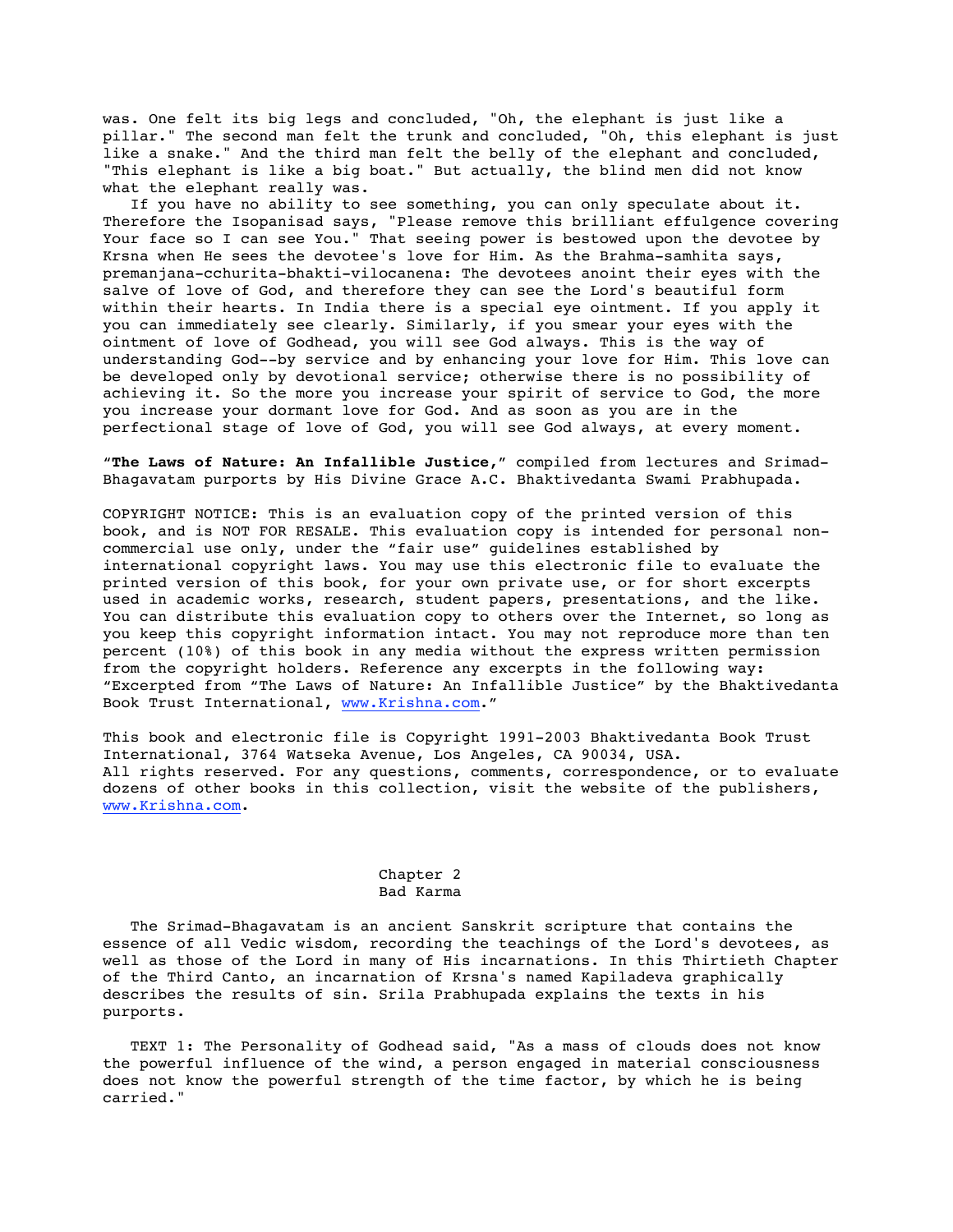PURPORT: The great politician-pandita named Canakya said that even one moment of time cannot be returned, even if one is prepared to pay millions of dollars. One cannot calculate the amount of loss there is in wasting valuable time. Whether materially or spiritually, one should be very alert in utilizing the time which he has at his disposal. A conditioned soul lives in a particular body for a fixed measurement of time, and it is recommended in the scriptures that within that small measurement of time one has to finish Krsna consciousness and thus gain release from the influence of the time factor. But, unfortunately, those who are not in Krsna consciousness are carried away by the strong power of time without their knowledge, as clouds are carried by the wind.

 TEXT 2: "Whatever is produced by the materialist with great pain and labor for so-called happiness, the Supreme Personality, as the time factor, destroys, and for this reason the conditioned soul laments."

 PURPORT: The main function of the time factor, which is a representative of the Supreme Personality of Godhead, is to destroy everything. The materialists, in material consciousness, are engaged in producing so many things in the name of economic development. They think that by advancing in satisfying the material needs of man they will be happy, but they forget that everything they have produced will be destroyed in due course of time. From history we can see that there were many powerful empires on the surface of the globe that were constructed with great pain and great perseverance, but in due course of time they have all been destroyed. Still the foolish materialists cannot understand that they are simply wasting time in producing so-called material necessities, which are destined to be vanquished in due course of time. This waste of energy is due to the ignorance of the mass of people, who do not know that they are eternal and that they have an eternal engagement also. They do not know that this span of life in a particular type of body is but a flash in the eternal journey. Not knowing this fact, they take the small flash of their present life to be everything, and they waste time in improving economic conditions.

 TEXT 3: "The misguided materialist does not know that his very body is impermanent and that the attractions of home, land, and wealth, which are in relationship to that body, are also temporary. Out of ignorance only, he thinks that everything is permanent."

 PURPORT: The materialist thinks that persons engaged in Krsna consciousness are crazy fellows wasting time by chanting Hare Krsna, but actually he does not know that he himself is in the darkest region of craziness because of accepting his body as permanent. And in relation to his body he accepts his home, his country, his society, and all other paraphernalia as permanent. This materialistic acceptance of the permanence of home, land, etc. is called the illusion of maya. This is clearly mentioned here. Mohad grha-ksetra-vasuni: out of illusion only does the materialist accept his home, his land, and his money as permanent. Out of this illusion have grown family life, national life, and economic development, which are very important factors in modern civilization. A Krsna conscious person knows that this economic development of human society is but temporary illusion.

 In another part of the Srimad-Bhagavatam, the acceptance of the body as oneself, the acceptance of others as kinsmen in relationship to one's body, and the acceptance of the land of one's birth as worshipable are declared to be the products of an animal civilization. When, however, one is enlightened in Krsna consciousness, one can use these for the service of the Lord. That is a very suitable proposition. Everything has a relationship with Krsna. When all economic development and material advancement are utilized to advance the cause of Krsna consciousness, a new phase of progressive life arises.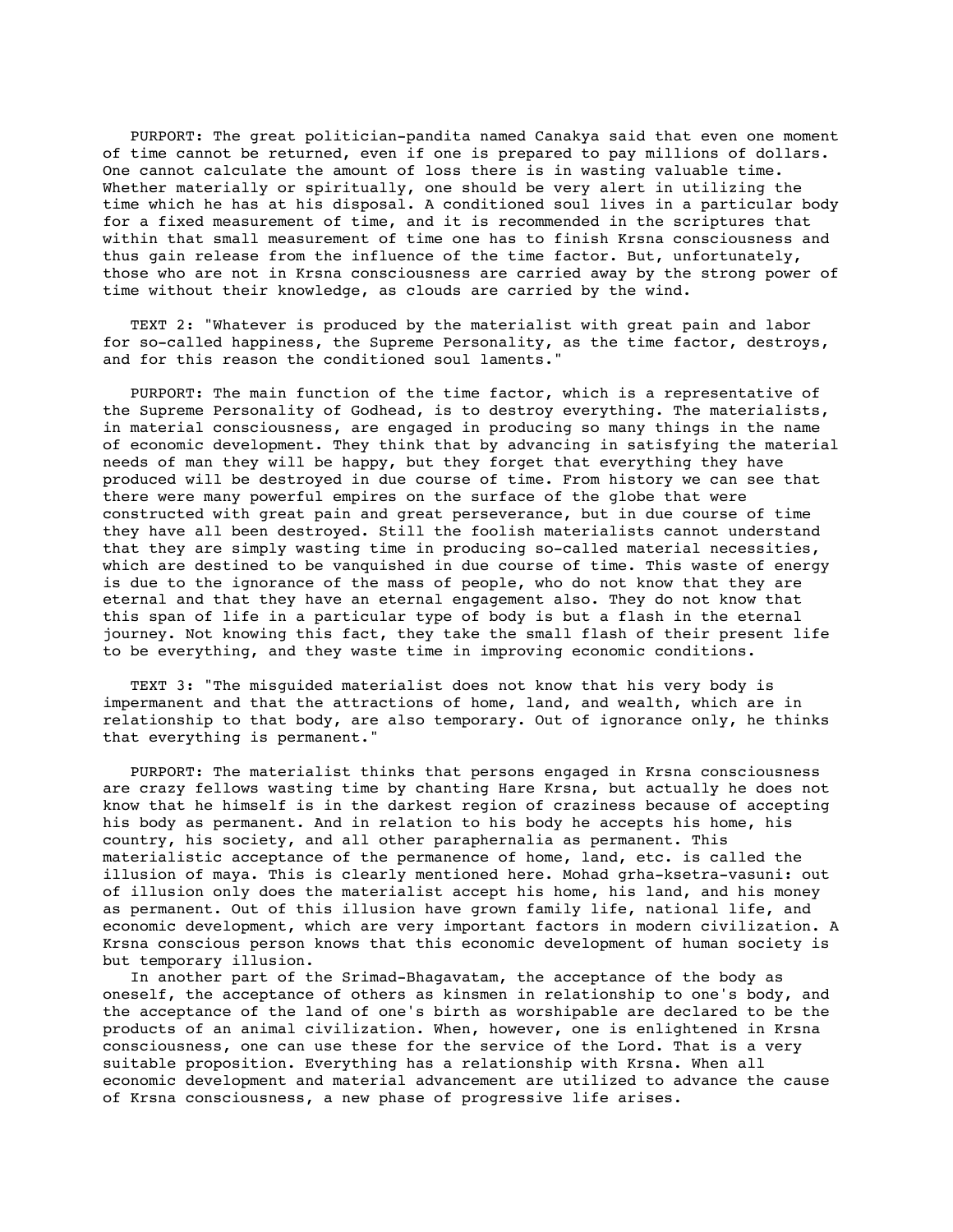TEXT 4: "In whatever species of life the living entity appears, he finds a particular type of satisfaction in that species, and he is never averse to being situated in such a condition."

PURPORT: The satisfaction of the living entity in a particular type of body, even if it is most abominable, is called illusion. A man in a higher position may feel dissatisfaction with the standard of life of a lower-grade man, but the lower-grade man is satisfied in that position because of the spell of maya, the external energy. Maya has two phases of activity. One is called praksepatmika, and the other is called avaranatmika. Avaranatmika means "covering," and praksepatmika means "pulling down." In any condition of life, the materialistic person or animal will be satisfied because his knowledge is covered by the influence of maya. In the lower grade or lower species of life, the development of consciousness is so poor that one cannot understand whether one is happy or distressed. This is called avaranatmika. Even a hog, who lives by eating stool, thinks himself happy, although a person in a higher mode of life sees how abominable that life is.

 TEXT 5: "While deluded by the covering influence of the illusory energy, the living entity feels little inclined to cast off his body, even when in hell, for he takes delight in hellish enjoyment."

 PURPORT: It is said that once Indra, the king of heaven, was cursed by his spiritual master, Brhaspati, on account of his misbehavior, and he became a hog on this planet. After many days, when Brahma wanted to recall him to his heavenly kingdom, Indra, in the form of a hog, forgot everything of his royal position in the heavenly kingdom, and he refused to go back. This is the spell of maya. Even Indra forgets his heavenly standard of life and is satisfied with the standard of a hog's life.

 By the influence of maya the conditioned soul becomes so affectionate toward his particular type of body that even if someone says to him, "Give up this body, and immediately you will have a king's body," he will not agree. This attachment strongly affects all conditioned living entities.

 Lord Krsna personally canvasses, "Give up everything in this material world. Come to Me, and I shall give you all protection," but we are not agreeable. We think, "We are quite all right. Why should we surrender unto Krsna and go back to His kingdom?" This is called illusion, or maya. Everyone is satisfied with his standard of living, however abominable it may be.

 TEXT 6: "Such satisfaction with one's standard of living is due to deeprooted attraction for body, wife, home, children, animals, wealth, and friends. In such association, the conditioned soul thinks himself quite perfect."

 PURPORT: This so-called perfection of human life is a concoction. Therefore it is said that however materially qualified a person may be, if he is not a devotee of the Lord he has no good qualities because he is hovering on the mental plane, which will drag him again to the material existence of temporary life. One who acts on the mental plane cannot get promotion to the spiritual plane. Such a person is always sure to glide down again to material life. Still, in the association of so-called society, friendship, and love, the conditioned soul feels completely satisfied.

 TEXT 7: "Although he is always burning with anxiety, such a fool always performs all kinds of mischievous activities with the unfulfillable hope of maintaining his so-called family and society."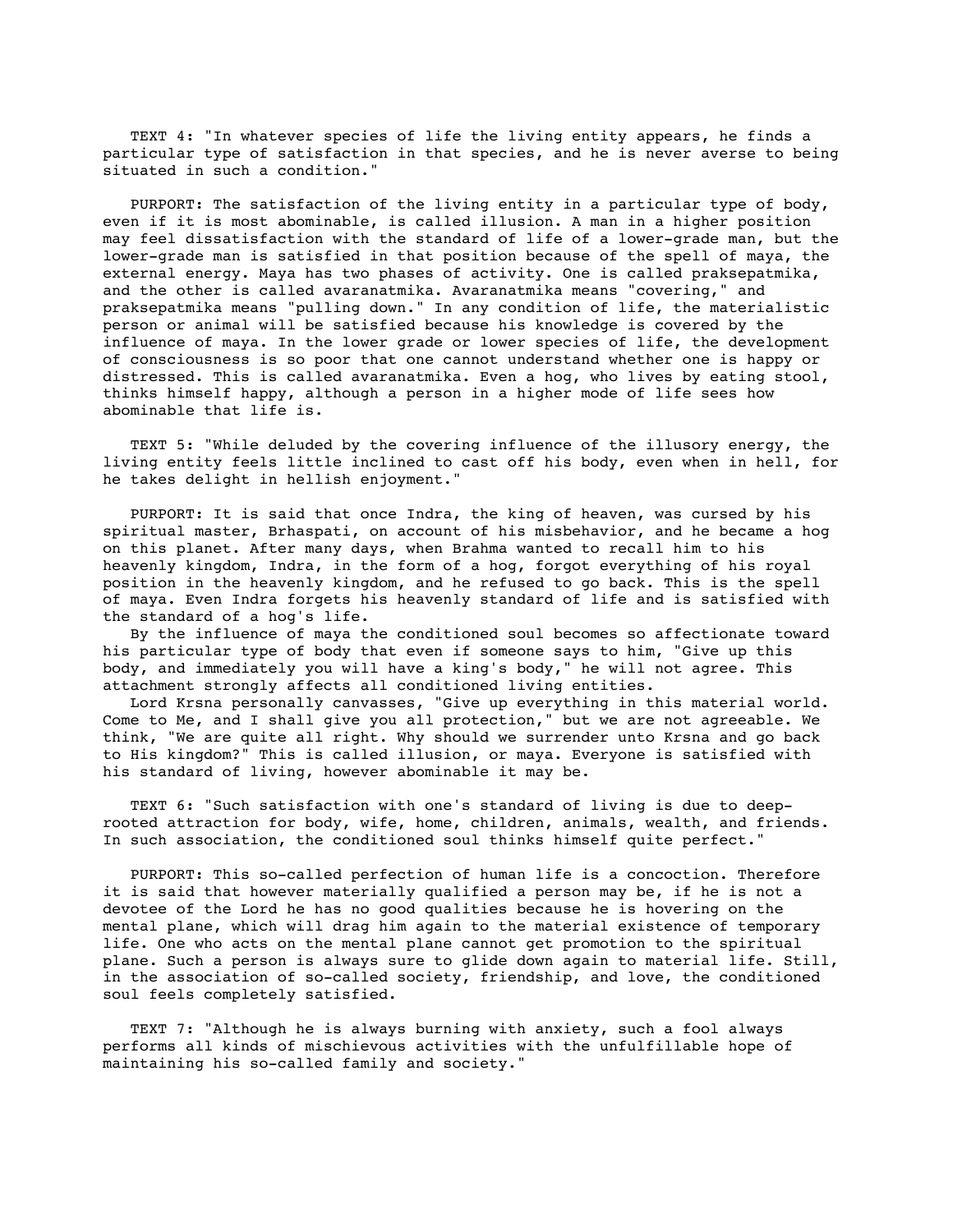PURPORT: It is said that it is easier to maintain a great empire than a small family, especially in these days, when the influence of Kali-yuga is so strong that everyone is harassed and full of anxieties because of accepting the false presentation of maya's family. The family we maintain is created by maya; it is the perverted reflection of the family in Krsnaloka. In Krsnaloka there are also family, friends, society, father, and mother; everything is there, but they are eternal. Here, as we change bodies our family relationships also change. Sometimes we are in a family of human beings, sometimes in a family of demigods, sometimes a family of cats or dogs.

 Family, society, and friendship are flickering, and so they are called asat. It is said that as long as we are attached to this asat--this temporary, nonexistent society and family--we are always full of anxieties. The materialists do not know that the family, society, and friendship here in this material world are only shadows, and thus they become attached. Naturally their hearts are always burning, but in spite of all inconvenience, they still work to maintain such false families because they have no information of the real family association with Krsna.

 TEXT 8: "He gives heart and senses to a woman, who falsely charms him with maya. He enjoys solitary embraces and talking with her, and he is enchanted by the sweet words of the small children."

 PURPORT: Family life within the kingdom of the illusory energy, maya, is just like a prison for the eternal living entity. In prison a prisoner is shackled by iron chains and iron bars. Similarly, a conditioned soul is shackled by the charming beauty of a woman, by her solitary embraces and talks of so-called love, and by the sweet words of his small children. Thus he forgets his real identity.

 In this verse the words strinam asatinam indicate that womanly love exists just to agitate the mind of man. Actually, in the material world there is no love. Both the woman and the man are interested in their sense gratification. For sense gratification a woman creates an illusory love, and the man becomes enchanted by such false love and forgets his real duty. When there are children as the result of such a combination, the next attraction is to the sweet words of the children. The love of the woman at home and the talk of the children make one a secure prisoner, and thus he cannot leave his home. Such a person is termed, in Vedic language, a grhamedhi, which means "one whose center of attraction is home." The word grhastha refers to one who lives with family, wife, and children but whose real purpose of living is to develop Krsna consciousness. One is therefore advised to become a grhastha, not a grhamedhi. The grhastha's concern is to get out of the family life created by illusion and enter into real family life with Krsna, whereas the grhamedhi's business is to repeatedly chain himself to so-called family life, in one life after another, and perpetually remain in the darkness of maya.

 TEXT 9: "The attached householder remains in his family life, which is full of diplomacy and politics. Always spreading miseries and controlled by acts of sense gratification, he acts just to counteract the reactions of all his miseries, and if he can successfully counteract such miseries, he thinks he is happy."

 PURPORT: In the Bhagavad-gita the Personality of Godhead Himself certifies the material world as an impermanent place that is full of miseries. There is no question of happiness in this material world, either individually or in terms of family, society, or country. If something is going on in the name of happiness, that is illusion. Here in this material world, happiness means successful counteraction of distress. The material world is so made that unless one becomes a clever diplomat, his life will be a failure. What to speak of human society,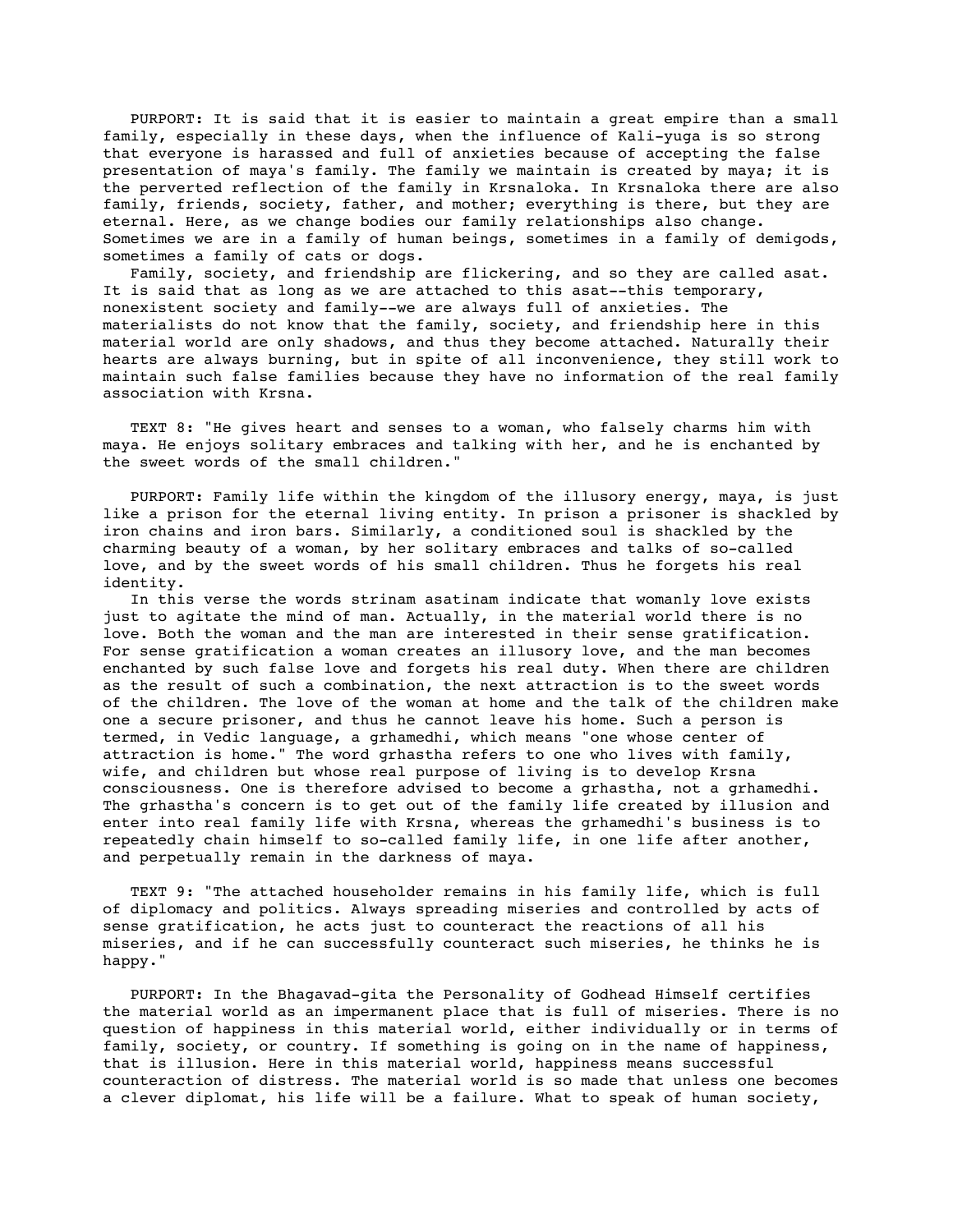even in the society of lower animals, the birds and beasts cleverly manage their bodily demands of eating, sleeping, mating, and defending. Human society competes nationally or individually, and in the attempt to be successful the entire human society becomes full of diplomacy. We should always remember that in spite of all diplomacy and all intelligence in the struggle for existence, everything will end in a second by the supreme will. Therefore, all our attempts to become happy in this material world are simply a delusion offered by maya.

 TEXT 10: "He secures money by committing violence here and there, and although he employs it in the service of his family, he himself eats only a little portion of the food thus purchased, and he goes to hell for those for whom he earned the money in such an irregular way."

 PURPORT: There is a Bengali proverb: "The person for whom I have stolen accuses me of being a thief." The family members for whom an attached person acts in so many criminal ways are never satisfied. In illusion an attached person serves such family members, and by serving them he is destined to enter into a hellish condition of life. For example, a thief steals something to maintain his family, and he is caught and imprisoned. This is the sum and substance of material existence and attachment to material society, friendship, and love. Although an attached family man is always engaged in getting money by hook or by crook for the maintenance of his family, he cannot enjoy more than what he could consume even without such criminal activities. A man who eats eight ounces of food may have to maintain a big family and earn money by any means to support that family, but he himself is not offered more than what he can eat, and sometimes he eats the remnants that are left after his family members are fed. Even by earning money by unfair means, he cannot enjoy life for himself. That is called the covering illusion of maya.

The process of illusory service to society, country, and community is exactly the same everywhere; the same principle is applicable even to big national leaders. A national leader who is very great in serving his country is sometimes killed by his countrymen because of irregular service. In other words, one cannot satisfy his dependents by this illusory service, although one cannot get out of the service because being a servant is his constitutional position.

 A living entity is constitutionally part and parcel of the Supreme Being, but he forgets that he has to render service to the Supreme Being and diverts his attention to serving others; this is called maya. By serving others he falsely thinks that he is master. The head of a family thinks of himself as the master of the family, or the leader of a nation thinks of himself as the master of the nation, whereas actually he is serving, and by serving maya he is gradually going to hell. Therefore a sane man should come to the point of Krsna consciousness and engage in the service of the Supreme Lord, applying his whole life, all of his wealth, his entire intelligence, and his full power of speaking.

 TEXTS 11-13: "When he suffers reverses in his occupation, he tries again and again to improve himself, but when he is baffled in all attempts and is ruined, he accepts money from others because of excessive greed. Thus the unfortunate man, unsuccessful in maintaining his family members, is bereft of all beauty. He always thinks of his failure, grieving very deeply. Seeing him unable to support them, his wife and others do not treat him with the same respect as before, even as miserly farmers do not accord the same treatment to their old and worn-out oxen."

 PURPORT: Not only in the present age but from time immemorial no one has liked an old man who is unable to earn in the family. Even in the modern age, in some communities or states, the old men are given poison so that they will die as soon as possible. In some cannibalistic communities, the old grandfather is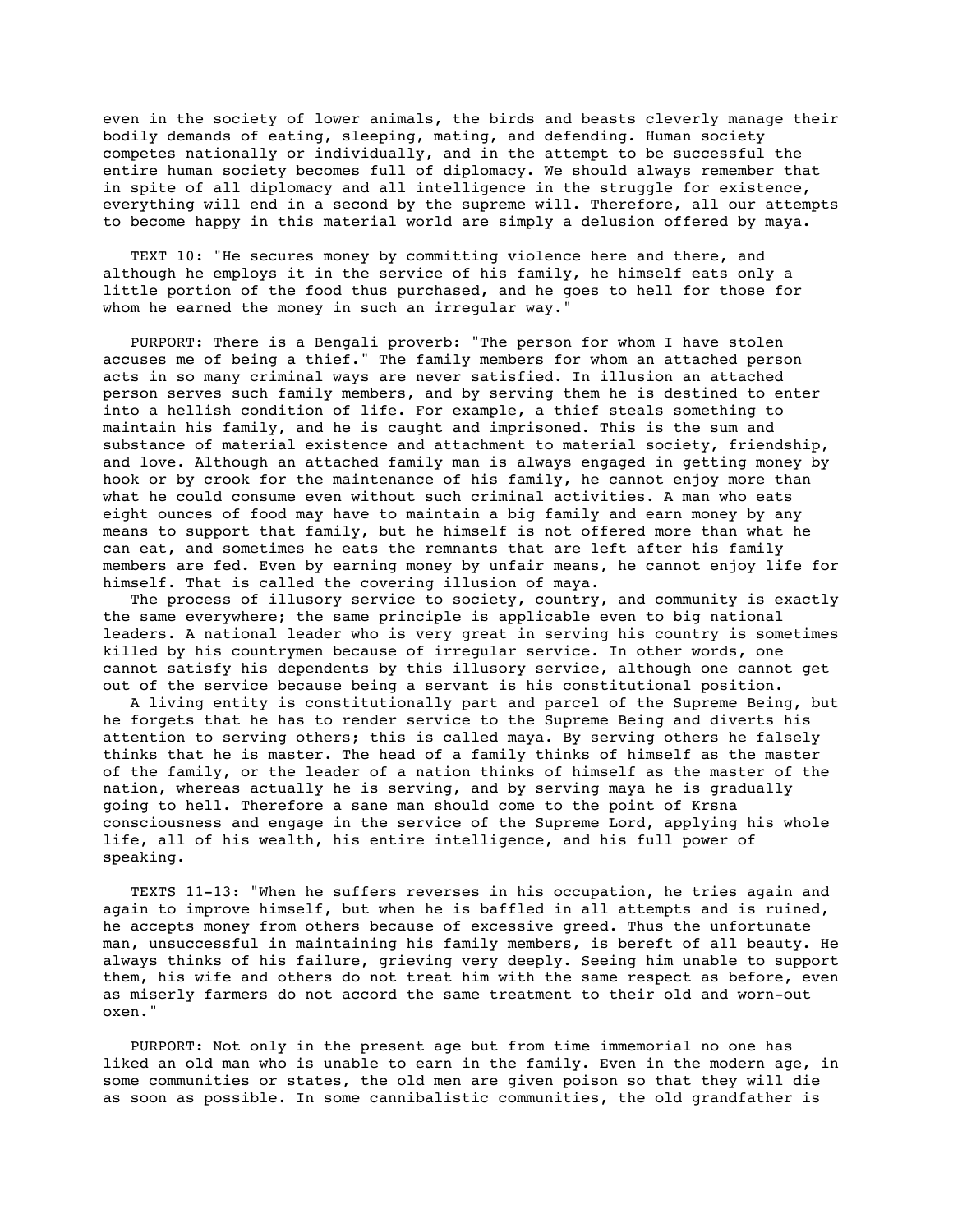sportingly killed, and a feast is held in which his body is eaten. Here the example is given that a farmer does not like an old ox who has ceased to work. Similarly, when an attached person in family life becomes old and is unable to earn, he is no longer liked by his wife, sons, daughters, and other kinsmen, and he is consequently neglected, what to speak of not being given respect. It is judicious, therefore, to give up family attachment before one attains old age and take shelter of the Supreme Personality of Godhead. A person should employ himself in the Lord's service so that the Supreme Lord can take charge of him and he will not be neglected by his so-called kinsmen.

 TEXT 14: "The foolish family man does not become averse to family life although he is maintained by those whom he once maintained. Deformed by the influence of old age, he prepares himself to meet ultimate death."

 PURPORT: Family attraction is so strong that even if a person is neglected by family members in his old age, he cannot give up family affection, and he remains at home just like a dog. In the Vedic way of life, it is advised that before getting too weak and being baffled in material activities, and before becoming diseased, one should give up family life and engage oneself completely in the service of the Lord for the remaining days of his life.

 Therefore the Vedic scriptures enjoin that as soon as one passes fifty years of age, he must give up family life and live alone in the forest. After preparing himself fully, he should become a sannyasi, travel widely, and distribute the knowledge of spiritual life to each and every home.

 TEXT 15: "Thus he remains at home just like a pet dog and eats whatever is so negligently given to him. Afflicted with many illnesses, such as dyspepsia and loss of appetite, he eats only very small morsels of food, and he becomes an invalid, who cannot work any more."

 PURPORT: Before meeting death a man is sure to become a diseased invalid, and when he is neglected by his family members, his life becomes less than a dog's because he is put into so many miserable conditions. Vedic literatures enjoin, therefore, that before the arrival of such miserable conditions, a man should leave home and die without the knowledge of his family members. If a man leaves home and dies without his family's knowing, that is considered a glorious death. But an attached family man wants his family members to carry him in a great procession even after his death, and although he will not be able to see how the procession goes, he still desires that his body be taken gorgeously in procession. Thus he is happy without even knowing where he has to go when he leaves his body for the next life.

 TEXTS 16-17: "In that diseased condition, a man's eyes bulge due to the pressure of air from within, and his glands become congested with mucus. He has difficulty breathing, and upon exhaling and inhaling he produces a sound like ghura-ghura, a rattling within the throat. In this way he comes under the clutches of death and lies down, surrounded by lamenting friends and relatives, and although he wants to speak with them, he no longer can because he is under the control of time."

 PURPORT: For formality's sake, when a man is lying on his deathbed, his relatives come to him, and sometimes they cry very loudly, addressing the dying man: "O my father!" "O my friend!" or "O my husband!" In that pitiable condition the dying man wants to speak with them and instruct them of his desires, but because he is fully under the control of the time factor, death, he cannot express himself, and that causes him in-conceivable pain. He is already in a painful condition because of disease, and his glands and throat are choked up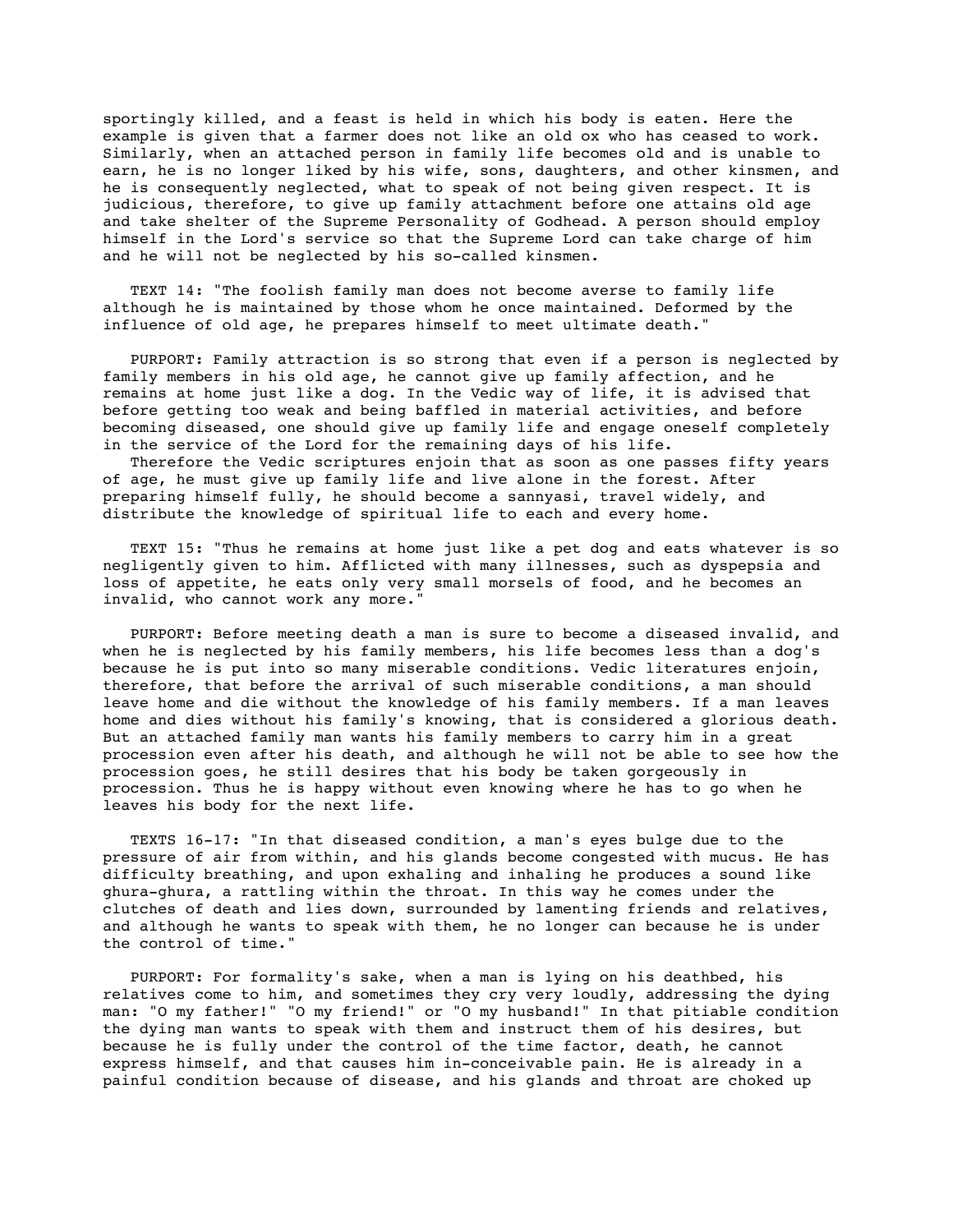with mucus. He is already in a very difficult position, and when he is addressed by his relatives in that way, his grief increases.

 TEXT 18: "Thus the man who engaged with uncontrolled senses in maintaining his family dies in great grief, seeing his relatives crying. He dies most pathetically, in great pain and without consciousness."

 PURPORT: In the Bhagavad-gita it is said that at the time of death one will be absorbed in the thoughts he cultivated during his lifetime. A person who had no idea other than to properly maintain his family members must have family affairs in his last thoughts. That is the natural sequence for a common man. The common man does not know the destiny of his life; he is simply busy in this present flash of life, maintaining his family. At the last stage, no one is satisfied with how he has improved the family economic condition; everyone thinks that he could not provide sufficiently. Because of his deep family affection, he forgets his main duty of controlling his senses and improving his spiritual consciousness. Sometimes a dying man entrusts the family affairs to either his son or some relative, saying, "I am going. Please look after the family." He does not know where he is going, but even at the time of death he is anxious about how his family will be maintained. Sometimes it is seen that a dying man requests the physician to increase his life at least for a few years so that the family maintenance plan which he has begun can be completed. These are the material diseases of the conditioned soul. He completely forgets his real engagement--to become Krsna conscious--and is always serious about planning to maintain his family, although he changes families one after another.

 TEXT 19: "At death, he sees the messengers of the lord of death come before him, their eyes full of wrath, and in great fear he passes stool and urine."

 PURPORT: There are two kinds of transmigration of a living entity after passing away from the present body. One kind of transmigration is to go to the controller of sinful activities, who is known as Yamaraja, and the other is to go to the higher planets, up to Vaikuntha. Here Lord Kapila describes how persons engaged in activities of sense gratification to maintain a family are treated by the messengers of Yamaraja, called Yamadutas. At the time of death the Yamadutas become the custodians of those persons who have strongly gratified their senses. They take charge of the dying man and take him to the planet where Yamaraja resides. The conditions there are described in the following verses.

 TEXT 20: "As a criminal is arrested for punishment by the constables of the state, a person engaged in criminal sense gratification is similarly arrested by the Yamadutas, who bind him by the neck with strong rope and cover his subtle body so that he may undergo severe punishment."

 PURPORT: Every living entity is covered by a subtle body and a gross body. The subtle body is the covering of mind, ego, intelligence, and consciousness. It is said in the scriptures that the constables of Yamaraja cover the subtle body of the culprit and take him to the abode of Yamaraja to be punished in a way that he is able to tolerate. He does not die from this punishment because if he died, then who would suffer the punishment? It is not the business of the constables of Yamaraja to put one to death. In fact, it is not possible to kill a living entity because factually he is eternal; he simply has to suffer the consequences of his activities of sense gratification.

 The process of punishment is explained in the Caitanya-caritamrta. Formerly the king's men would take a criminal in a boat in the middle of the river. They would dunk him by grasping a bunch of his hair and thrusting him completely under water, and when he was almost suffocated, the king's constables would take him out of the water and allow him to breathe for some time, and then they would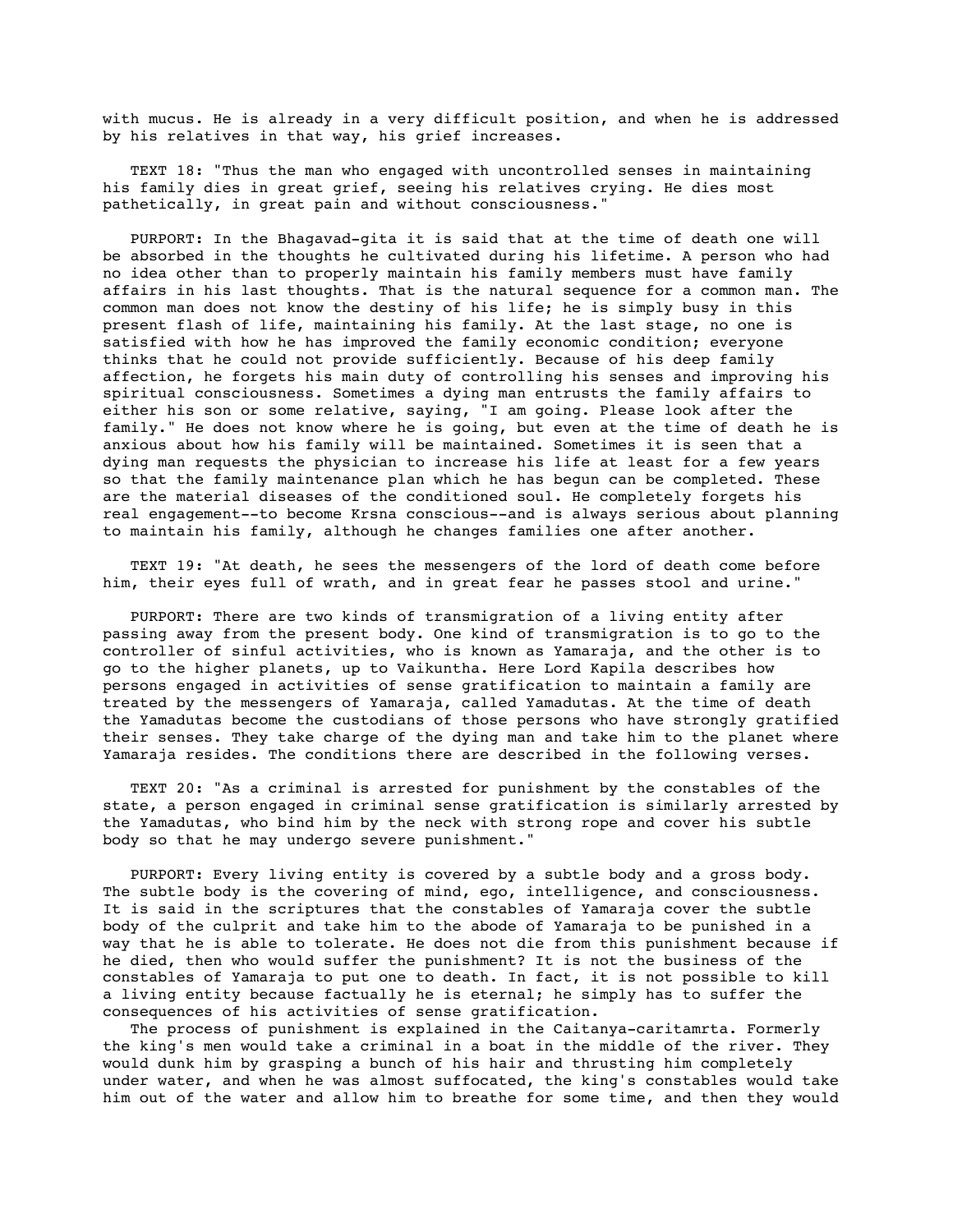again dunk him in the water to suffocate. This sort of punishment is inflicted upon the forgotten soul by Yamaraja, as will be described in the following verses.

 TEXT 21: "While carried by the constables of Yamaraja, he is overwhelmed and trembles in their hands. While passing on the road he is bitten by dogs, and he can remember the sinful activities of his life. He is thus terribly distressed."

 PURPORT: It appears from this verse that while passing from this planet to the planet of Yamaraja, the culprit arrested by Yamaraja's constables meets many dogs, which bark and bite just to remind him of his criminal activities of sense gratification. It is said in the Bhagavad-gita that one becomes almost blind and is bereft of all sense when he is infuriated by the desire for sense gratification. He forgets everything. A man is bereft of all intelligence when he is too attracted by sense gratification, and he forgets that he has to suffer the consequences also. Here the chance for recounting his activities of sense gratification is given by the dogs engaged by Yamaraja. While we live in the gross body, such activities of sense gratification are encouraged, even by modern governments. In many states all over the world, the government encourages such activities by pushing birth control. Women are supplied pills, and they are allowed to go to a clinical laboratory to get assistance for abortions. This is going on as a result of sense gratification. Actually sex is meant for begetting a good child, but because people have no control over the senses and there is no institution to train them to control the senses, the poor people fall victim to the criminal offenses of sense gratification, and they are punished after death as described in these passages of the Srimad-Bhagavatam.

 TEXTS 22-24: "Under the scorching sun, the criminal has to pass through roads of hot sand with forest fires on both sides. He is whipped on the back by the constables because of his inability to walk, and he is afflicted by hunger and thirst. But unfortunately there is no drinking water, no shelter, and no place for rest on the road. While passing on that road to the abode of Yamaraja, he falls down in fatigue, and sometimes he becomes unconscious, but he is forced to rise again.

 "In this way he is very quickly brought to the presence of Yamaraja. Thus he has to pass ninety-nine thousand yojanas within two or three moments, and then he is at once engaged in the torturous punishment he is destined to suffer."

 PURPORT: One yojana is eight miles, and thus he has to pass along a road that is as much as 792,000 miles long. Such a long distance is passed over within a few moments only. The subtle body is covered by the constables so that the living entity can travel such a long distance quickly and at the same time tolerate the suffering. This covering, although material, is of such fine elements that material scientists cannot discover what the coverings are made of. To pass 792,000 miles within a few moments seems wonderful to the modern space travelers. They have so far traveled at a speed of 18,000 miles per hour, but here we see that a criminal passes 792,000 miles within a few seconds only, although the process is not spiritual but material.

 TEXT 25: "He is placed in the midst of burning pieces of wood, and his limbs are set on fire. In some cases he is made to eat his own flesh or have it eaten by others."

 PURPORT: This verse and the next three verses describe the sinful living entity's punishment. The first description is that the criminal has to eat his own flesh, burning with fire, or allow others like himself who are present there to eat it. In the last great war, people in concentration camps sometimes ate their own stool, so there is no wonder that in Yamasadana, the abode of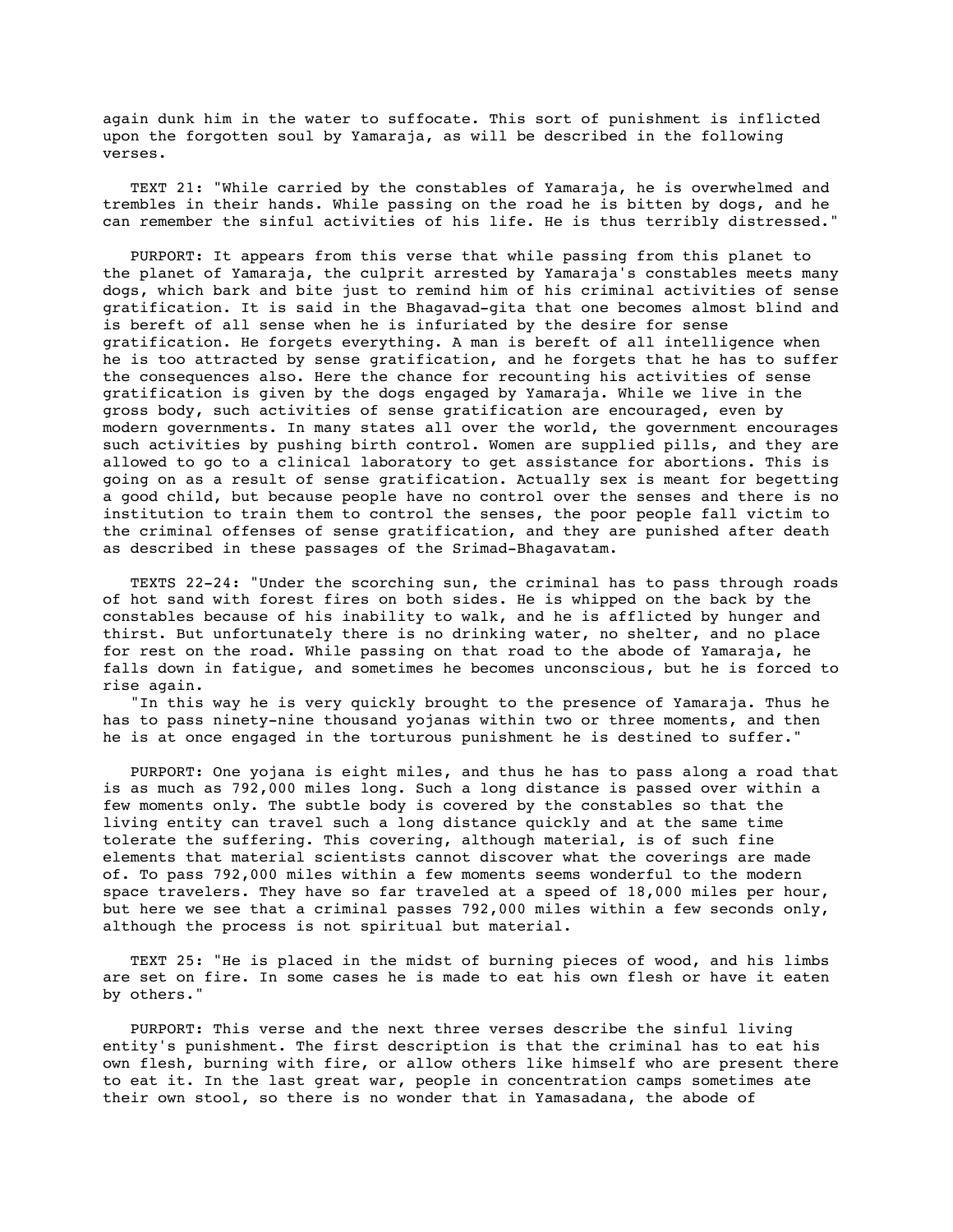Yamaraja, a meat-eater who had a very enjoyable life eating others' flesh has to eat his own flesh.

 TEXTS 26-28: "His entrails are pulled out by the hounds and vultures of hell, even though he is still alive to see it, and he is subjected to torment by serpents, scorpions, gnats, and other creatures that bite him. Next his limbs are lopped off and torn asunder by elephants. He is hurled down from hilltops, and he is also held captive either in water or in a cave.

 "Men and women whose lives were built upon indulgence in illicit sex are put into many kinds of miserable conditions in the hells known as Tamisra, Andhatamisra, and Raurava."

 PURPORT: The lives of all materialistic people, who are undergoing severe tribulation in the struggle for existence, are based on sex. Therefore, in the Vedic civilization sex is allowed only in a restricted way; it is for the married couple, and only for begetting children. But when sex is indulged in for sense gratification illegally and illicitly, both the man and the woman await severe punishment in this world or after death. In this world they are punished by virulent diseases like syphilis and gonorrhea, and in the next life, as we see in this passage of the Srimad-Bhagavatam, they are put into various kinds of hellish conditions to suffer.

 In the Bhagavad-gita, First Chapter, illicit sex is also very much condemned, and it is said that one who produces children by illicit sex is sent to hell. It is confirmed here in the Bhagavatam that such offenders are put into hellish conditions of life in Tamisra, Andha-tamisra, and Raurava.

 TEXT 29: Lord Kapila continued, "My dear mother, it is sometimes said that we experience hell or heaven on this planet, for hellish punishments are sometimes visible on this planet also."

 PURPORT: Sometimes unbelievers do not accept these statements of scripture regarding hell. Lord Kapila therefore confirms them by saying that these hellish conditions are also visible on this planet. It is not that they are only on the planet where Yamaraja lives. On the planet of Yamaraja, the sinful man is given the chance to practice living in the hellish conditions that he will have to endure in the next life, and then he is given a chance to take birth on another planet to continue his hellish life.

 For example, if a man is to be punished to remain in hell and eat stool and urine, then first of all he practices such habits on the planet of Yamaraja, and then he is given a particular type of body, that of a hog, so that he can eat stool and think he is enjoying life. It is stated previously that in any hellish condition, the conditioned soul thinks he is happy. Otherwise, it would not be possible for him to suffer hellish life.

 TEXT 30: "After leaving this body, the man who maintained himself and his family members by sinful activities suffers a hellish life, and his relatives suffer also."

 PURPORT: The mistake of modern civilization is that man does not believe in the next life. But whether he believes or not, the next life is there, and one has to suffer if one does not lead a responsible life in terms of the injunctions of authoritative scriptures like the Vedas and Puranas. Species lower than human beings are not responsible for their actions because they are made to act in a certain way, but in the developed life of human consciousness, one who does not act responsibly is sure to get a hellish life, as described herein.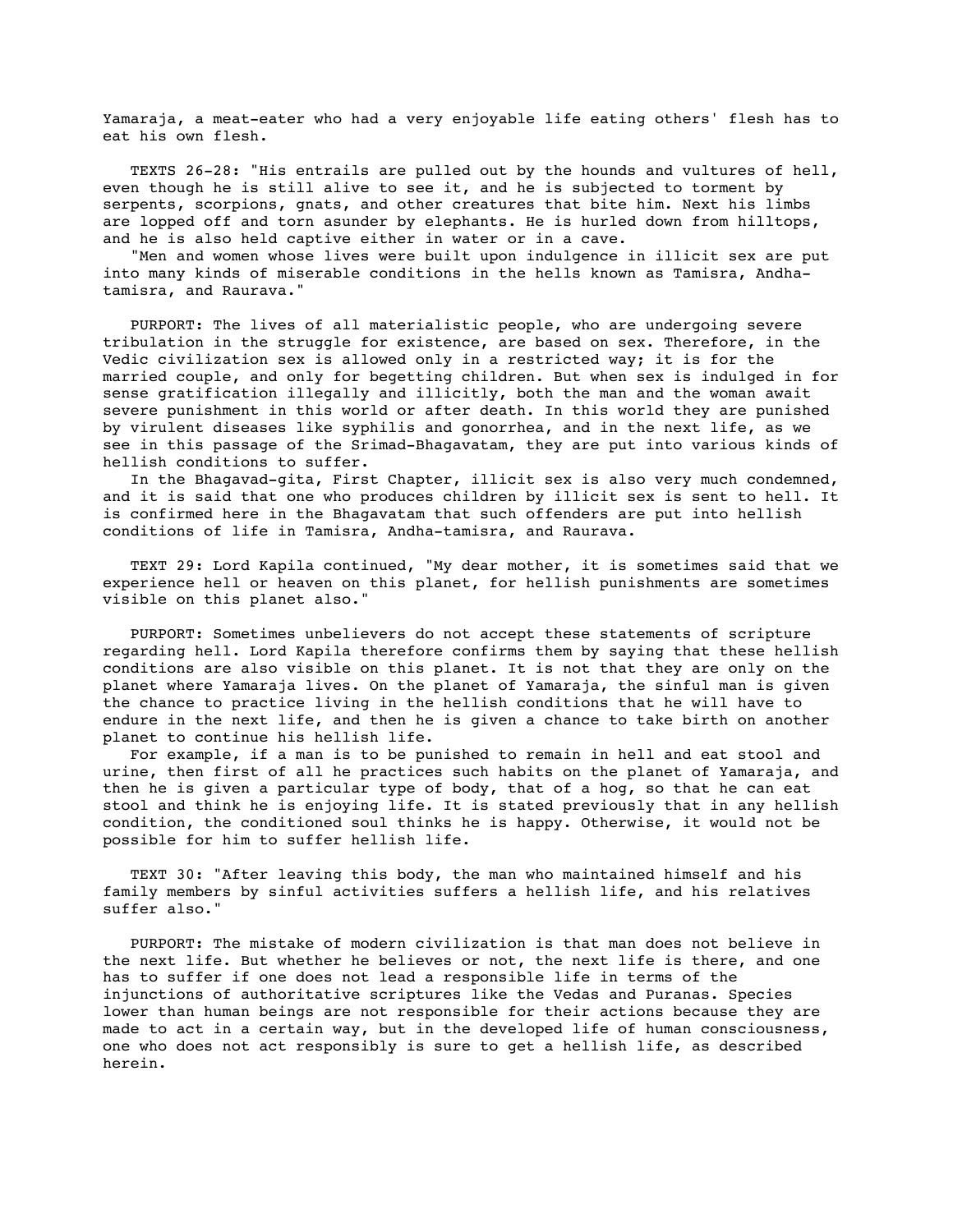TEXT 31: "He goes alone to the darkest regions of hell after quitting the present body, and the money he acquired by envying other living entities is the passage money with which he leaves this world."

 PURPORT: When a man earns money by unfair means and maintains his family and himself with that money, the money is enjoyed by many members of the family, but he alone goes to hell and suffers the resultant sinful reactions accrued from such a violent and illicit life. For example, if a man secures some money by killing someone and with that money maintains his family, those who enjoy the black money earned by him are also partially responsible and are also sent to hell, but he who is the leader is especially punished. The money he earned is left in this world, and he takes only the sinful reaction.

 In this world also, if a person acquires some money by murdering someone, the family is not hanged, although its members are sinfully contaminated. But the man who commits the murder and maintains his family is himself hanged as a murderer. The direct offender is more responsible for sinful activities than the indirect enjoyer. The great learned scholar Canakya Pandita says, therefore, that whatever one has in his possession had better be spent for the cause of sat, or the Supreme Personality of Godhead, because one cannot take his possessions with him. They remain here, and they will be lost. Either we leave the money or the money leaves us, but we will be separated. The best use of money as long as it is within our possession is to spend it to acquire and propagate Krsna consciousness.

 TEXT 32: "Thus, by the arrangement of the Supreme Personality of Godhead, the maintainer of kinsmen is put into a hellish condition to suffer for his sinful activities, like a man who has lost his wealth."

 PURPORT: The example set herein is that the sinful person suffers just like a man who has lost his wealth. The human form of body is achieved by the conditioned soul after many, many births and is a very valuable asset. Instead of utilizing this life to get liberation, if one uses it simply for the purpose of maintaining his so-called family and therefore performs foolish and unauthorized action, he is compared to a man who has lost his wealth and who, upon losing it, laments. When wealth is lost, there is no use lamenting, but as long as there is wealth, one has to utilize it properly and thereby gain eternal profit. It may be argued that when a man leaves his money earned by sinful activities, he also leaves his sinful activities here with his money. But it is especially mentioned herein that by superior arrangement, although the man leaves behind his sinfully earned money, he carries the effect of it.

When a man steals some money, if he is caught and agrees to return it, he is not freed from the criminal punishment. By the law of the state, even though he returns the money, he has to undergo the punishment. Similarly, the money earned by a criminal process may be left by the man when dying, but by superior arrangement he carries with him the effect, and therefore he has to suffer hellish life.

 TEXT 33: "Therefore a person who is very eager to maintain his family and kinsmen simply by black methods certainly goes to the darkest region of hell, which is known as Andha-tamisra."

 PURPORT: Three words in this verse are very significant. Kevalena means "only by black methods," adharmena means "unrighteous" or "irreligious," and kutumbabharana means "family maintenance." Maintaining one's family is certainly the duty of a householder, but one should be eager to earn his livelihood by the prescribed method, as stated in the scriptures. In the Bhagavad-gita it is described that the Lord has divided the social system into four classifications of castes, or varnas, according to quality and work. Apart from the Bhagavad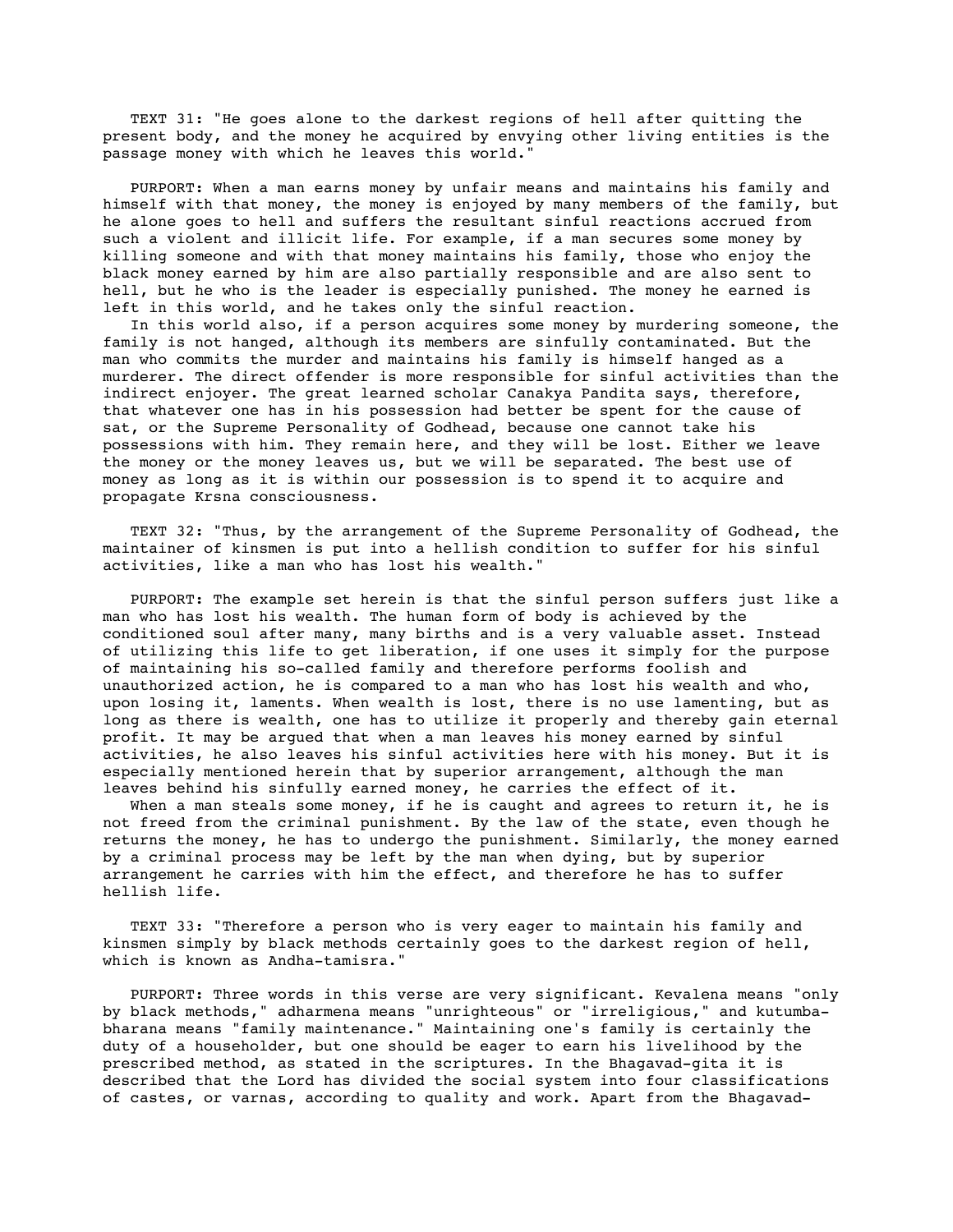gita, in every society a man is known according to his quality and work. For example, when a man earns his livelihood constructing wooden furniture, he is called a carpenter, and a man who works with an anvil and iron is called a blacksmith. Similarly, a man who is engaged in the medical or engineering fields has a particular duty and designation. All these human activities have been divided by the Supreme Lord into four varnas, namely the brahmanas (intellectuals and priests), the ksatriyas (warriors and administrators), the vaisyas (merchants and farmers), and sudras (manual laborers). In the Bhagavadgita and other Vedic scriptures, the specific duties of the brahmanas, ksatriyas, vaisyas, and sudras are mentioned.

 One should work honestly according to his qualification. He should not earn his livelihood unfairly or in a way for which he is not qualified. If someone claims to be a brahmana and works as a priest, attracting people who expect to be enlightened about the spiritual way of life, but he is not qualified as a priest, then he is cheating the public. One should not earn one's livelihood by such unfair means. The same is applicable to a ksatriya and a vaisya. It is especially mentioned that the means of livelihood of those who are trying to advance in Krsna consciousness must be very fair and uncomplicated. Here it is mentioned that he who earns his livelihood by unfair means (kevalena) is sent to the darkest hellish region. Otherwise, if one maintains his family by prescribed methods and honest means, there is no objection to one's being a family man.

 TEXT 34: "Having gone through all the miserable, hellish conditions and having passed in a regular order through the lowest forms of animal life prior to human birth, and having thus been purged of one's sins, one is reborn again as a human being on this earth."

 PURPORT: Just as a prisoner who has undergone troublesome prison life is set free again, the person who has always engaged in impious and mischievous activities is put into hellish conditions, and when he has undergone different hellish lives, namely those of lower animals like cats, dogs, and hogs, by the gradual process of evolution he again comes back as a human being. In the Bhagavad-gita it is stated that even though a person engaged in the practice of the yoga system may not finish perfectly and may fall down for some reason or other, his next life as a human being is guaranteed. It is stated that such a person, who has fallen from the path of yoga practice, is given a chance in his next life to take birth in a very rich family or in a very pious family. It is interpreted that "rich family" refers to a big mercantile family because generally people who engage in business are very rich. One who engaged in the process of self-realization, or connecting with the Supreme Absolute Truth, but fell short is allowed to take birth in such a rich family, or he is allowed to take birth in the family of pious brahmanas; either way, he is guaranteed to appear in human society in his next life.

 It can be concluded that if someone is not willing to enter into hellish life, as in Tamisra or Andha-tamisra, then he must take to the process of Krsna consciousness, which is the first-class yoga system, because even if one is unable to attain complete Krsna consciousness in this life, he is guaranteed at least to take his next birth in a human family. He cannot be sent into a hellish condition. Krsna consciousness is the purest life, and it protects all human beings from gliding down to hell to take birth in a family of dogs or hogs.

### Chapter 3 The Peace Formula

 The laws of nature work collectively, as well as individually. In the following brief but cogent statement, Srila Prabhupada explains that if we want to break out of the tangled web of collective karma that is wreaking havoc in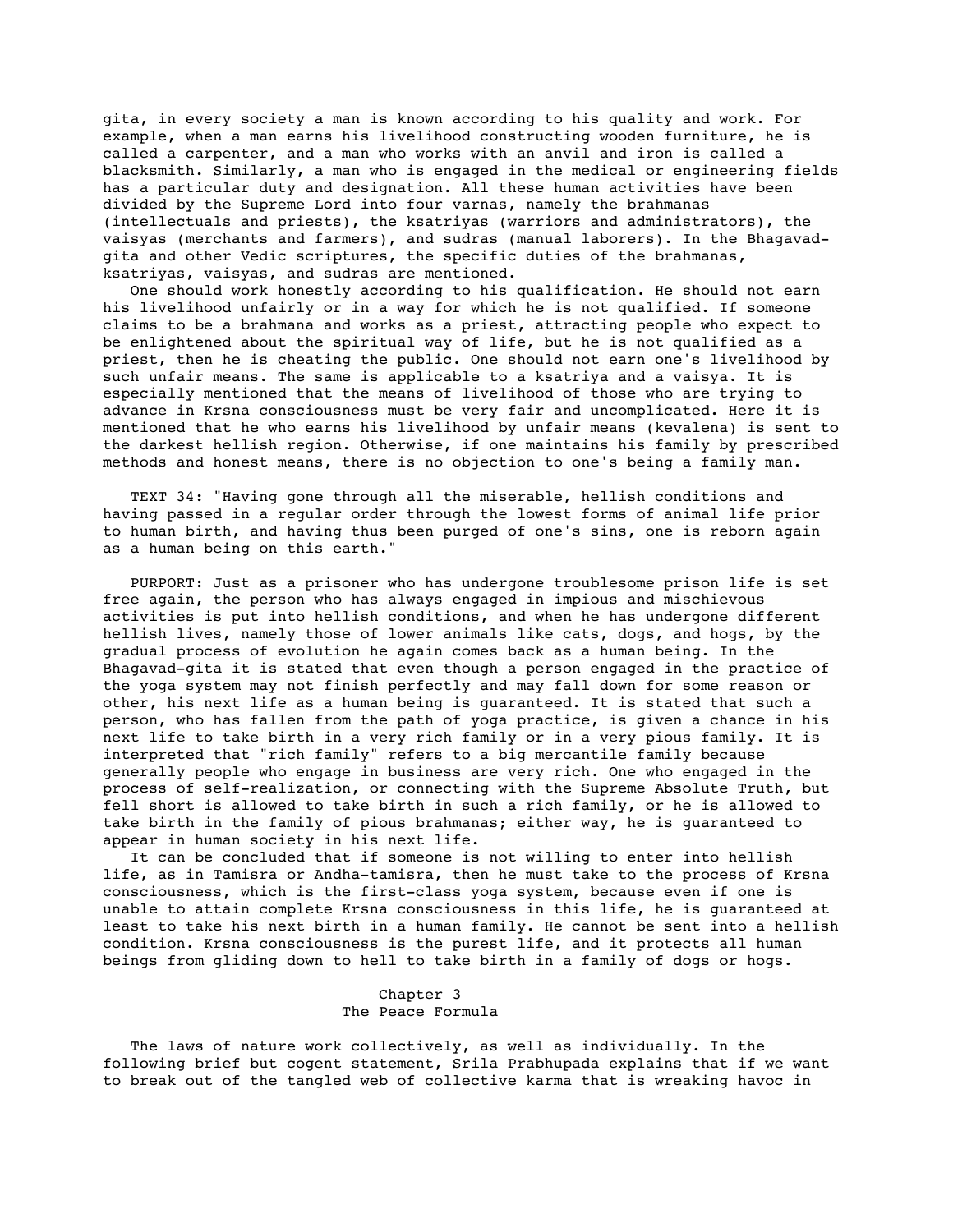present-day society--if we want peace both collectively and individually--we need to take to Krsna consciousness seriously.

 The great mistake of modern civilization is to encroach upon others' property as though it were one's own and thereby create an unnecessary disturbance of the laws of nature. These laws are very strong. No living entity can violate them. Only one who is Krsna conscious can easily overcome the stringent laws of nature and thus become happy and peaceful in the world.

 As a state is protected by the department of law and order, so the state of the universe, of which this earth is only an insignificant fragment, is protected by the laws of nature. This material nature is one of the different potencies of God, who is the ultimate proprietor of everything that be. This earth is, therefore, the property of God, but we, the living entities, especially the so-called civilized human beings, are claiming God's property as our own under both an individual and collective false conception. If you want peace, you have to remove this false conception from your mind and from the world. This false claim of proprietorship by the human race on earth is partly or wholly the cause of all disturbances of peace on earth.

 Foolish so-called civilized men are claiming proprietary rights on the property of God because they have now become godless. You cannot be happy and peaceful in a godless society. In the Bhagavad-gita Lord Krsna says that He is the factual enjoyer of all activities of the living entities, that He is the Supreme Lord of all universes, and that He is the well-wishing friend of all beings. When the people of the world know this as the formula for peace, it is then and there that peace will prevail.

 Therefore, if you want peace at all, you will have to change your consciousness into Krsna consciousness, both individually and collectively, by the simple process of chanting the holy name of God. This is the standard and recognized process for achieving peace in the world. We therefore recommend that everyone become Krsna conscious by chanting Hare Krsna, Hare Krsna, Krsna Krsna, Hare Hare. Hare Rama, Hare Rama, Rama Rama, Hare Hare.

 This is practical, simple, and sublime. Five hundred years ago this formula was introduced in India by Lord Sri Caitanya, and now it is available throughout the world. Take to this simple process of chanting as above mentioned, realize your factual position by reading the Bhagavad-gita As It Is, and reestablish your lost relationship with Krsna, God. Peace and prosperity will be the immediate worldwide result.

"**The Laws of Nature: An Infallible Justice,**" compiled from lectures and Srimad-Bhagavatam purports by His Divine Grace A.C. Bhaktivedanta Swami Prabhupada.

COPYRIGHT NOTICE: This is an evaluation copy of the printed version of this book, and is NOT FOR RESALE. This evaluation copy is intended for personal noncommercial use only, under the "fair use" guidelines established by international copyright laws. You may use this electronic file to evaluate the printed version of this book, for your own private use, or for short excerpts used in academic works, research, student papers, presentations, and the like. You can distribute this evaluation copy to others over the Internet, so long as you keep this copyright information intact. You may not reproduce more than ten percent (10%) of this book in any media without the express written permission from the copyright holders. Reference any excerpts in the following way: "Excerpted from "The Laws of Nature: An Infallible Justice" by the Bhaktivedanta Book Trust International, www.Krishna.com."

This book and electronic file is Copyright 1991-2003 Bhaktivedanta Book Trust International, 3764 Watseka Avenue, Los Angeles, CA 90034, USA.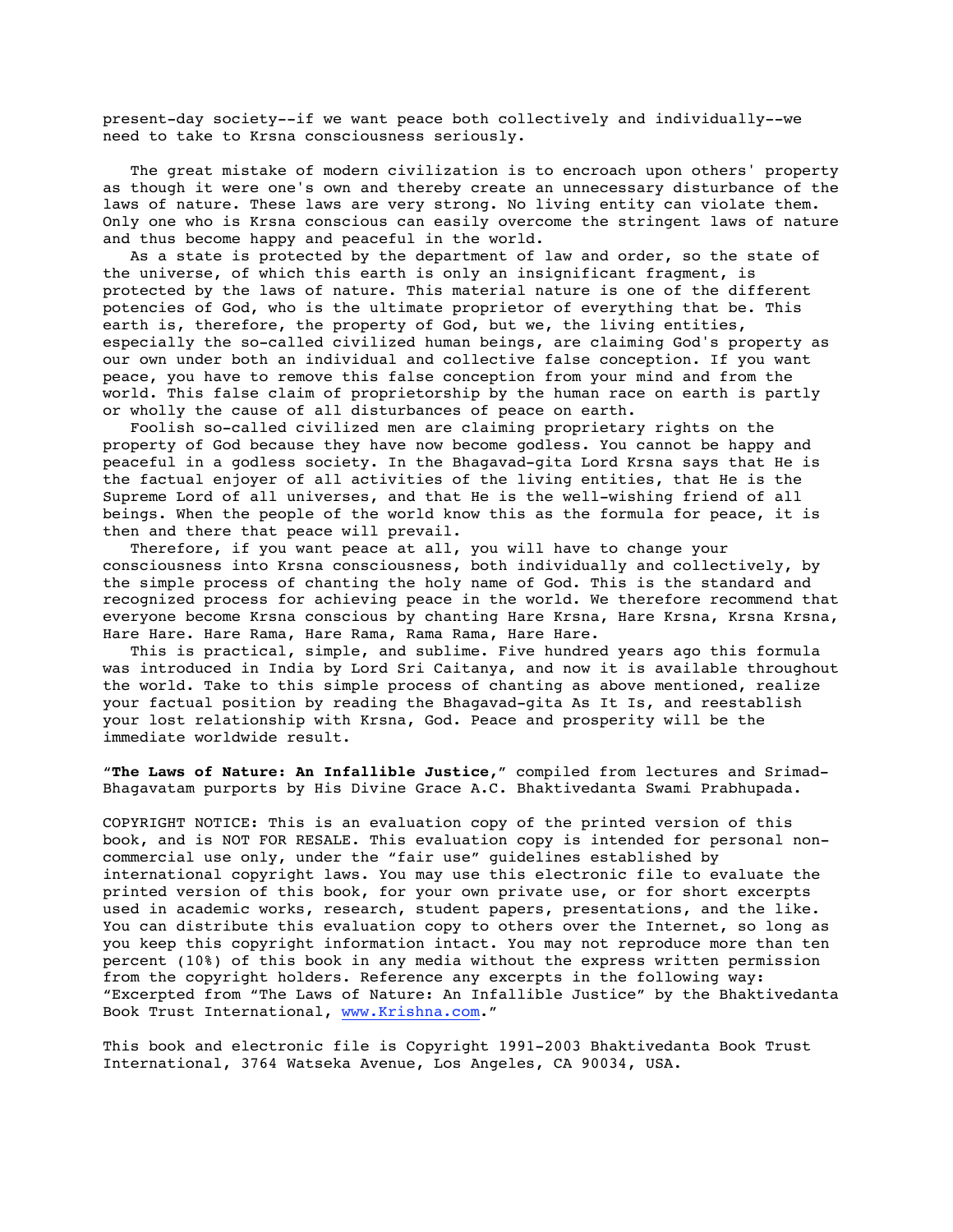All rights reserved. For any questions, comments, correspondence, or to evaluate dozens of other books in this collection, visit the website of the publishers, www.Krishna.com.

#### Transcendental Teachings of Prahlada Maharaja

What follows is based on a series of talks Srila Prabhupada gave in 1968 on the Srimad-Bhagavatam, Canto 7, Chapter 6.

# The Dearmost Person

 Today I shall speak to you of the history of a boy devotee named Prahlada Maharaja. He was born in a family that was stubbornly atheistic. There are two kinds of men in this world: the demons and the demigods. What is the difference between them? The main difference is that the demigods, or godly persons, are devoted to the Supreme Lord, whereas the demons are atheistic. They do not believe in God because they are materialists. These two classes of men always exist in this world. At the present moment, due to the Age of Kali (Age of Quarrel), the number of demons has increased, but the classification has existed since the beginning of creation. The incident I am narrating to you occurred very, very long ago, a few million years after the time of creation.

 Prahlada Maharaja was the son of the most atheistic person and the most materially powerful as well. Because the society was materialistic, this boy had no opportunity to glorify the Supreme Lord. The characteristic of a great soul is that he is very eager to broadcast glorification of the Supreme Lord. Lord Jesus Christ, for example, was very eager to broadcast the glorification of God, but demoniac people misunderstood him and crucified him.

 When Prahlada Maharaja was a five-year-old boy, he was sent to school. As soon as there was a recreation period, when the teacher was away, he would say to his friends, "My dear friends, come on. We shall speak about Krsna consciousness." This scene is related in the Srimad-Bhagavatam, Seventh Canto, Sixth Chapter. The devotee Prahlada says, "My dear friends, this is the time, in this young age, to prosecute Krsna consciousness."

 His little friends reply, "Oh, we shall now play. Why take up Krsna consciousness?"

 In answer to this, Prahlada Maharaja says, "If you are intelligent, then you must begin bhagavata-dharma from childhood."

 The Srimad-Bhagavatam offers bhagavata-dharma, or the process leading to scientific knowledge about God. Bhagavata means "the Supreme Personality of Godhead," and dharma means "regulative principles." This human form of life is very rare. It is a great opportunity. Therefore Prahlada says, "My dear friends, you are born as civilized human beings, so although your human body is temporary, it is the greatest opportunity." No one knows the length of his life. It is calculated that in this age the human body may live up to a hundred years. But as the Age of Kali advances, duration of life, memory, mercy, religiousness, and all other such assets decrease. So no one has any assurance of long life in this age.

 Still, although the human form is temporary, you can achieve the highest perfection of life while in this human form. What is that perfection? To understand the all-pervading Supreme Lord. For other life forms this is not possible. By the gradual evolutionary process we come to this human form, so it is a rare opportunity. By nature's law, a human body is ultimately given to you so that you can promote yourself in spiritual life and go back home, back to Godhead.

 The ultimate goal of life is Visnu, or Krsna, the Supreme Personality of Godhead. In a later verse Prahlada Maharaja will say, "People in this material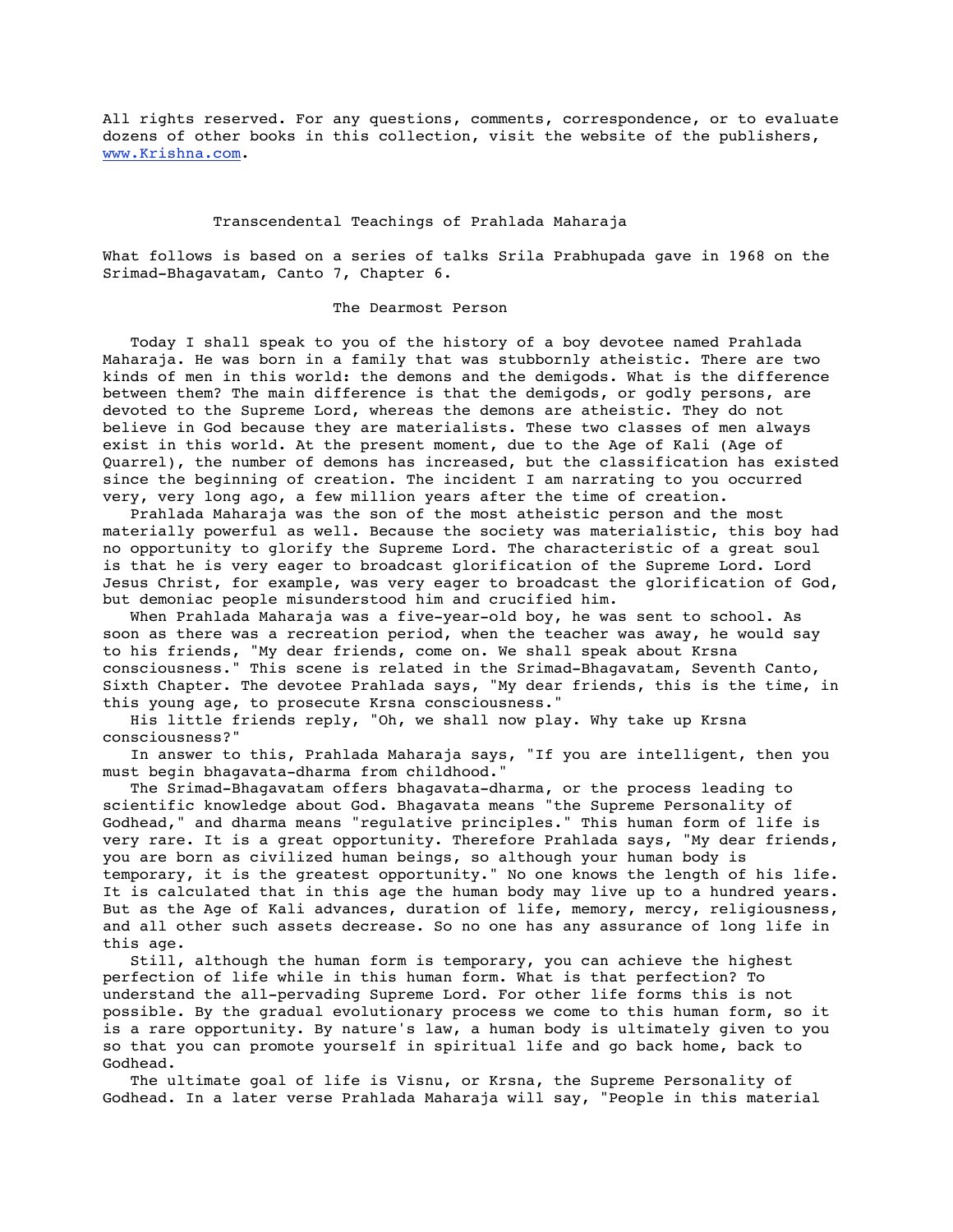world who are enamored with the material energy do not know what the goal of human life is. Why? Because they have been enchanted by the Lord's glaring external energy. They have forgotten that life is an opportunity to understand the ultimate goal of perfection, Visnu." Why should we be very anxious to know Visnu, or God? Prahlada Maharaja gives a reason: "Visnu is the dearmost person. That we have forgotten." We all seek some dear friend--everyone searches in this way. A man searches for dear friendship with a woman, and a woman searches for dear friendship with a man. Or else a man searches out a man, and a woman searches out a woman. Everyone searches after some dear friend, some sweet friend. Why? We want the cooperation of a dear friend who will help us. This is part of the struggle for existence, and this is natural. But we do not know that our dearest friend is Visnu, the Supreme Personality of Godhead.

 Those who have read the Bhagavad-gita will find this nice verse in the Fifth Chapter: "If you want peace, then you must understand perfectly that everything in this world and other worlds is the property of Krsna, that He is the enjoyer of everything, and that He is the supreme friend of everyone." Why perform austerity? Why perform religious rituals? Why give in charity? All these activities are meant for pleasing the Supreme Lord, and nothing more. And when the Supreme Lord is pleased, you will get the result. Whether you want to gain higher material happiness or spiritual happiness, whether

 you want to live a better life on this planet or on other planets--whatever you want you will get if you please the Supreme Lord. Therefore He is the most sincere friend. Whatever you want from Him, you can get. But the intelligent man does not want anything that is materially contaminated.

 In the Bhagavad-gita Krsna says that by pious activities one can elevate oneself to the highest material planet, known as Brahmaloka, where the duration of life is millions and millions of years. You cannot figure the duration of life there; your arithmetic will be ineffective. The statement in the Bhagavadgita is that the life of Brahma is so long that 4,320,000,000 of our years are only twelve hours to him. Krsna says, "Whatever position you want, beginning from the ant right up to Brahma, you can have. But the repetition of birth and death will be there. However, if by practicing Krsna consciousness you come to Me, then you don't have to come back to this miserable material condition."

 Prahlada Maharaja says the same thing: We should search for our dearmost friend, Krsna, the Supreme Lord. Why is He our dearmost friend? By nature He is dear. Now, what do you consider the dearmost thing? Have you analyzed? You yourself are the dearmost thing. I am sitting here, but if there is a fire alarm I shall at once take care of myself: "How can I save myself?" We forget our friends and even our relatives: "Let me first of all save myself." Selfpreservation is the first law of nature.

 In the grossest sense, the word atma--"self"--refers to the body. In the subtler sphere the mind or intelligence is the atma, and in the real sense atma means the soul. In the gross stage we are very fond of protecting and satisfying the body, and in a subtler stage we are very fond of satisfying the mind and intelligence. But above the mental and intellectual planes, where the atmosphere is spiritualized, we can understand, "I am not this mind, intellect, or body. Aham brahmasmi--I am spirit, part and parcel of the Supreme Lord." That is the platform of real understanding.

 Prahlada Maharaja says that of all living entities, Visnu is the supreme well-wisher. Therefore we are all searching for Him. When a child cries, what does he long for? His mother. But he has no language to express this. By nature he has his body, born of his mother's body, so there is an intimate relationship with the mother's body. The child won't like any other woman. The child cries, but when the woman who is the child's mother comes and picks him up, at once he is pacified. He has no language to express all this, but his relationship with his mother is a law of nature. Similarly, by nature we try to protect the body. This is self-preservation. It is a natural law of the living entity, just as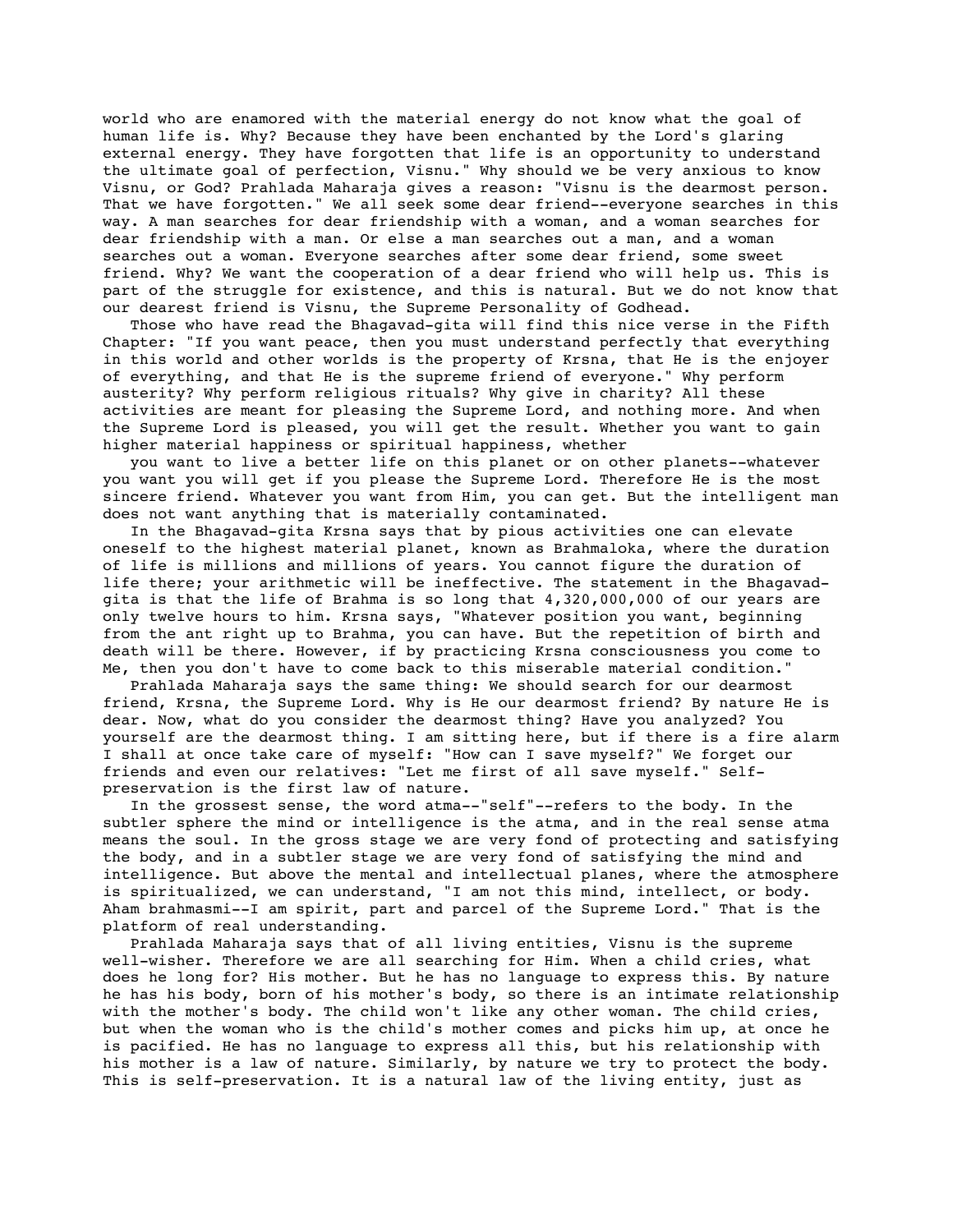eating is a natural law and sleeping is a natural law. Why do I protect the body? Because within the body is the soul.

 What is this soul? The soul is a part of the Supreme Lord. As we want to protect the hand or the finger because it is a part of the whole body, similarly we try to save ourselves because this is the defending process of the Supreme. The Supreme does not need defense, but this is a manifestation of our love toward Him, which is now perverted. The finger and the hand are meant to act in the interests of the whole body; as soon as I want the hand to come here, it comes, and as soon as I want the finger to play on the drum, it plays. This is the natural position. Similarly, we are searching for God, to dovetail our energy in the service of the Supreme, but under the spell of the illusory energy we do not know it. That is our mistake. Now, in human life, we have an opportunity to understand our actual position. Only because you are human beings have you all come here to learn about Krsna consciousness, about the real goal of your life. I cannot invite cats and dogs to sit down here. That is the difference between human beings and cats and dogs. A human being can understand the necessity of pursuing the real goal of life. But if he loses the opportunity, it is a great catastrophe.

 Prahlada Maharaja says, "God is the dearmost personality of all. We have to search for God." Then what about the material necessities of life? Prahlada Maharaja replies, "You are after sense gratification, but sense gratification is automatically achieved by contact with this body." Because a hog has a certain type of body, his sense gratification comes from eating stool, the very thing that is most obnoxious to you. At once, after evacuating, you leave to get free from the bad smell--but the hog is waiting. As soon as you evacuate, he will at once enjoy. So there are different types of sense gratification according to different types of body. Everyone who has a material body receives sense gratification. Don't think that the hogs eating stool are unhappy. No, they are getting fat in that way. They are very happy.

 Another example is the camel. The camel is very fond of thorny twigs. Why? Because when he eats thorny twigs, the twigs cut his tongue, blood oozes out, and he tastes his own blood. Then he thinks, "I am enjoying." This is sense gratification. Sex life is also like that. We taste our own blood, and we think we are enjoying. This is our foolishness.

 The living entity in this material world is a spiritual being, but because he has a tendency to enjoy, to exploit the material energy, he has contacted a body. There are 8,400,000 species of living entities, each with a different body, and according to the body, they have particular senses with which they enjoy a particular type of pleasure. Suppose you are given thorny twigs to eat: "Ladies and gentlemen, here is very nice food. It is certified by the camels. It is very good." Would you like to take it? "No! What nonsense are you offering me?" Because you have a different body from the camel, you have no taste for thorny twigs. But if you offer them to a camel, he will think it is a very nice meal.

 Now, if the hogs and camels can enjoy sense gratification without great struggle, why not we human beings? We can--but that is not our ultimate achievement. The facilities to enjoy sense gratification are offered by nature, whether one be a hog, a camel, or a human being. So why should you labor for facilities that you are destined to receive anyway, by nature's law? In every form of life the bodily demands are satisfied by the arrangement of nature. This gratification is arranged, just as there is an arrangement for distress. Do you like fever? No. Why does it come? I do not know. But it does come, does it not? Yes. Did you try for it? No. So how does it come? By nature. That is the only answer. And if your misery comes by nature, your happiness will also come by nature. Don't bother about it. That is the instruction of Prahlada Maharaja. If you receive the miseries of life without effort, you will similarly achieve happiness without effort.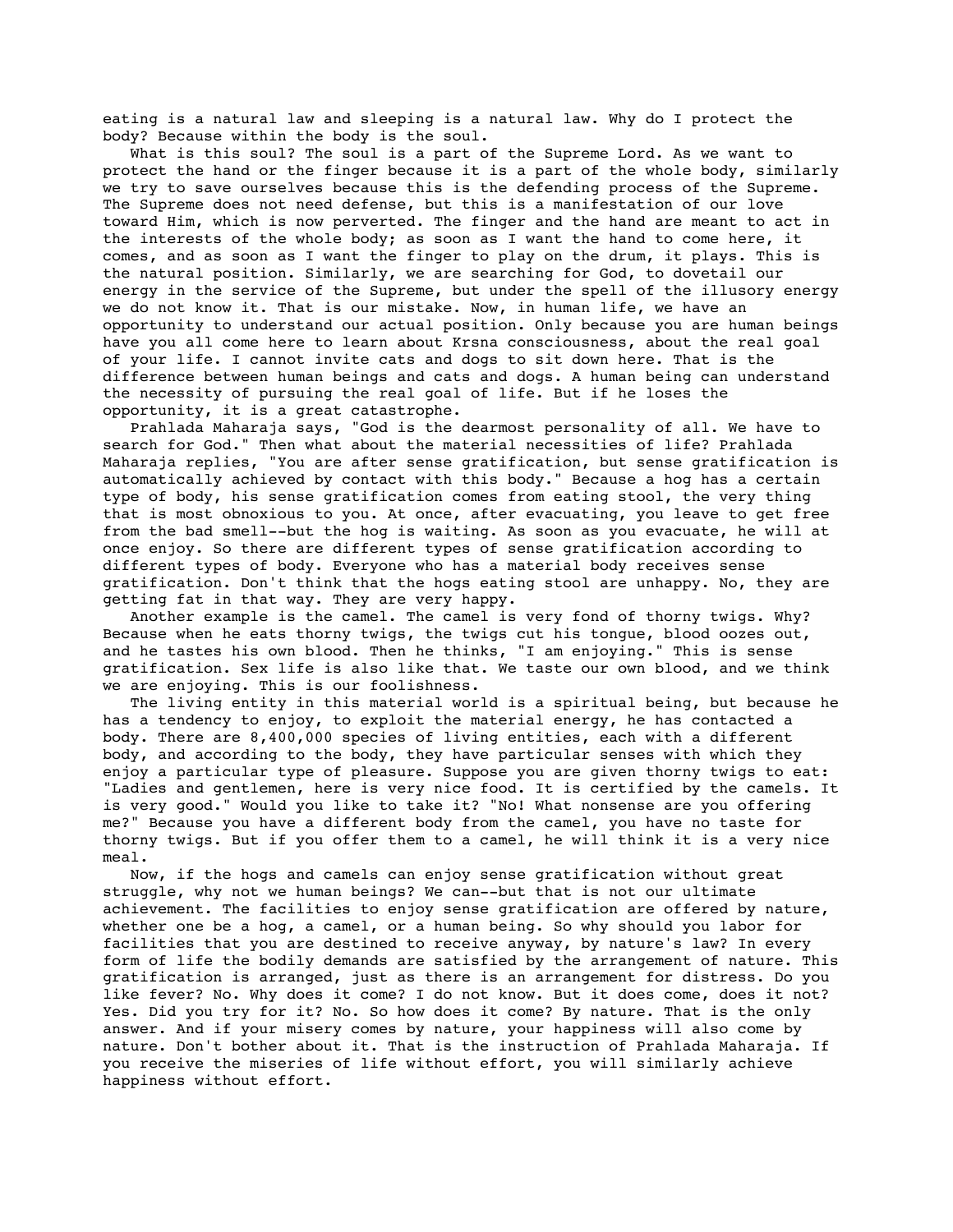Then what is the real purpose of the human form of life? Cultivating Krsna consciousness. Other things will be obtained by nature's law, which is ultimately God's law. Even if I don't try, I will be supplied with whatever I am to achieve because of my past work and my particular type of body. Your real concern, therefore, should be to seek out the higher goal of human life.

### "We Are Spoiling Our Lives"

 Therefore, instead of being very anxious to stimulate our senses to increase material happiness, we should try to attain spiritual happiness by practicing Krsna consciousness. As Prahlada Maharaja says, "Although your life in this human body is temporary, it is very valuable. So instead of trying to increase your material sense enjoyment, your duty is to dovetail your activities in some way in Krsna consciousness."

 Our higher intelligence comes with his human body. Because we have higher consciousness, we should try for the higher enjoyment in life, which is spiritual enjoyment. And how can that spiritual enjoyment be achieved? One should absorb himself in serving the Supreme Lord, who gives the pleasure of liberation. We should turn our attention to achieving the lotus feet of Krsna, who can give us liberation from this material world.

 But can't we enjoy in this life and engage ourselves in Krsna's service in our next life? Prahlada Maharaja answers, "We are now in material entanglement. Now I have this body, but I will quit this body after a few years and then have to accept another body. Once you take up one body and enjoy as your body's senses dictate, you prepare another body by such sense enjoyment, and you get another body as you want it." There is no guarantee that you will get a human body. That will depend on your work. If you work like a demigod, you will get a demigod's body. And if you work like a dog, you will get a dog's body. At the time of death, your destiny is not in your hands--it is in the hands of nature. It is not our duty to speculate on what material body we are going to get next. At the present moment let us simply understand that this human body is a great opportunity to develop our spiritual consciousness, our Krsna consciousness. Therefore we should at once engage ourselves in Krsna's service. Then we will make progress.

 How long should we do it? As long as this body keeps working. We do not know when it will stop functioning. The great saint Pariksit Maharaja got seven days notice: "Your body will fall in a week." But we do not know when our body will fall. Whenever we are on the road, there may suddenly be some accident. We should always be prepared. Death is always there. We should not optimistically think, "Everyone is dying, but I shall live." Why will you live if everyone is dying? Your grandfather has died, your great-grandfather has died, other relatives of yours have died--why should you live? You will also die. And your children will also die. Therefore, before death comes, as long as we have this human intelligence, let us engage in Krsna consciousness. This is the prescription of Prahlada Maharaja.

 We do not know when this body will stop, so let us immediately engage in Krsna consciousness and act accordingly. "But if I immediately engage myself in Krsna consciousness, what about my means of livelihood?" That is arranged for. I am very happy to inform you of the confidence of a student in one of our branches. There was a disagreement. Another student said, "You are not looking after how to maintain the establishment," and he replied, "Oh, Krsna will supply." This is a very nice conviction; I was glad to hear it. If cats and dogs and hogs can get food, will Krsna not arrange for our food also, if we are Krsna conscious and fully devote our service to Him? Is Krsna ungrateful? No.

 In the Bhagavad-gita the Lord says, "My dear Arjuna, I am equal to everyone. No one is the object of My envy, and no one is My special friend, but I give special attention to one who engages in Krsna consciousness." A small child is completely dependent on the mercy of his parents, so the parents give special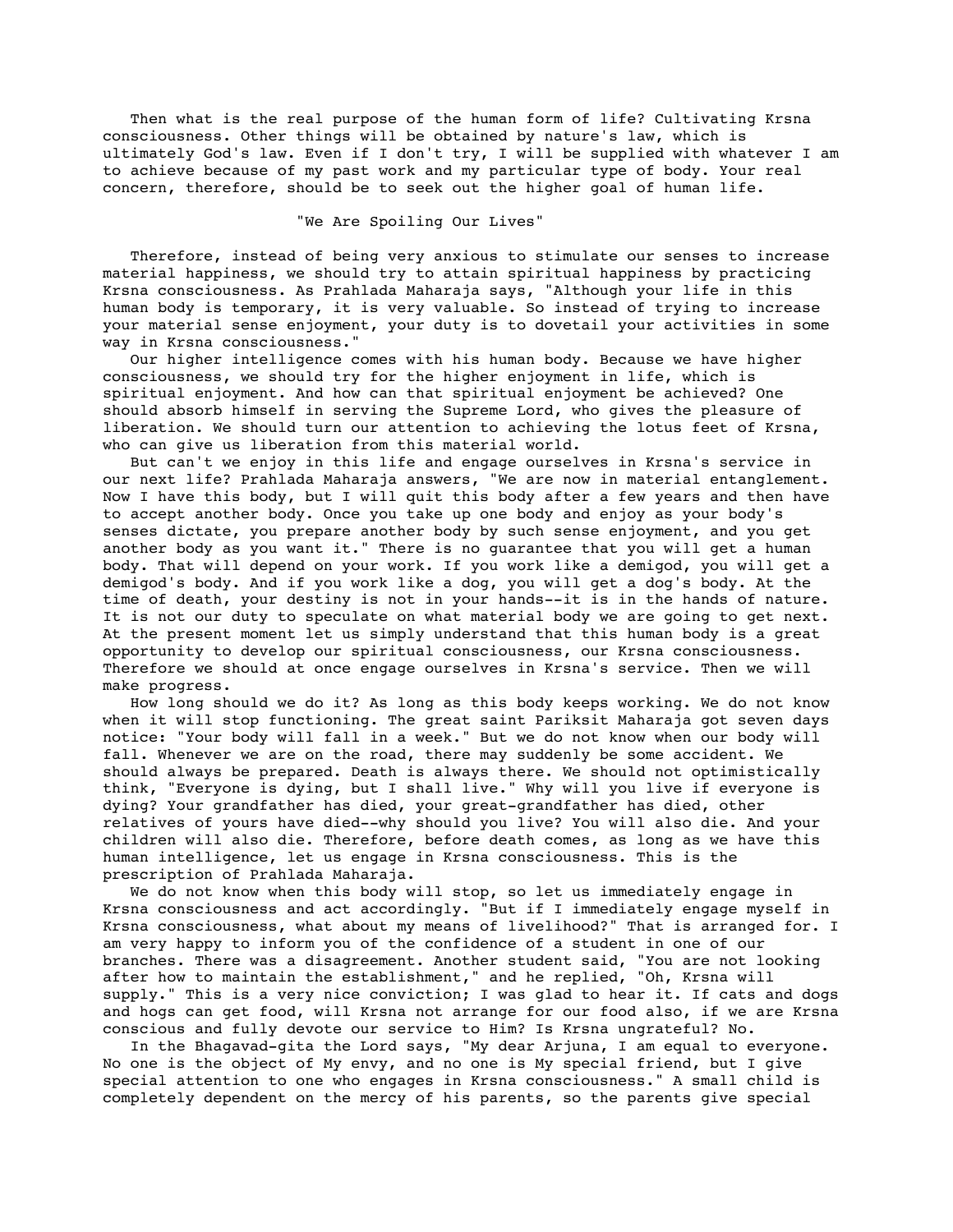attention to that child. Although the parents are equally good to all the children, for the small children who are always crying "Mother!" they have greater concern. "Yes, my dear child? Yes?" This is natural.

 If you are completely dependent on Krsna, who is supplying food to the dogs, birds, beasts--to 8,400,000 species of life--why should He not supply food to you? This conviction is a symptom of surrender. But we should not think, "Because Krsna is supplying my food, I shall now sleep." No, you have to work, but without fear. You should engage yourself wholeheartedly in Krsna consciousness, confident of Krsna's maintenance and protection.

 Now, let us calculate our duration of life. In this age it is said that we can live at most one hundred years. Formerly, in the Satya-yuga, the age of goodness, human beings would live up to 100,000 years. In the next age, Tretayuga, they used to live for 10,000 years, and in the next age, called Dvaparayuga, they used to live for 1,000 years. Now, in this age, called Kali-yuga, the estimate is 100 years. But gradually, as the Kali-yuga progresses, our duration of life will decrease still further. This is the so-called progress of our modern civilization. We are very proud that we are happy and are improving our civilization. The result, however, is that although we try to enjoy material life, the duration of our life is shortened.

 Now, accepting that a person lives for one hundred years, if he has no information of spiritual life, half of that is wasted at night in sleeping and sex life. That's all. He has no other interest. And in the daytime, what is his concern? "Where is money? Where is money? I must maintain this body." And when he has money: "Now let me spend for my wife and children." So where is his spiritual realization? At night he spends his time in sleep and sex indulgence, and by day he spends time working very hard to earn money. Is that his mission in life? How horrible such a life is!

 The average person is illusioned in childhood, playing frivolous games. Up to twenty years, easily, you can go on like that. Then when you become old, for another twenty years you cannot do anything. When a man becomes old, his senses cannot function. You have seen many old men; they have nothing to do but rest. Just now we have received a letter from one of our students reporting that his grandmother is paralyzed and has been suffering for the last three and a half years. So, in old age, everything is finished as soon as you are eighty years old. Therefore, from the beginning to twenty years of age, everything is spoiled; and even if you live for a hundred years, another twenty in the last stage of life is also spoiled. So forty years of your life are spoiled in that way. And in the middle age there is a very strong sex appetite, so another twenty years can be lost. Twenty years, twenty years, and twenty years--sixty years gone. This is the analysis of life by Prahlada Maharaja. We are spoiling our life instead of using it to advance in Krsna consciousness.

### Family Illusion

 Prahlada Maharaja told his friends, "You have to begin Krsna consciousness immediately." All the boys were born of atheistic, materialistic families, but fortunately they had the association of Prahlada, who was a great devotee of the Lord from his birth. Whenever he found an opportunity, when the teacher was out of the classroom, he used to say, "My dear friends, let's chant Hare Krsna; this is the time to begin Krsna consciousness."

 Now, as we have stated, some boy might have said, "But we are just boys. Let us play. We are not going to die immediately. Let us have some enjoyment, and later we shall begin Krsna consciousness." People do not know that Krsna consciousness is the highest enjoyment. They think that the boys and girls who have joined this Krsna consciousness movement are foolish. "By Prabhupada's influence they have joined Krsna consciousness and left everything enjoyable." But actually this is not so. They are all intelligent, educated boys and girls, coming from very respectable families; they are not fools. In our Society they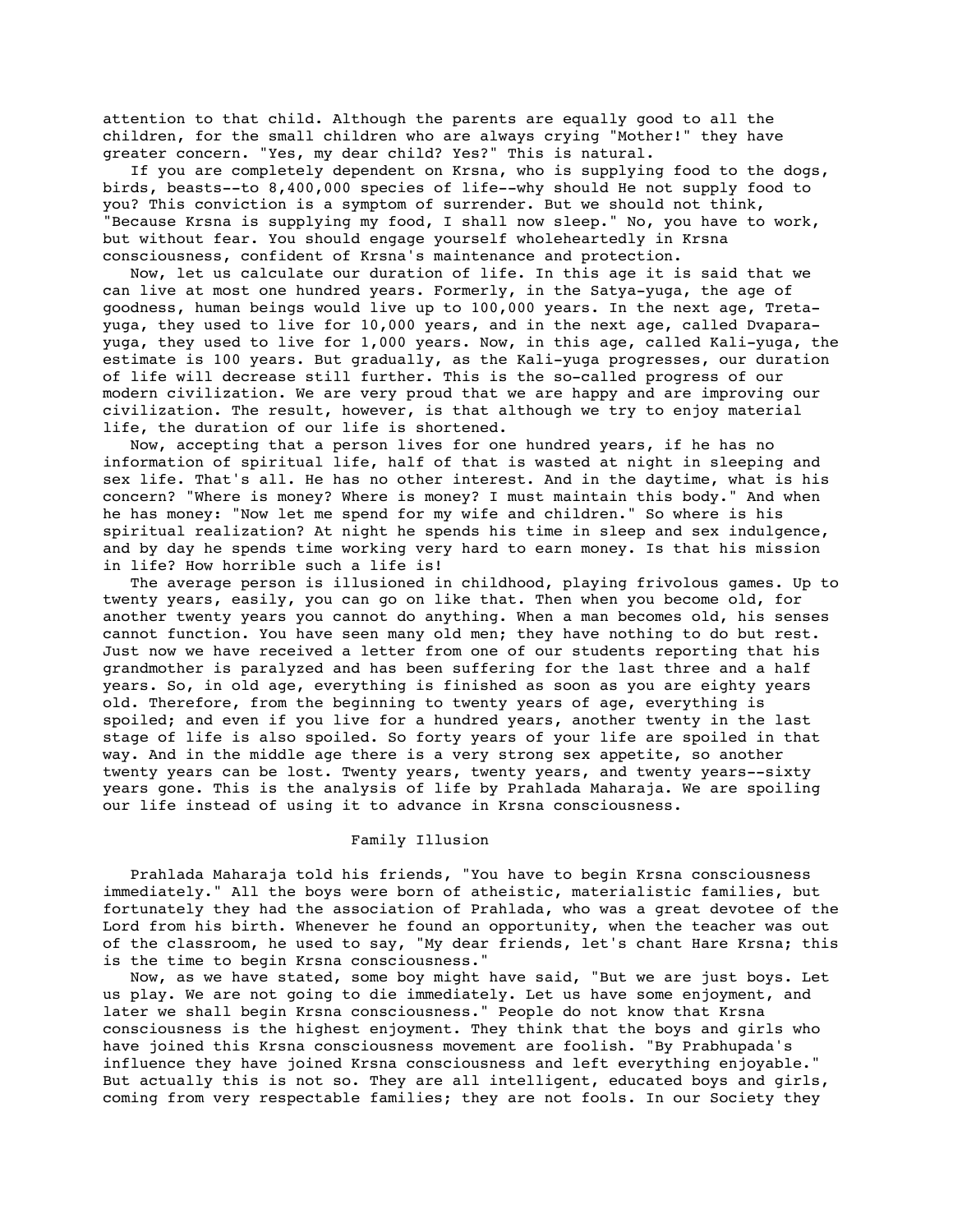are actually enjoying life; otherwise they would not have sacrificed their valuable time for this movement.

 Actually there is joyful life in Krsna consciousness, but people do not know of it. They say, "What use is this Krsna consciousness?" When one grows up entangled in the sense gratification process, it is very difficult to get out of it. Therefore, according to Vedic regulations, in student life, beginning from five years of age, boys are taught about spiritual life. That is called brahmacarya. A brahmacari dedicates his life to attaining supreme consciousness- -Krsna consciousness or Brahman consciousness.Brahmacarya has many rules and regulations. For example, however rich one's father may be, the brahmacari surrenders himself to be trained under the guidance of a spiritual master and works in the ashram of the spiritual master just like a menial servant. How is this possible? We are getting actual experience that very nice boys coming from very respectable families do not hesitate to do any kind of work here. They are washing dishes, cleansing floors--everything. One student's mother was astonished at her boy when he visited home. Before, he would not even go to the store, and now he is engaged twenty-four hours a day. Unless one feels pleasure, how is it possible that he can engage himself in such a process as Krsna consciousness? This is due only to the chanting of Hare Krsna. This is our single asset--the Hare Krsna mantra. One can be very jolly simply by Krsna consciousness. Actually, it is a joyful life. But unless one is trained, one cannot live it.

 Prahlada Maharaja says that everyone is attached to family affection. If one is attached to family affairs, he cannot control his senses. Naturally, everyone wants to love someone. Society, friendship, and love are needed. They are demands of the spirit soul, but they are being pervertedly reflected. I have seen that many ladies and gentlemen in your country have no family life, but they have placed their love in cats and dogs. Because they want to love someone but do not see anyone suitable, they place their valuable love in cats and dogs. Our concern is to transfer this love--which has to be placed somewhere--to Krsna. This is Krsna consciousness. If you transfer your love to Krsna, that is perfection. But now, because people are being frustrated and cheated, they do not know where to place their love, and at last they place their love in cats and dogs.

 Everyone is entangled by material love. It is very difficult to develop spiritual life when one is advanced in material love, because this bondage of love is very strong. Therefore Prahlada proposes that one should learn Krsna consciousness from childhood. When a child is five or six years old--as soon as his consciousness is developed--he should be sent to school to be trained, and Prahlada Maharaja says that his education should be Krsna conscious from the very beginning. The period from five to fifteen years is a very valuable time; you can train any child in Krsna consciousness, and he will become perfect.

 If a child is not trained in Krsna consciousness and instead becomes advanced in materialism, it is difficult for him to develop spiritual life. What is materialism? Materialism means that all of us in this material world, although we are spirit souls, somehow or other want to enjoy this material world. The spirit of enjoyment is present in its pure form in the spiritual world, in relation to Krsna, but we have come here to partake of contaminated enjoyment, just as a man on the Bowery thinks he can enjoy by drinking some liquor. The basic principle of material enjoyment is sex. Therefore, you will find sex not only in human society but in cat society, dog society, bird society--everywhere. During the daytime, a pigeon has sex at least twenty times. This is his enjoyment.

 The Srimad-Bhagavatam confirms that material enjoyment is based upon nothing more than the sexual combination of man and woman. In the beginning a boy thinks, "Oh, that girl is nice," and the girl says, "That boy is nice." When they meet, that material contamination becomes more prominent. And when they actually enjoy sex, they become more attached, completely attached. How? As soon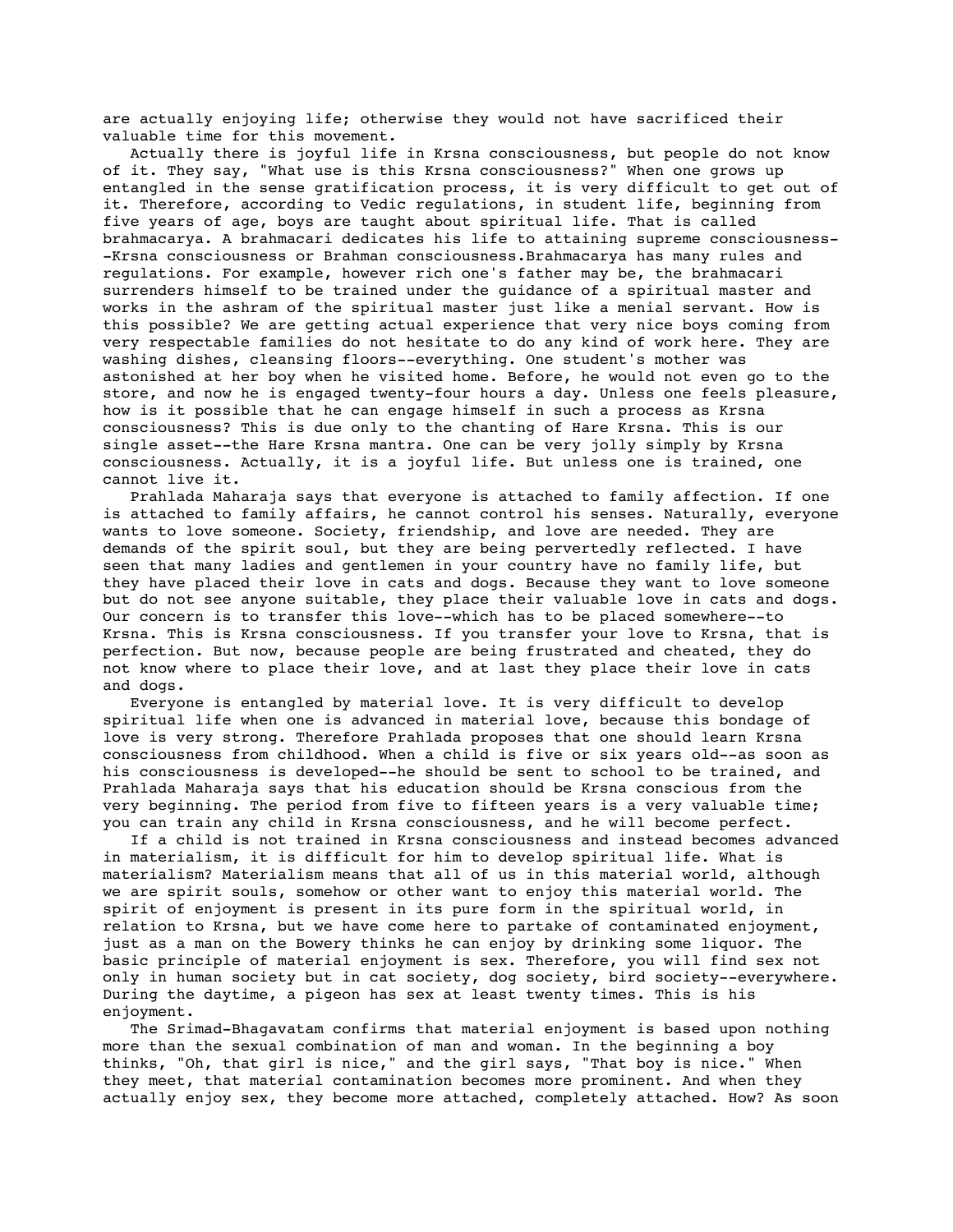as a boy and girl are married, they want an apartment. Then they have children. And when they have children, they want social recognition--society, friendship, and love. In this way their material attachment goes on increasing. And all of this requires money. A man who is too materialistic will cheat anyone, kill anyone, beg, borrow, or steal--anything to bring money. He knows that his buildings, his family, his wife and children cannot continue to exist perpetually. They are just like bubbles in the ocean: they have come into existence, and after a little while they will be gone. But he is too much attached. He will sacrifice his spiritual advancement for the pursuit of money to maintain them. His perverted consciousness--"I am this body. I belong to this material world. I belong to this country. I belong to this community. I belong to this religion. I belong to this family."--becomes greater and greater.

 Where is his Krsna consciousness? He becomes so entangled that money becomes more valuable to him than his own life. In other words, he can risk his life for money. The householder, the laborer, the merchant, the thief, the dacoit, the rogue--everyone is after money. This is illusion. One loses himself in the midst of this entanglement.

 Prahlada Maharaja says that in this state, when you are too much implicated in materialism, you cannot cultivate Krsna consciousness. Therefore one should practice Krsna consciousness from early childhood. Of course, Lord Caitanya Mahaprabhu is so kind that He says, "Better late than never. Even though you missed the opportunity to begin Krsna consciousness from childhood, begin now, in whatever position you are." That is Caitanya Mahaprabhu's teaching. He never said, "Because you did not begin Krsna consciousness from your childhood, you cannot make progress." No. He is very kind. He has given us this nice process of chanting Hare Krsna, Hare Krsna, Krsna Krsna, Hare Hare. Hare Rama, Hare Rama, Rama Rama, Hare Hare. Whether you are young or old--no matter what you are--just begin. You do not know when your life will be finished. If you chant sincerely, even for a moment, it will have great effect. It will save you from the greatest danger--becoming an animal in your next life.

 Although only five years old, Prahlada Maharaja speaks just like a very experienced and educated man because he received knowledge from his spiritual master, Narada Muni. That is disclosed in the next chapter of the Srimad-Bhagavatam (7.7). Wisdom does not depend on age, but on knowledge received from a superior source. One cannot become a wise man simply by advancement of age. No. That is not possible. Knowledge has to be received from a superior source; then one can become wise. It doesn't matter whether one is a five-year-old boy or a fifty-year-old man. As it is said, "By wisdom one becomes an old man, even without advanced age."

 So although Prahlada was only five years old, by advancement in knowledge he was imparting perfect instructions to his classmates. Some may find these instructions unpalatable. Suppose a man is already married and Prahlada says, "Take to Krsna consciousness." He will think, "Oh, how can I leave my wife? We talk so nicely together, sit together and enjoy. How can I leave?" Family attraction is very strong.

 I am an old man--seventy-two years old. I have been away from my family during the last fourteen years. Yet sometimes I also think of my wife and children. This is quite natural. But that does not mean I have to go back. This is knowledge. When the mind wanders to thoughts of sense gratification, one should at once understand, "This is illusion."

 According to the Vedic system, one has to forcibly give up family life at the age of fifty. One must go. There is no alternative. The first twenty-five years are for student life. From age five to age twenty-five, one should be educated very nicely in Krsna consciousness. The basic principle of one's education should be Krsna consciousness, nothing else. Then life will be pleasing and successful, both in this world and in the next. A Krsna conscious education means one is trained to give up material consciousness altogether. That is perfect Krsna consciousness.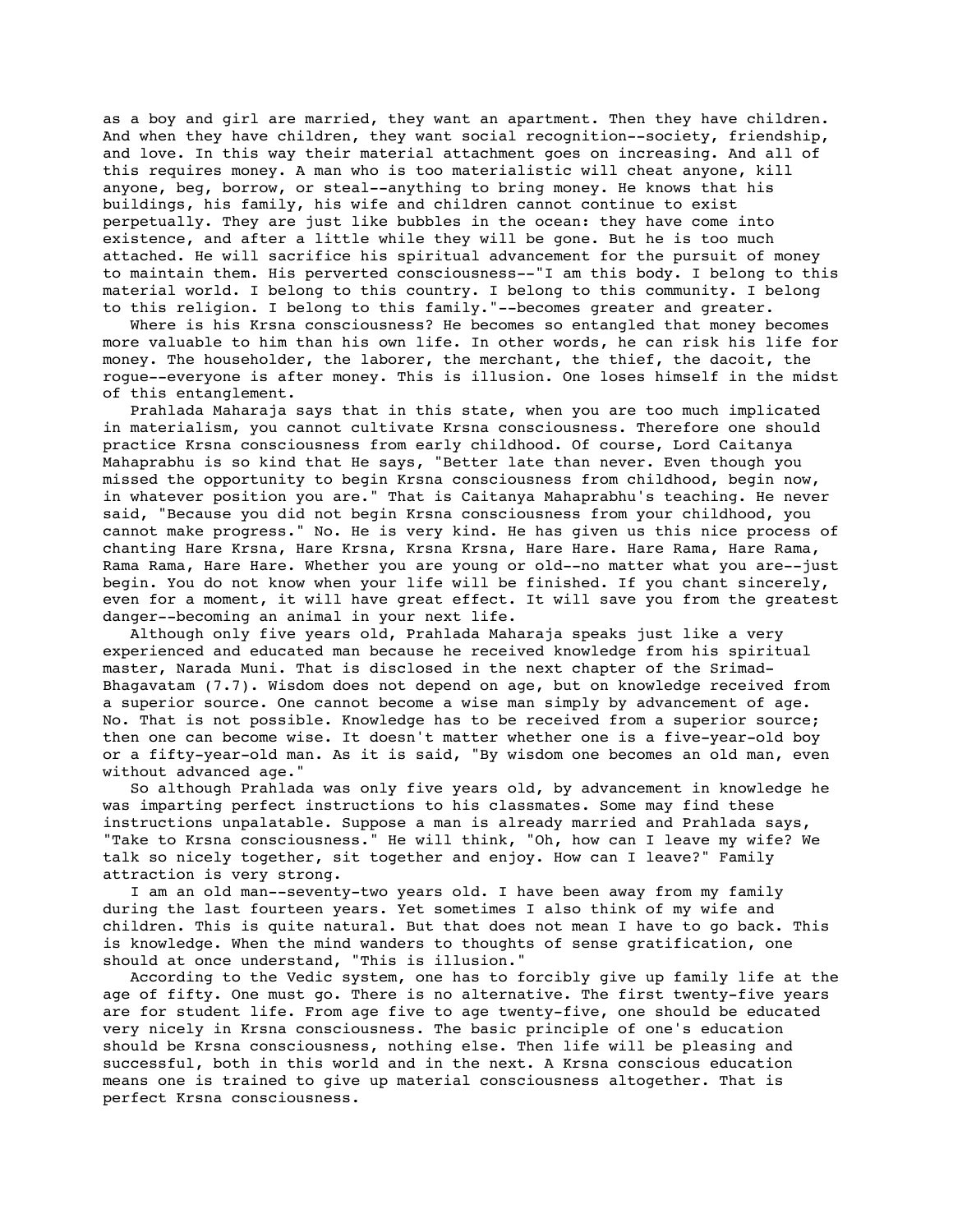But if the student is unable to capture the essence of Krsna consciousness, then he is allowed to marry a good wife and live a peaceful householder life. And because he has been trained in the basic principles of Krsna consciousness, he will not entangle himself in the material world. One who lives simply--plain living and high thinking--can make progress in Krsna consciousness even within family life.

 So family life is not condemned. But if a man forgets his spiritual identity and simply becomes entangled in material affairs, then he is lost. His life's mission is lost. If one thinks, "I cannot protect myself from the attack of sex desire," then let him be married. That is prescribed. But don't have illicit sex. If you want a girl, if you want a boy, get married and live in Krsna consciousness.

 A person who is trained in Krsna consciousness from childhood naturally becomes disinclined toward the material way of life, and at the age of fifty he gives it up. How does he start giving it up? The husband and wife leave home and travel together on pilgrimage. If from twenty-five to fifty one remains in family life, one should have some grown-up children. So at age fifty the husband entrusts the family affairs to some of his sons who are family men, and he and his wife go on pilgrimage to the holy places in order to forget family attachments. When the gentleman is completely matured in detachment, he asks his wife to go home to their children, and he remains alone. That is the Vedic system. We have to give ourselves a chance to progress in spiritual life, step by step. Otherwise, if we remain attached to material consciousness throughout all our days, we will not perfect our Krsna consciousness, and we shall miss the opportunity of this human form of life.

 So-called happy family life means that we have a very loving wife and loving children. Thus we enjoy life. But we do not know that this enjoyment is false, that it is resting on a false platform. At once, in the twinkling of an eye, we may have to give up this enjoyment. Death is not under our control. From the Bhagavad-gita we learn that if one dies while too much attached to one's wife, the result will be that in his next life he will have the body of a woman. And if the wife is very attached to her husband, she will get a man's body in her next life. Similarly, if you are not a family man but are attached to a cat or dog, then your next life will be as a cat or dog. These are the laws of karma, or material nature.

The whole point is that one should begin Krsna consciousness immediately. Suppose one thinks, "After finishing my sporting life, when I am old and there is nothing else to do, then I shall go to the Krsna consciousness Society and hear something." Certainly at that time one can take up spiritual life, but what is the assurance that one will live to an old age? One may die at any time; so postponing one's spiritual life is very risky. Therefore one should take the opportunity now to advance in Krsna consciousness. That is the purpose of this Society: to give everyone a chance to begin Krsna consciousness at any stage of life. And by the process of chanting Hare Krsna, Hare Krsna, Krsna Krsna, Hare Hare. Hare Rama, Hare Rama, Rama Rama, Hare Hare, advancement is very quick. There is an immediate result.

 We request all the ladies and gentlemen who are very kindly attending our lectures or reading our literature to chant Hare Krsna during your leisure hours at home, and to read our books. That is our request. We are sure that you will find this process very pleasing and very effective.

#### "I Love Krsna More Than Anything!"

 Now Prahlada Maharaja makes a further statement about the complications of material life. He compares the attached householder to the silkworm. The silkworm wraps itself in a cocoon made of its own saliva, until he is in a prison from which he cannot escape. In the same way, a materialistic householder's entanglement becomes so tight that he cannot come out of the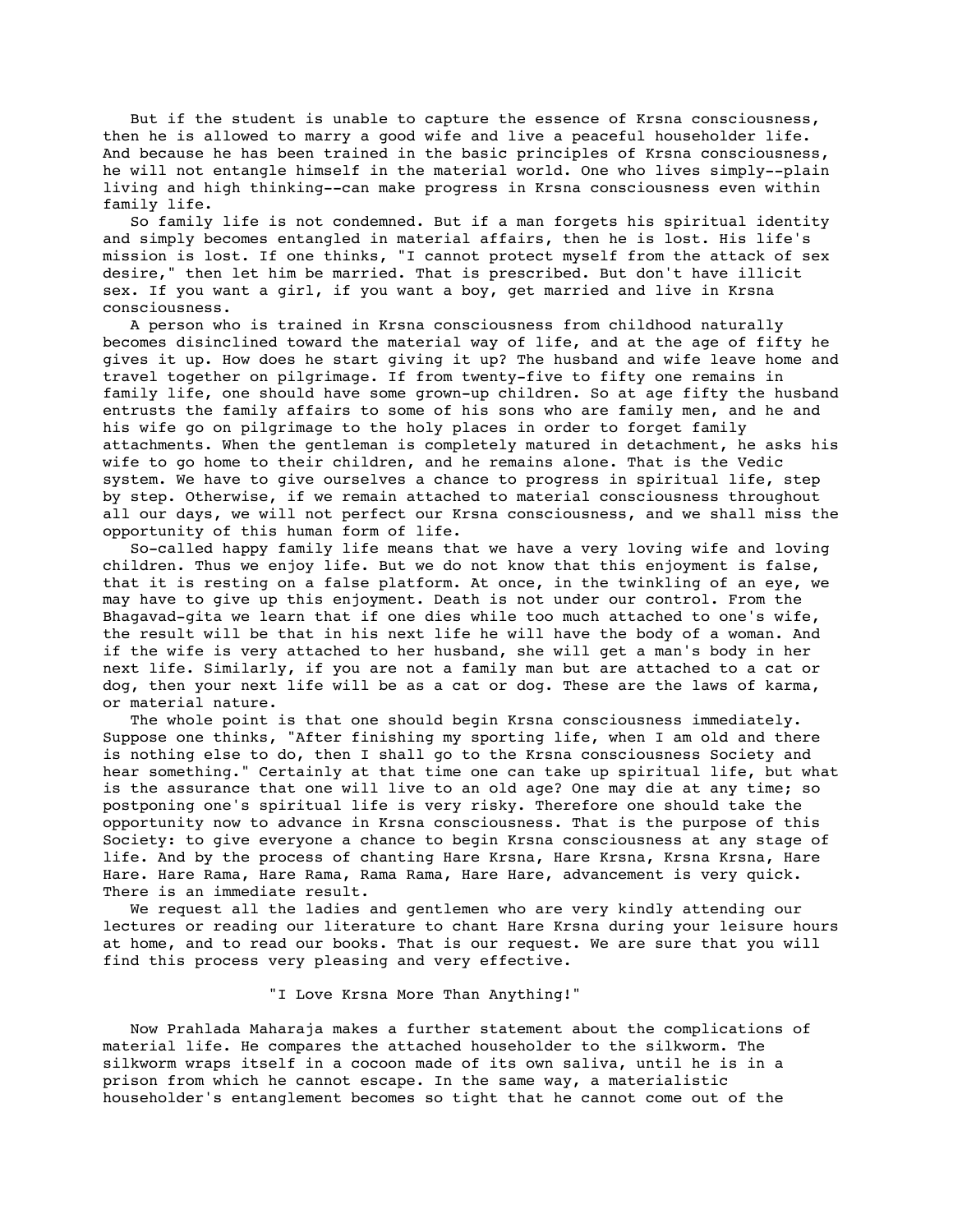cocoon of family attraction. Even though there are so many miseries in materialistic family life, he cannot break free. Why? He thinks that sex life and eating palatable dishes are most important. Therefore, in spite of so many miserable conditions, he cannot give them up.

 In this way, when a person is too much entangled in family life, he cannot think of his real benefit--to escape from material life. Although he is always disturbed by the threefold miseries of materialistic life, still, because of strong family affection, he cannot come out. He does not know that he is wasting his limited duration of life simply for family affection. He is spoiling the life that was meant for realizing his eternal self, for realizing his real spiritual life.

 "Therefore," Prahlada says to his demoniac friends, "please give up the company of those who are simply after material enjoyment. Just associate with persons who have taken to Krsna consciousness." That is his advice. He says to his friends that this Krsna consciousness is easy to attain. Why? Krsna consciousness is actually very dear to us, but we have forgotten it. Therefore anyone who takes to Krsna consciousness becomes more and more affected by it and forgets his material consciousness.

 If you are in a foreign country, you might forget your home and your family members and friends who are very dear to you. But if you are all of a sudden reminded of your home and friends, you will at once become very preoccupied: "How shall I meet them?" In San Francisco one of our friends told me that long ago he left his young children and went to another country. Recently a letter came from his grown-up son, and at once the father remembered his affection for him and sent some money. That affection automatically came, even though he had forgotten his child for so many years. Similarly, our affection for Krsna is so intimate that as soon as there is some touch of Krsna consciousness, we at once revive our relationship with Him.

 Everyone has some particular relationship with Krsna, the Supreme Lord, which he has forgotten. But as we become Krsna conscious, gradually our old consciousness of our relationship with Krsna is revived. And when our consciousness is actually in the clear stage, we can understand our particular relationship with Krsna. One may have a relationship with Krsna as a son or servant, as a friend, as a parent, or as a beloved wife or lover. All these relationships are pervertedly reflected in life in the material world. But as soon as we come to the platform of Krsna consciousness, our old relationship with Krsna is revived.

We love--every one of us. First I love my body because my self is within this body. So actually I love my self better than the body. But that self has an intimate relationship with Krsna because the self is part and parcel of Krsna. Therefore I love Krsna more than anything. And because Krsna is all-pervading, I love everything.

 Unfortunately, we have forgotten that Krsna, God, is all-pervading. This memory has to be revived. As soon as we revive our Krsna consciousness, we can see everything in relationship with Krsna, and then everything becomes lovable. Now I love you or you love me, but that love is on the platform of this ephemeral body. But when love of Krsna is developed, I will love not only you but every living entity because the outward designation, the body, will be forgotten. When a person becomes fully Krsna conscious, he does not think, "Here is a man, here is an animal, here is a cat, here is a dog, here is a worm." He sees everyone as part and parcel of Krsna. This is very nicely explained in the Bhagavad-gita: "One who is actually learned in Krsna consciousness becomes a lover of everyone in the universe." Unless one is situated on the Krsna conscious platform, there is no question of universal brotherhood.

 If we actually want to implement the idea of universal brotherhood, then we will have to come to the platform of Krsna consciousness, not material consciousness. As long as we are in material consciousness, our lovable objects will be limited. But when we are actually in Krsna consciousness, our lovable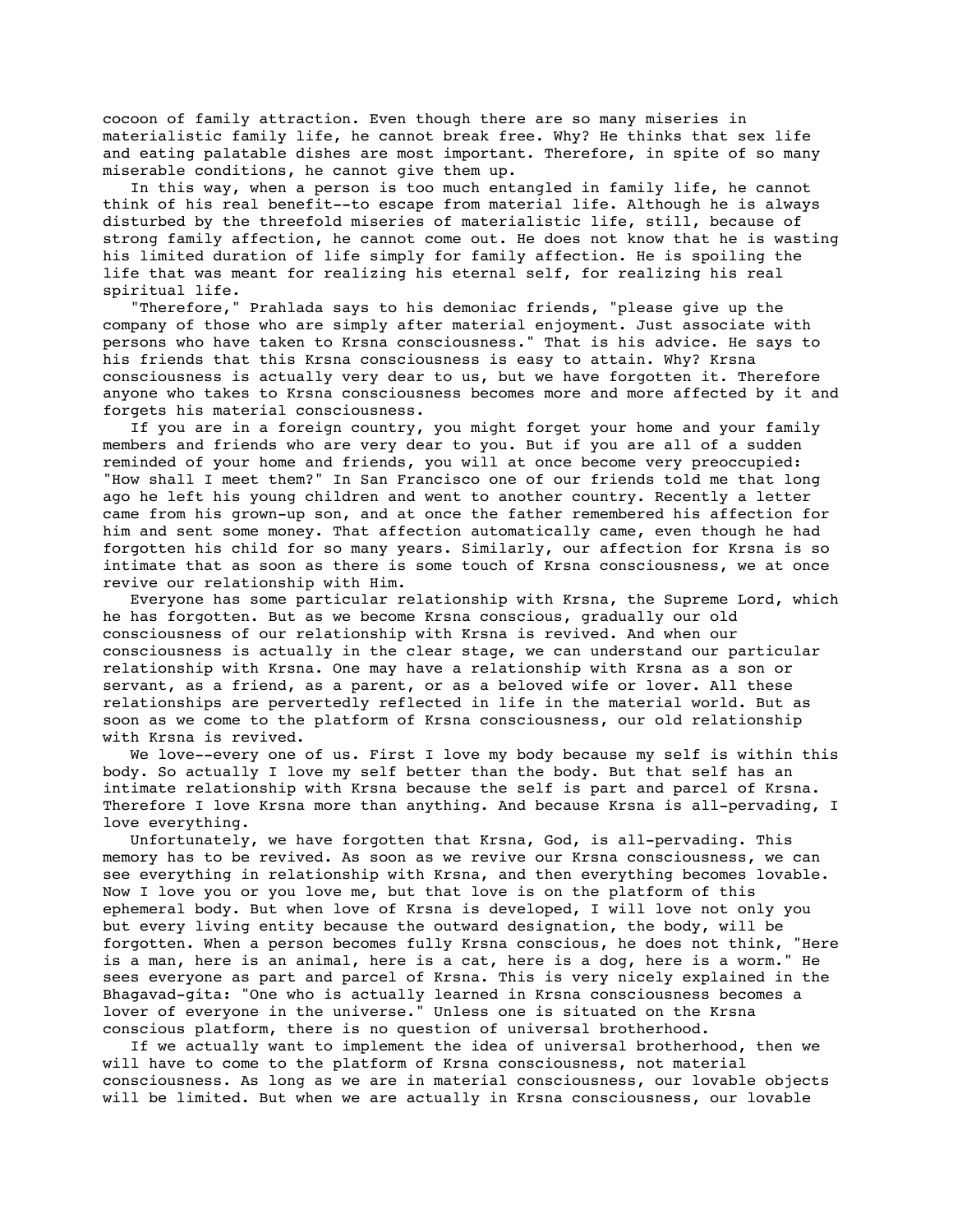objects will be universal. That is stated by Prahlada Maharaja: "Beginning from the nonmoving plants and trees and extending up to the highest living creature, Brahma, the Supreme Personality of Godhead is present everywhere by His expansion as the Paramatma, the feature of the Lord in everyone's heart. As soon as we become Krsna conscious, that extension of the Supreme Personality of Godhead, Paramatma, induces us to love every object in relation with Krsna."

# Realizing that God Is Everywhere

 Maharaja Prahlada informed his classmates about the all-pervasiveness of the Supreme Lord. But although the Supreme Lord is all-pervasive by means of His expansions and His energies, that does not mean He has lost His personality. That is significant. Although He is all-pervading, still He is a person. According to our material perception, if something is all-pervading, then it has no personality, no localized aspect. But God is not like that. For example, the sunshine is all-pervading, but the sun also has a localized aspect, the sun planet, and you can see it. Not only is there a sun planet, but within the sun planet is a sun-god, whose name is Vivasvan. We get this information from Vedic literature. There is no way to understand what is taking place on other planets except to hear from authorized sources. In the modern civilization we accept scientists as authorities in these matters. We hear a scientist say, "We have seen the moon; it is such and such," and we believe it. We have not gone with the scientist to see the moon, but we believe him.

 Belief is the basic principle of understanding. You may believe the scientists, or you may believe the Vedas. It is up to you which source you believe. The difference is that the information from the Vedas is infallible, while that received from the scientists is fallible. Why is the scientists' information fallible? Because an ordinary man conditioned by material nature has four defects. What are they? The first is that a conditioned human being has imperfect senses. We view the sun as a small disc. Why? It is far, far greater than this earth, but we see it as just a disc. Everyone knows that our seeing power, our hearing power, and so on are limited. And because his senses are imperfect, the conditioned soul is sure to commit mistakes, however great a scientist he may be. Not very long ago in this country, there was a disaster when the scientists tried to send a rocket up but it at once burned to ashes. So there was a mistake. The conditioned soul must make mistakes, because that is the nature of conditioned life. The mistake may be very great or very slight- that doesn't matter--but a human being conditioned by material nature is sure to commit mistakes.

 Further, the conditioned soul must become illusioned. This happens when he continually mistakes one thing for something else. For example, we accept the body as the self. Since I am not this body, my acceptance of the body as my self is an illusion. The whole world is going on under the illusion that "I am this body." Therefore there is no peace. I am thinking that I am Indian, you are thinking that you are American, and a Chinese man is thinking that he is Chinese. What is this "Chinese," "American," and "Indian"? It is an illusion based on the body. That's all.

 The propensity to cheat is the fourth defect of conditioned life. I may be a fool, but I will boast that I am very learned. Everyone who is illusioned and commits mistakes is a fool, but still such fools pose themselves as being sources of infallible knowledge. So all conditioned souls have imperfect senses, they are subject to commit mistakes and become illusioned, and they are influenced by the propensity to cheat.

 How can one expect real knowledge from such conditioned souls? There is no possibility of receiving actual knowledge from them. Whether a person is a scientist, a philosopher, or whatever, because he is conditioned he cannot give complete information, no matter how educated he may be. That is a fact.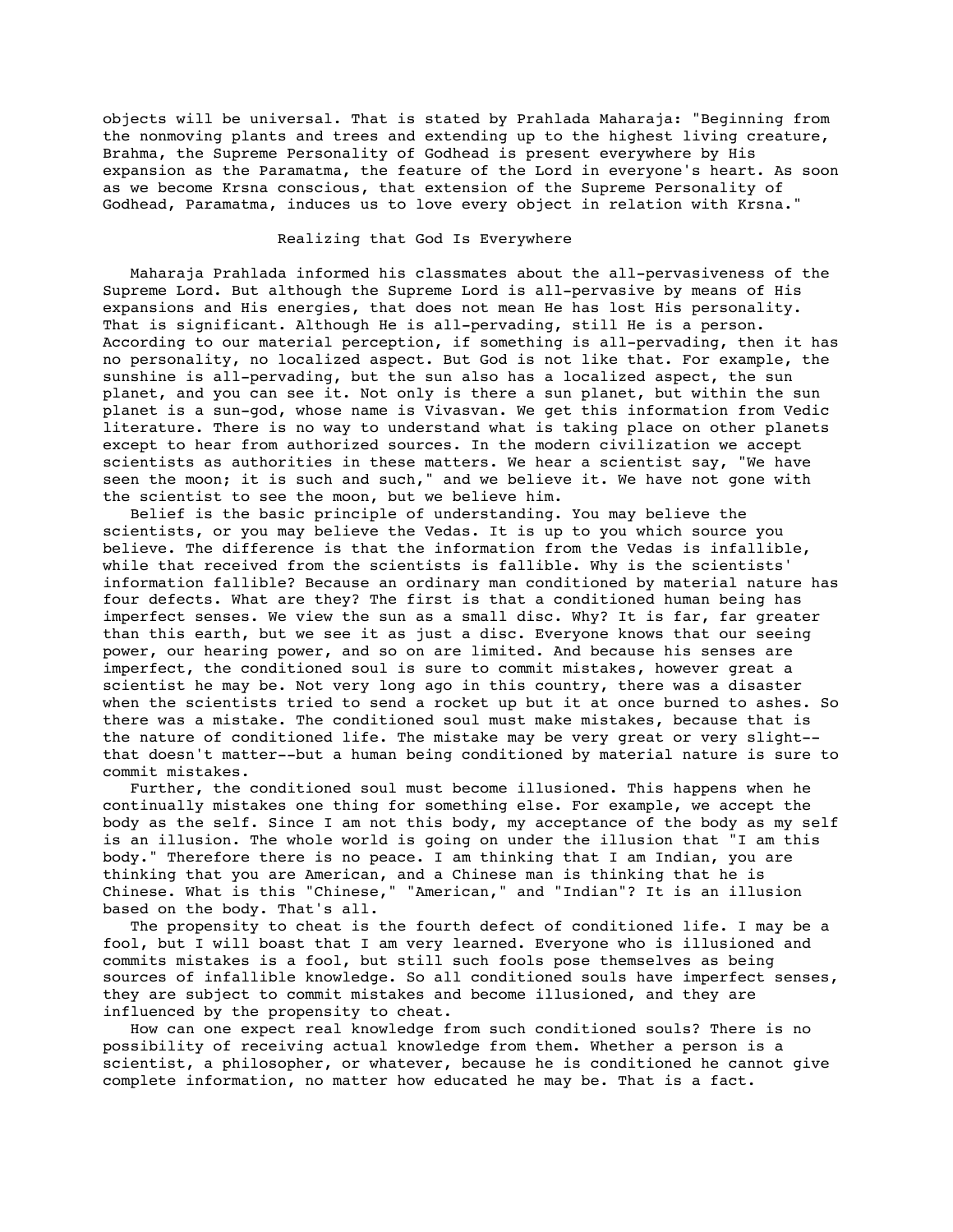One may now ask, How can we get complete information? The process is to receive knowledge via the disciplic succession of spiritual masters and disciples beginning with Krsna. In the Bhagavad-gita Lord Krsna says to Arjuna, "This knowledge of Bhagavad-gita was first spoken by Me to the sun-god, and the sun-god spoke it to his son, Manu. In turn, Manu spoke this knowledge to his son Iksvaku, and then Iksvaku spoke the same to his son. In this way the knowledge has come down. But unfortunately that disciplic succession is now broken. Therefore, O Arjuna, I am now imparting the same knowledge to you because you are My very dear friend and good devotee." This is the process of receiving perfect knowledge--to accept the transcendental vibration coming down from higher sources. The entire stock of Vedic knowledge is a transcendental vibration to help us understand the Supreme Lord.

 So, Prahlada Maharaja says that the Supreme Personality of Godhead is identical with the all-pervading Supreme Soul, the Paramatma. The same information appears in the Brahma-samhita--that the Supreme Lord, although situated in His own transcendental abode, is all-pervading. Still, although He is present everywhere, we cannot see Him with our imperfect senses.

 Prahlada Maharaja then says, "Although He is not seen, He can still be perceived. One who is intelligent can perceive the presence of the Supreme Lord everywhere." How is this possible? During the daytime, even someone in a room can know that the sun is up. Because it is light in his room, he can understand that the sun is shining in the sky. Similarly, those who have received perfect knowledge in disciplic succession know that everything is an expansion of the energy of the Supreme Lord. Therefore they see the Lord everywhere.

 What can we perceive with our material senses? We can see what is visible to the material eye--earth, water, fire. But we cannot see air, although we can perceive it by touch. We can understand that there is sky by sound, and we can understand that we have a mind because we are thinking, feeling, and willing. Similarly, we can understand that we have an intelligence which guides the mind. If we go still further, we can understand, "I am consciousness." And one who is further advanced can understand that the source of consciousness is the soul and, above all, the Supersoul.

 The visible things around us are expansions of the inferior energy of the Supreme Lord, but the Lord also has a superior energy--consciousness. We have to understand consciousness from higher authorities, but we can also directly perceive it. For example, we can perceive that there is consciousness spread all over the body. If I pinch any part of my body, I will feel pain; that means there is consciousness throughout my body. In the Bhagavad-gita Krsna says we should try to understand that consciousness is spread all over the body and that it is eternal. Similarly, consciousness is spread all over this universe. But that is not our consciousness. That is God's consciousness. So God, the Supreme Soul, is all-pervading by His consciousness. One who understands this has begun his Krsna consciousness.

 Our process is to dovetail our consciousness with Krsna consciousness--that will make us perfect. It is not that we merge into that consciousness. In one sense we "merge," but still we keep our individuality. That is the difference between impersonalist philosophy and Krsna conscious philosophy. The impersonalist philosopher says that perfection means to merge into the Supreme and lose our individuality. We say that in the perfectional stage we merge into the Supreme but keep our individuality. How is that? An airplane starts from the airport and climbs up and up, and when it goes very high we cannot see it: we can simply see sky. But the airplane is not lost--it is still there. Another example is that of a green bird entering into a big green tree. We cannot distinguish the bird from the tree, but they both continue to exist. Similarly, the supreme consciousness is Krsna, and when we dovetail our individual consciousness with the Supreme, we become perfect--but keep our individuality. An outsider may think that there is no distinction between God and His pure devotee, but it is due only to a poor fund of knowledge. Every individual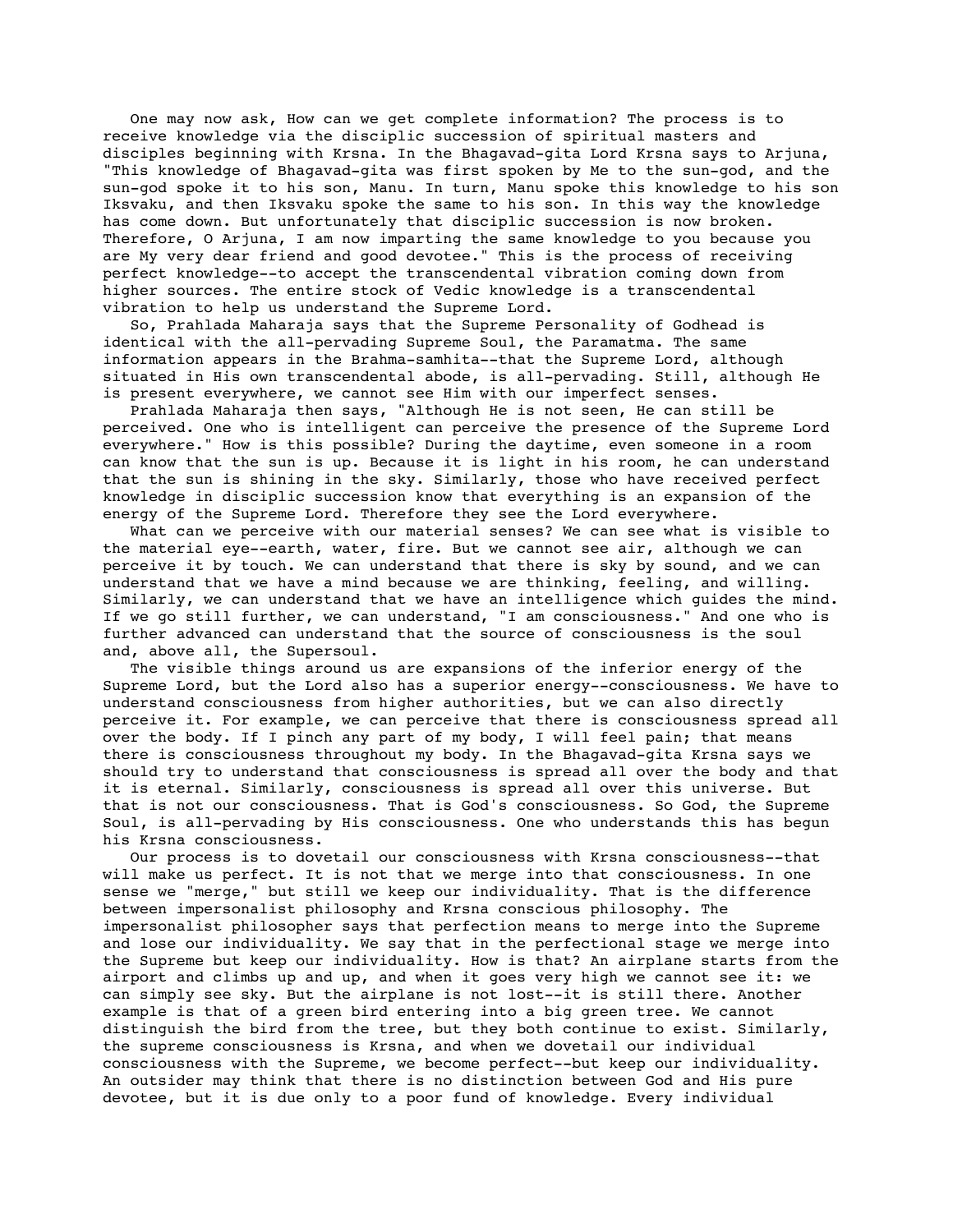person, every individual being, maintains his individuality eternally, even when dovetailed with the Supreme.

 Prahlada Maharaja says that we cannot see consciousness--either supreme consciousness or individual consciousness--but that it is there. How can we understand that it is there? We can understand the supreme consciousness and our individual consciousness simply by perception of blissfulness. Because we have consciousness, we can feel ananda, or pleasure. Without consciousness, there is no feeling of pleasure. Because of consciousness we can enjoy life by applying our senses in whatever way we like. But as soon as consciousness is gone from the body, we cannot enjoy our senses.

 Our consciousness exists because we are part and parcel of the supreme consciousness. For example, a spark is only a tiny particle of the fire, yet the spark is also fire. A drop of the Atlantic Ocean possesses the same quality as all the ocean water--it is also salty. Similarly, because the pleasure potency exists in the Supreme Lord, we can also enjoy pleasure. The Lord is paramesvara, the supreme controller; therefore we are also isvaras, or controllers. For example, I have some controlling power to take a drink of water when I cough. According to our capacity, everyone of us has some controlling power. But we are not the supreme controller. The supreme controller is God, Krsna.

 Because Krsna is the supreme controller, He can control all the universal affairs by His different potencies. I also feel that I am controlling my bodily affairs to some extent, but because I am not the supreme controller, if there is something wrong in this body, I have to go to a physician. Similarly, I have no control over other bodies. I speak of this hand as "my hand" because I can work with this hand and move it according to my desire. But I am not the controller of your hand. If I desire to move your hand, that is not in my power; that is in your power. You can move your hand if you like. So I am not the controller of your body, and you are not the controller of my body, but the Supreme Soul is the controller of your body and my body and every body.

 In the Bhagavad-gita, the Lord says that you, the soul, are present in your body and that your body is the field of your activities. So whatever you are doing is limited by the field of your body. An animal bound up in a certain tract of land can move there but cannot go beyond what that space allows. Similarly, your activity and my activity are bound up within the limits of our bodies. My body is my field of activities, and your body is your field of activities. But Krsna says, "I am present in every field."

 Thus Krsna, as the Supersoul, or Paramatma, knows what is going on in my body, in your body, and in millions and billions of other bodies. Therefore He is the supreme controller. We have our limited energy, but His energy is unlimited. By His controlling power, by His supreme will, this material creation is moving. That is also confirmed in the Bhagavad-gita, where Krsna states, "Under My superintendence the whole material nature is working. All wonderful things that you see in this material world are due to My supervision, My supreme control."

### Krsna Consciousness: The Perfection of Mercy

 Prahlada Maharaja now gives his conclusion: "My dear friends, because the Supreme Lord is present everywhere and because we are part and parcel of the Supreme Lord, our duty is to be merciful to all living entities." When a person is in a lower position, we have a duty to help him. For example, because a small child is helpless, he is dependent on the mercy of the parent: "Mother, I want this." "Yes, my dear child." We should be compassionate to all living entities and should show them mercy.

 How can we show our mercy to everyone? There are millions and millions of poor people, so how can we show them all mercy? Are we able to supply clothing and food to all the needy persons of the world? That is not possible. How, then, can we be merciful to every living entity? By giving them Krsna consciousness.